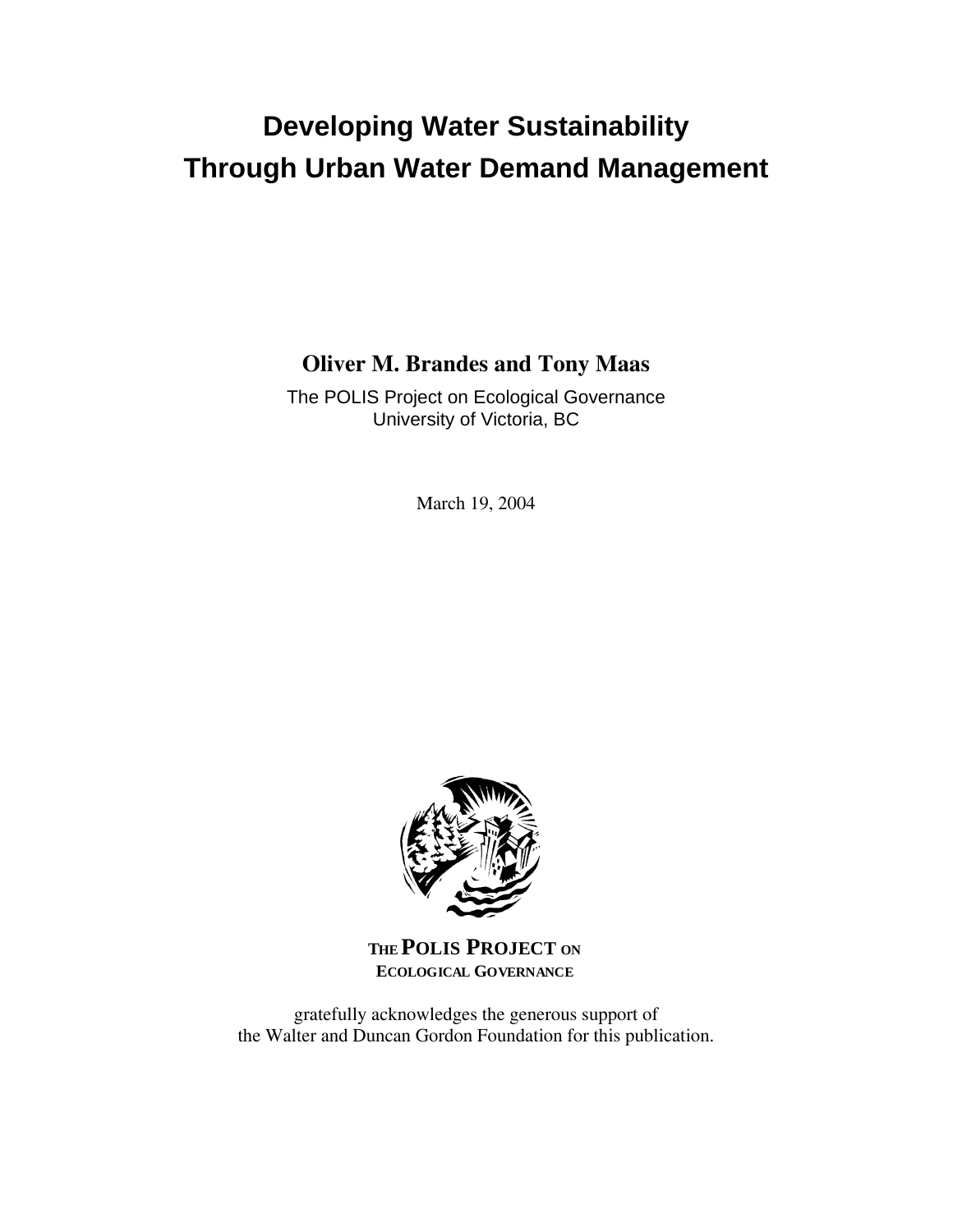"As we peer into the twenty-first century, water conservation is looking far more like an imperative than an option."

(Vickers 2001: xv)



## **THEPOLIS PROJECT ON ECOLOGICAL GOVERNANCE**

University House 4, University of Victoria, PO Box 3060, Victoria, BC V8W 3R4 **Phone**: (250) 721-6388 **Fax**: (250) 472-5060 **E-mail**: polis@uvic.ca www.polisproject.org



Urban Water Demand Management

The authors wish to thank the POLIS team for it's invaluable assistance. In particular, Keith Ferguson for critical background research and writing, Ellen Reynolds for editing and production, and Adam Mjolsness for production and proofreading. We also thank the Walter and Duncan Gordon Foundation for their generous financial support.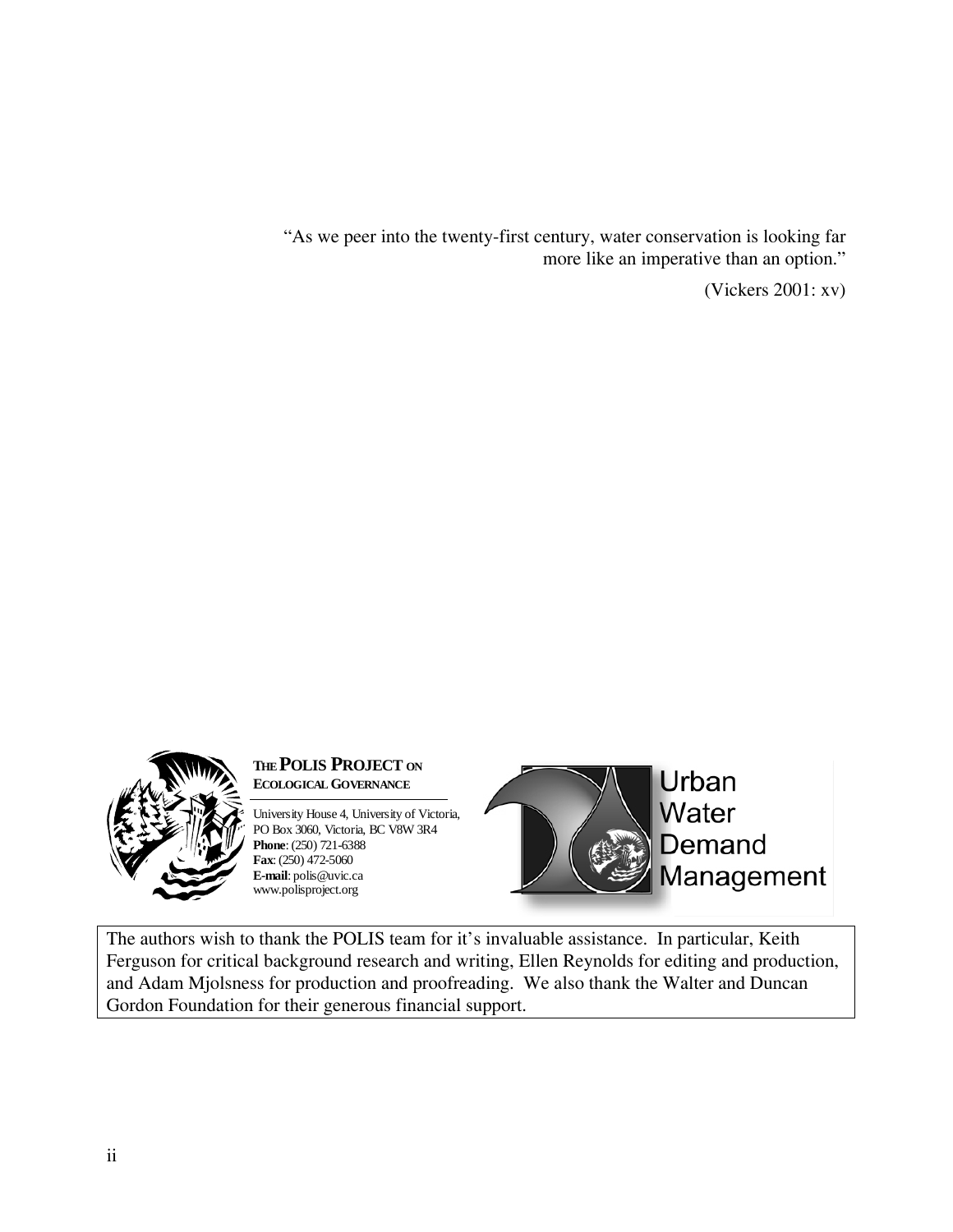### **Executive Summary**

The sustainability of freshwater supplies is a growing concern worldwide. Even in Canada, a nation rich in fresh water resources, many communities are experiencing problems with local water supplies.

Currently, supply-side management characterizes urban water provision in Canada. This approach responds to rising demands by seeking out new sources of water and expanding infrastructure capacity. To achieve water sustainability in Canada's cities, a fundamental shift in urban water planning and management is necessary. Continuing to expand infrastructure and develop new water sources is increasingly expensive and ultimately unsustainable, economically and ecologically.

## *The potential of urban water demand management*

Demand-side management (DSM), or demand management as it is generally called, is a complementary approach that aims to avoid many of the problems of excessive water use by reducing, or at least capping, water demand. Demand management, as a comprehensive, integrated and long-term approach seeks to improve overall productivity of water use and deliver water services matched to the needs of end users. Given the current situation of unsustainably high and inefficient urban water use in Canada, DSM has significant potential to reorient urban water management on to a sustainable path.

Many municipalities in Canada are already undertaking some demand management measures such as education to promote water conservation, rebate programs, and watering restrictions during times of drought. However, these measures are usually implemented in a limited and *ad hoc* manner, and often only as temporary measures until additional new supply is secured. Such an approach will not achieve the substantial and reliable long-term water savings and environmental benefits that DSM offers.

Demand management is central to the concept of a 'soft path' for water. The soft path approach strives for sustainability and equity by initially allocating water to meet both, basic human needs, and those of aquatic ecosystems. The remaining resource is then allocated among various competing needs to maximize economic productivity and other social requirements. Coupled with an effective strategy to assess ecological water requirements, the soft path strives to strike a balance between all the anthropocentric uses of water and the integrity of aquatic ecosystems.

## *Overcoming the gridlock*

Although benefits of DSM are significant, barriers such as overcapitalization, low prices and a supply-side engineering bias, fuelled by *root causes,* restrict the widespread adoption of urban water demand management in Canada. The interconnected and interrelated nature of these barriers creates a *gridlock* that resists the adoption of a comprehensive approach to demand management in Canada.

## *Governance and opportunities for government action*

Overcoming the inertia of the status quo in urban water management is difficult but necessary. Progressing to a comprehensive, integrated and long-term approach requires action by many different actors including all levels of government, professional associations, civil society and end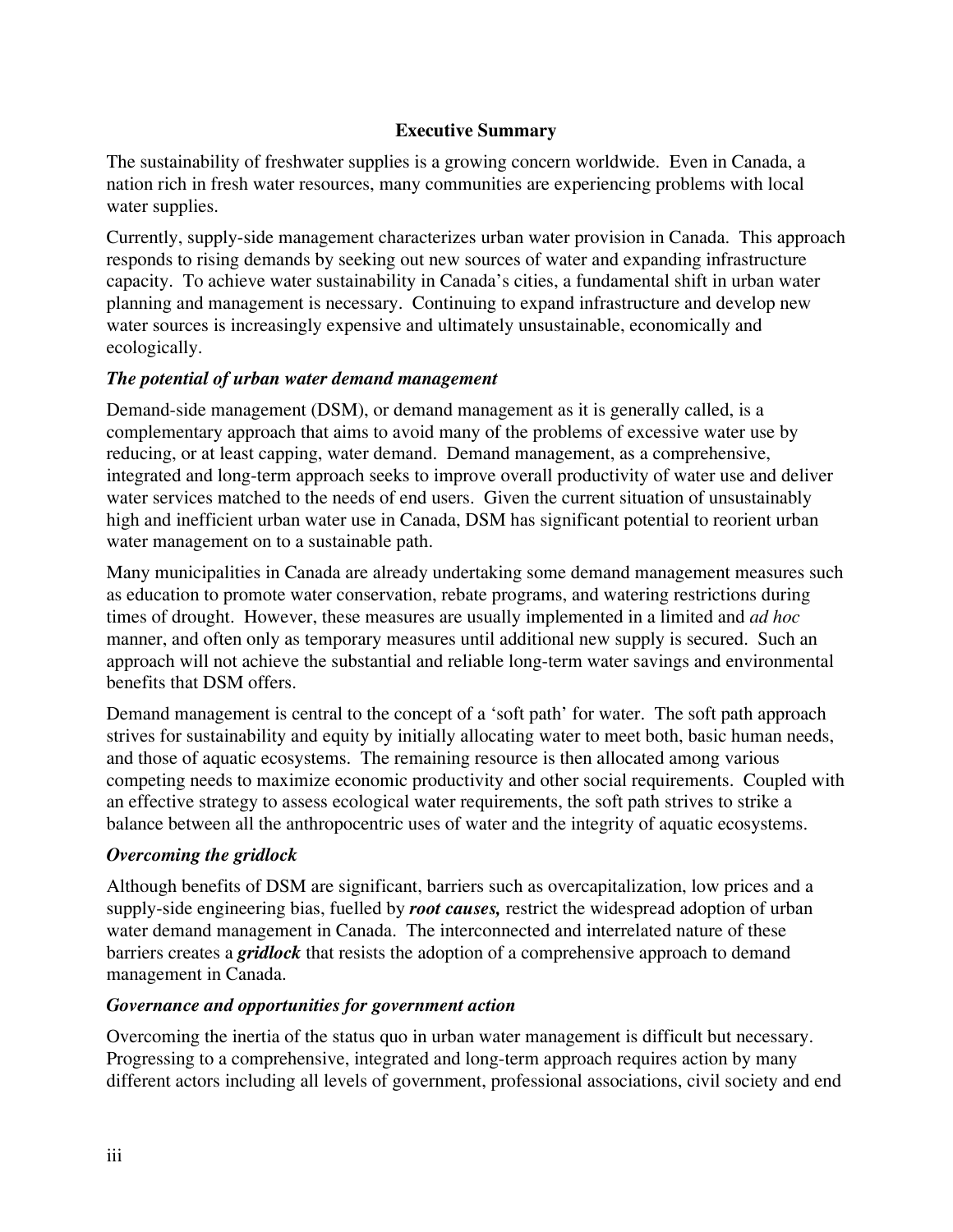users. "Good" governance in the urban water context ensures stakeholder involvement, integrated planning, institutional accountability and protection of the watershed environment.

Although governance is more than just government, a critical role for government exists. Municipal, provincial, territorial and federal governments must emphasize a comprehensive, longterm and integrated approach. Important themes for the various levels of government are integration of demand management into all aspects of water policy and the critical need for coordination to ensure effective planning and implementation of DSM.

### *Federal action towards a sustainable society*

A strong federal presence is needed in the water sector in Canada. Urban water demand management is a key element of the ongoing transition toward a sustainable society. To promote a reorientation toward water efficiency and conservation, the federal government's resources should be used enable communities to undertake local demand management initiatives. Key areas for federal action include, creating guidelines and standards, ensuring information is standardized and data are collected and distributed, and linking funding for urban water infrastructure to demand management requirements.

### • *Ensure sufficient capacity exists within the federal government to administer and implement federal water policies*

Implementation requires resources. If the federal government wishes to maintain even a modest presence in the water sector Environment Canada must focus some of its energies on re-building capacity and institutional know how. They can begin by assessing and implementing relevant portions of past federal water initiatives, in particular the 1987 Federal Water Policy.

• *Create a National Water Commission for the 21st Century*

Such an entity will provide guidance, direction and coordination on the appropriate role of government in addressing national and international water resource protection and emerging water management issues. An interim option is to create a water use efficiency task force to consider options and coordinate efforts. This would include representation from all levels of government and from multiple departments (such as environment, energy, municipal affairs, public works, and education), professional and industry associations, citizen groups and NGOs.

### • *Improve data standardization, collection and analysis*

Such data should include: water end use, water source health, ecological flow requirements, and water savings associated with conservation measures. This will further the understanding of Canadian water use and the potential for conservation. This can include improving the MUD database or further development of Canadian models and computer simulation packages for disaggregated demand and revenue forecasting under conservation measures.

### • *Develop and update guidelines, such as model plumbing codes and model re-use/reclamation regulations, to assist lower levels of government***.**

Although these guidelines are not binding, they can provide valuable guidance to local and provincial authorities when attempting to implement regional initiatives.

### • *Improve certification of water efficient technology and develop and promote mandatory labelling regulations***.**

Such regulations and certifications allow citizens and consumers to make informed decisions, and will promote the adoption of innovative conservation focused alternatives.

### • *Improve the enforcement of federal legislation related to urban water use.*

By simply enforcing existing laws, many municipalities and other primary users will have incentives to conserve by finding appropriate local solutions.

### • *Review all federal subsidies to the water industry.*

Changing granting processes to local governments, such as adding DSM encouragements or requirements to grants and/or shifting grant monies away from infrastructure expansions and towards DSM programs is a powerful lever for change. By limiting subsidies, the federal government can promote full cost accounting for water utilities.

### • *Continue to lead by example, implementing DSM measures in all government facilities, and use government procurement programs to improve the market for efficient technology.*

By demonstrating the importance of water conservation and the potential for innovative solutions governments can help create a lasting "water ethic" in its citizens.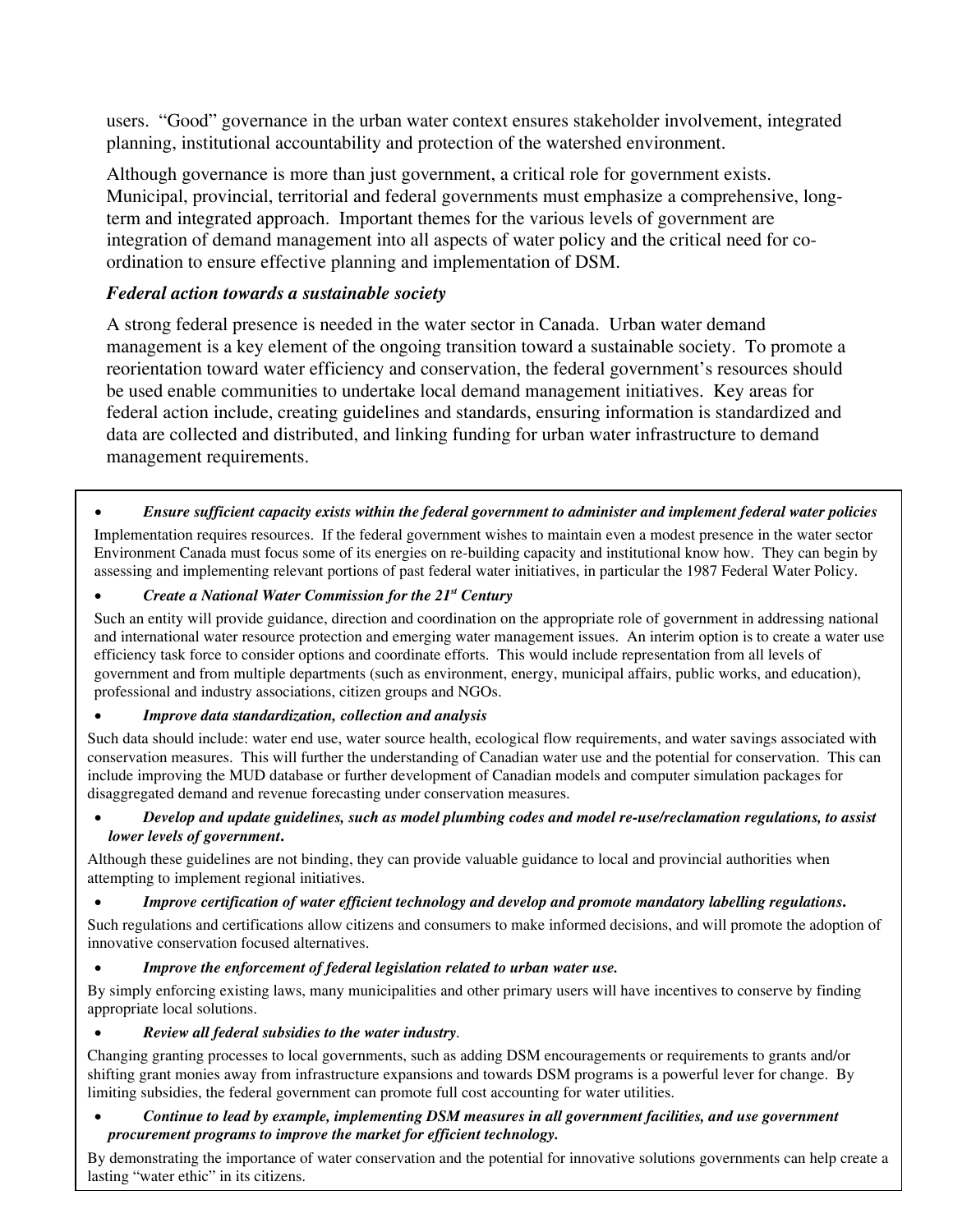### **Water Facts Sheet**

### **The World's Water**

- There is an estimated 1,386,000 cubic kilometres of water on the planet, but only 2.5 % of it is fresh water.
- About one-third of the total world's freshwater supply is found underground; most of the rest is locked in glaciers, ice caps and permanent snow cover.
- Overall, only 0.77 % of all water on Earth is estimated as held in forms accessible to humans.
- One-third of the world population currently experiences severe water scarcity, another third moderate scarcity.
- More than one billion people worldwide lack access to safe drinking water; 2.4 billion lack access to adequate sanitation.
- The failure to satisfy basic water needs leads to hundreds of millions of cases of water-related diseases and two million to five million deaths annually.

### **Fresh Water in Canada**

- Comprising less than  $1\%$  of global population, Canadians possess 20 % of the world's total freshwater resources and 7 % of its renewable supply of fresh water.
- Almost 9%, or 891 163 square kilometres, of Canada's total area is covered by fresh water.
- 60 % of the freshwater in Canada drains north; however, 90 % of the national population lives within a few hundred kilometres of the southern border.
- Annually, Canada's rivers discharge 7% of the world's renewable water supply 105 000 cubic metres per second.
- It take 250 000 L of water to produce one car; 33 000 L for a single computer.
- The majority of Canadians receive their domestic water from lakes and rivers  $-26\%$  rely on groundwater resources.
- In a recent assessment of global wealth, Canada ranked 129 of 143 countries in a water use index measuring how efficiently a country uses water for domestic/residential, agricultural and industrial.
- Between 1972 and 1996, Canadian freshwater withdrawals increased by almost 90%, yet the population grew by just over 30%.
- Despite comparable levels of wealth and standards of living, Canadians use more than four times the amount of water used by the average European.
- Canada ranks 28 of 29 OECD countries in terms of per capita water consumption.
- Since 1980, overall water use in Canada has increased by 25.7%, a rate five times higher than the overall OECD increase of 4.5%.

#### **Urban Water**

- More than 80 % of Canadians live in urban areas, and 91% of this population is served by municipal water supply.
- Population growth in the range of 15 to 20 percent is expected over the next 25 years in Canada, with the majority occurring in large urban areas and regional centres.
- After a steady decline from 1991 to 1996, per capita residential water consumption in Canada rose five percent to 343 litres per day in 1999.
- In 1999, total municipal water flows in Canada were the equivalent of 638 litres per person per day, an increase of approximately two percent from 1996.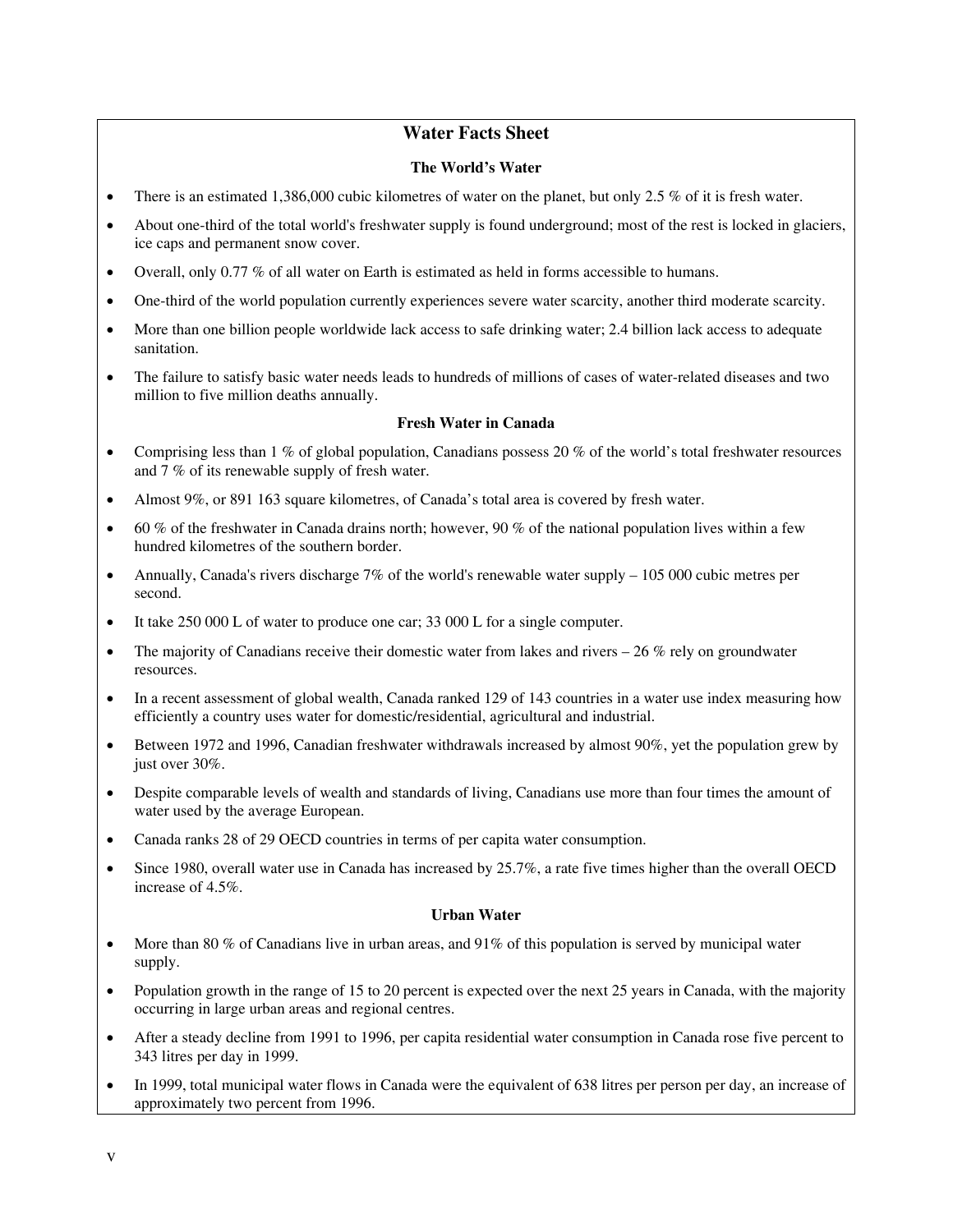- The average Canadian uses a total of 4 400 litres water per day, taking into account all uses of water: agriculture, manufacturing, mining, some power production, and municipal, which includes residential and commercial uses.
- Residential use is the most significant component of Canadian municipal water use, representing over half of the total volume used in the municipal sector.
- About 26 % of municipalities with water systems reported water shortages in the 1994 to 1999 period, citing seasonal shortages due to drought, infrastructure problems and increased consumption as the most common reasons for these shortages.
- Recent drought conditions resulted in the lowest water supplies in the Great Lakes Basin in over thirty years.
- It is estimated that climatic warming of one degree Celsius increases municipal water consumption in the Great Lakes region by 1.3%.
- Between 1989 and 1999, 79 % of municipal water systems in Ontario experienced at least one water supply problem.
- 14% of water wells in BC have exhibited declining water levels, primarily due to human activities.

#### **The Demand-Side Approach**

- Less than 3% of the water produced at a large municipal water treatment plant is used for drinking.
- More than half of all water supply lines in Canada are estimated to be in need of repair.
- On average, 14% of municipal piped water is lost in pipeline leaks in some communities this proportion reaches 30%.
- Some communities lose up to 40 % of treated water from leaking distribution systems.
- Municipal wastewater represents the largest source of effluent discharged to Canadian waters, totaling nearly 4.3 billion cubic metres in 1991.
- Seven of Canada's worst polluters (by volume of toxic chemicals dumped into water) are municipal sewage treatment plants.
- It is estimated that health-care costs related to water contamination in Canada total \$300 million per year.
- Estimates for 1994 put the operational costs of water and wastewater services in Canada at \$5.9 billion and capital expenditures at \$4.7 billion.
- The cost of unmet infrastructure requirements just to maintain existing capital stock and service is between \$38 and \$49 billion. Demands for new capital are expected to exceed \$41 billion by 2015.
- The amount of water required by toilets in the US has declined by up to 75% in the last two decades as new efficiency standards have been adopted.
- Canadian municipal water prices rank second lowest among OECD nations while per capita water use is among the highest.
- In 1996, 56 % of over 1400 Canadian municipalities surveyed were using flat rate structures for water billing.
- Canadian households billed on flat rate schedules use 70 % more water than those under volume-based schedules.
- Only 55 % of single-family homes in Canada are metered for water services by contrast, countries such as the United States, Finland and France, report levels of water metering at 90 to 100 %.
- With the application of a water conservation strategy, a typical household can reduce water consumption by  $40\%$ or more, with little or no impact on lifestyle.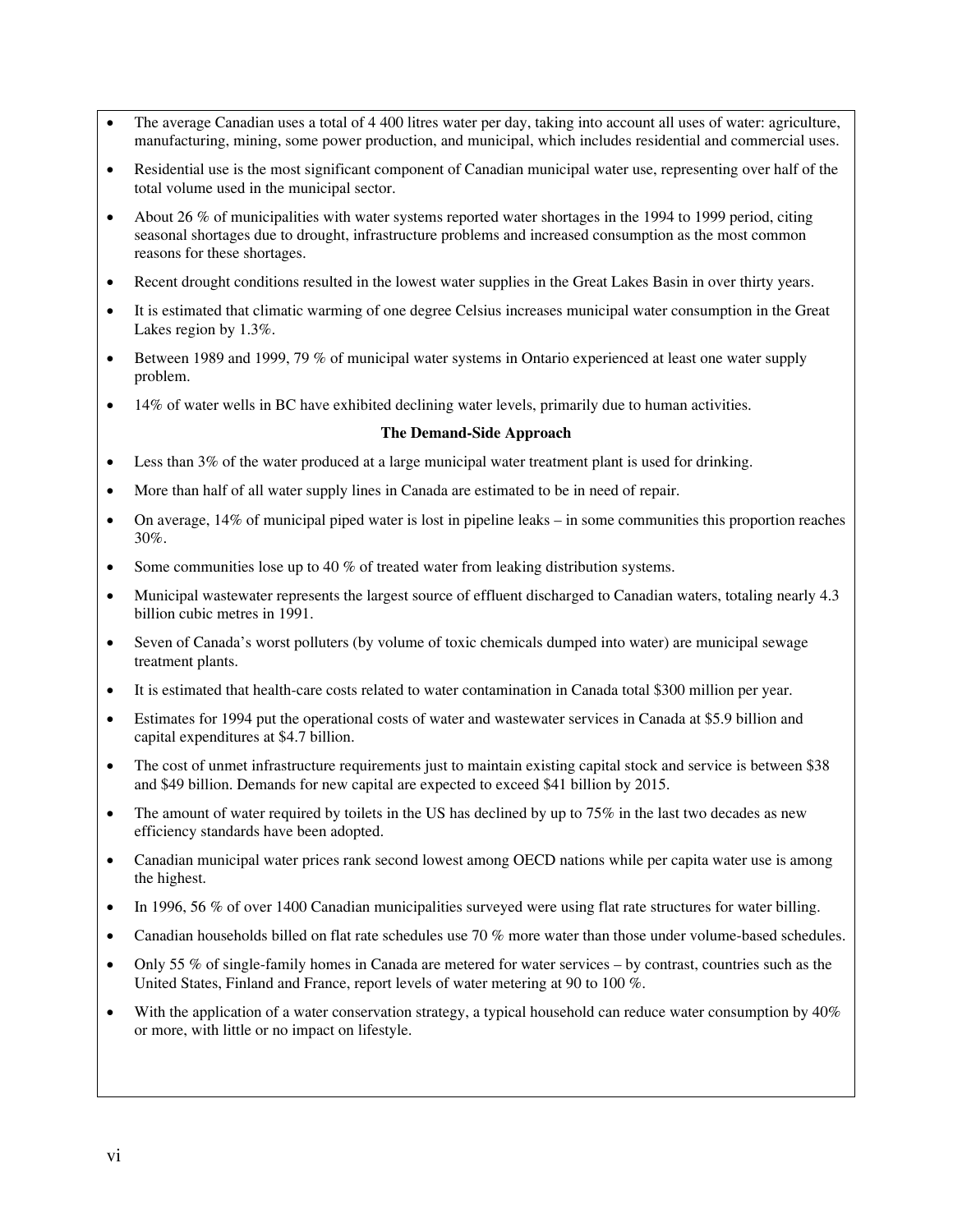## **Contents**

| $\mathbf{1}$   |       |  |
|----------------|-------|--|
|                | 1.1   |  |
| $\overline{2}$ |       |  |
|                | 2.1   |  |
|                | 2.2   |  |
|                | 2.3   |  |
|                | 2.4   |  |
|                | 2.5   |  |
|                | 2.5.1 |  |
|                | 2.5.2 |  |
|                | 2.6   |  |
|                |       |  |
| 3              |       |  |
|                | 3.1   |  |
|                | 3.2   |  |
|                | 3.3   |  |
|                |       |  |
| 4              |       |  |
|                | 4.1   |  |
|                |       |  |
| 5              |       |  |
|                | 5.1   |  |
|                | 5.2   |  |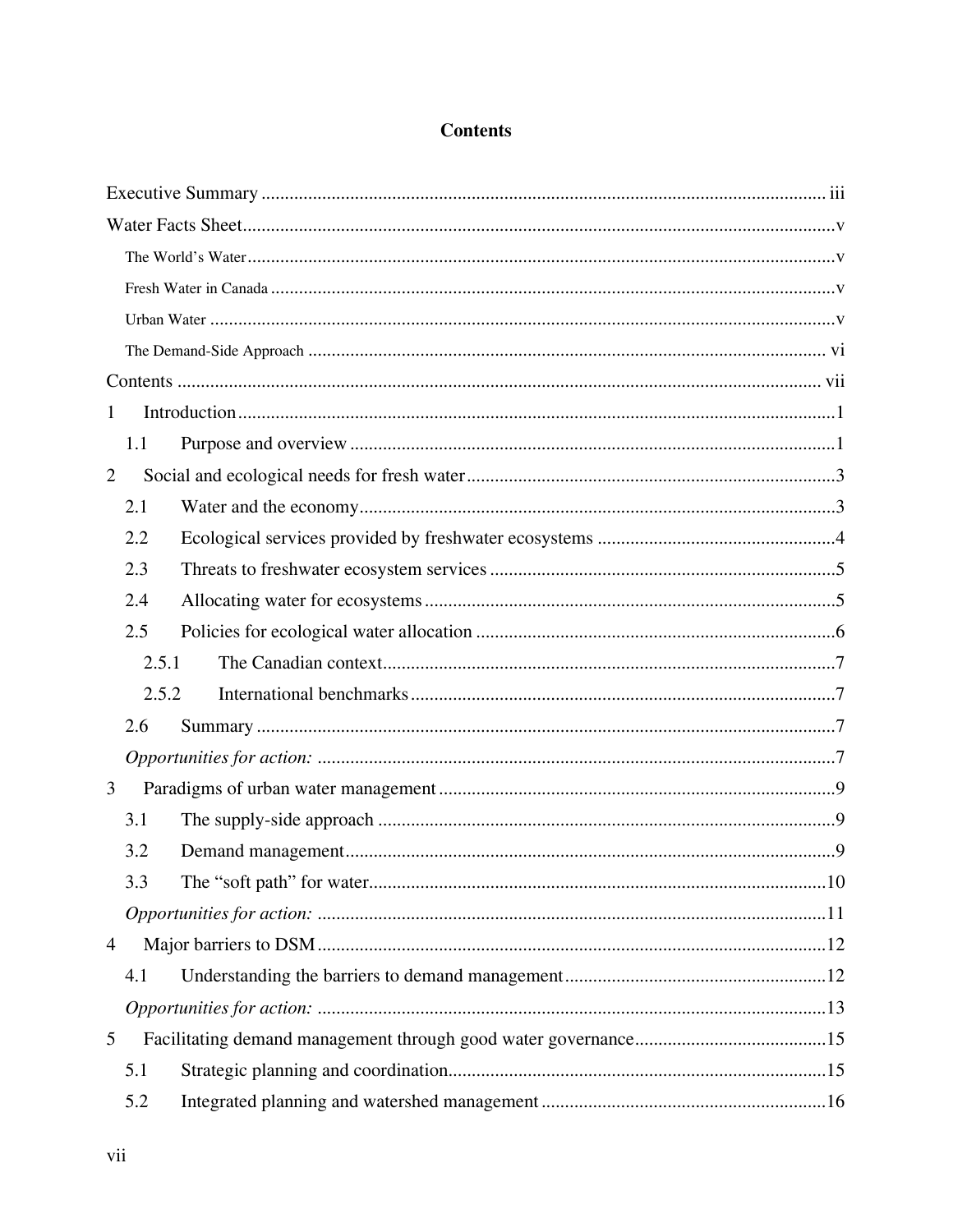|   | 5.3   |                                                                       |  |
|---|-------|-----------------------------------------------------------------------|--|
|   | 5.4   |                                                                       |  |
| 6 |       |                                                                       |  |
|   | 6.1   |                                                                       |  |
|   | 6.1.1 |                                                                       |  |
|   | 6.2   |                                                                       |  |
|   | 6.3   |                                                                       |  |
|   | 6.4   |                                                                       |  |
|   | 6.5   |                                                                       |  |
|   | 6.6   |                                                                       |  |
| 7 |       |                                                                       |  |
|   | 7.1   |                                                                       |  |
|   | 7.1.1 |                                                                       |  |
|   | 7.1.2 |                                                                       |  |
|   | 7.2   |                                                                       |  |
|   | 7.2.1 |                                                                       |  |
| 8 |       |                                                                       |  |
| 9 |       |                                                                       |  |
|   |       |                                                                       |  |
|   |       |                                                                       |  |
|   |       |                                                                       |  |
|   |       |                                                                       |  |
|   |       |                                                                       |  |
|   |       |                                                                       |  |
|   |       |                                                                       |  |
|   |       |                                                                       |  |
|   |       |                                                                       |  |
|   |       |                                                                       |  |
|   |       |                                                                       |  |
|   |       | Appendix 5 – Barriers impeding widespread adoption of DSM in Canada39 |  |
|   |       |                                                                       |  |
|   |       |                                                                       |  |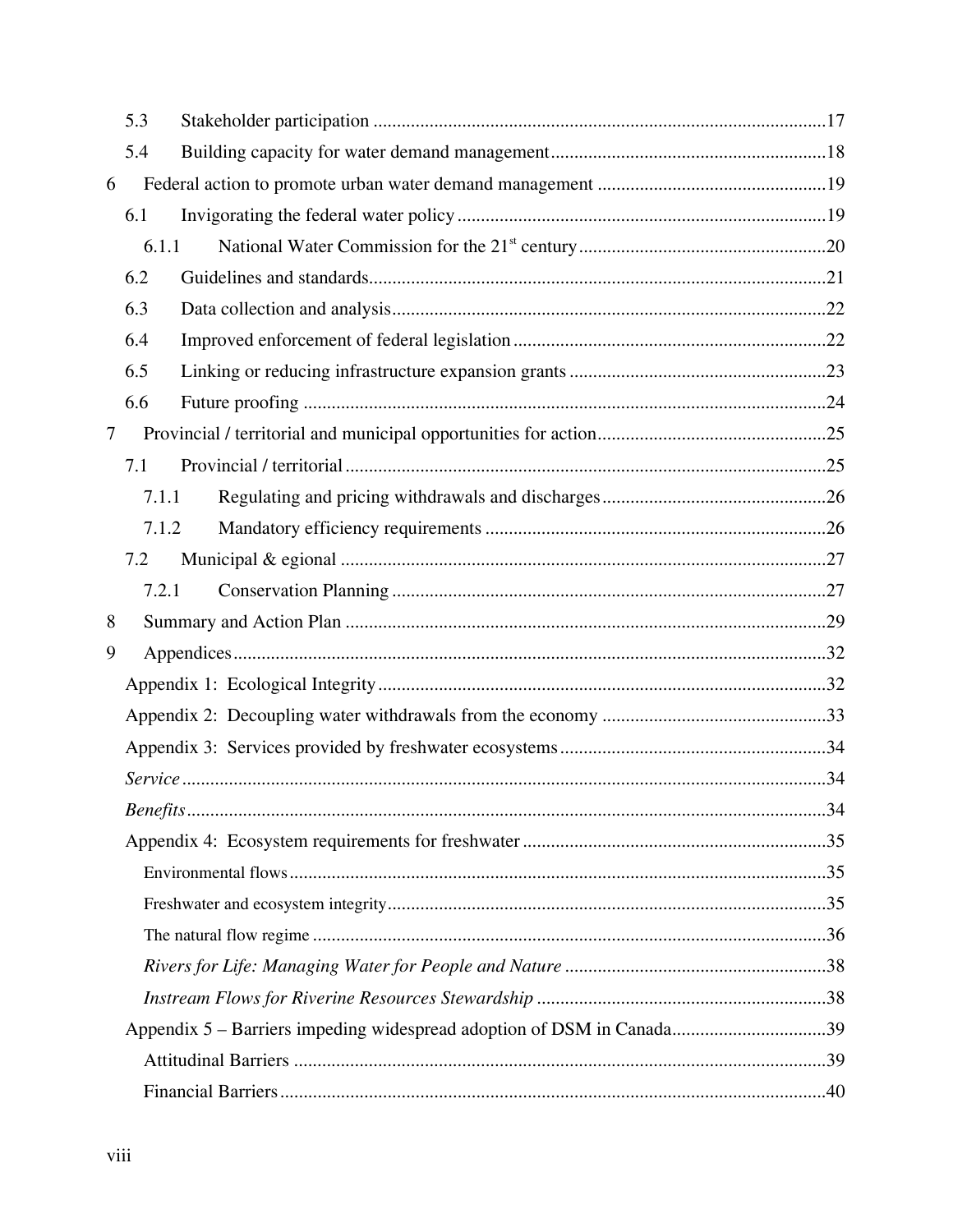## *List of Boxes*

| Box 6: Conceptual model of the relationships among the barriers to DSM in Canada  14              |  |
|---------------------------------------------------------------------------------------------------|--|
| Box 7: Potential advantages with the creation of dedicated conservation departments 18            |  |
| Box 9: Key principles and steps in developing a successful water supply and conservation plan. 28 |  |
|                                                                                                   |  |
| Box 11: Matrix of federal action to implement demand management in Canada 30                      |  |
| Box 12: Matrix of provincial and municipal action to implement demand management in Canada31      |  |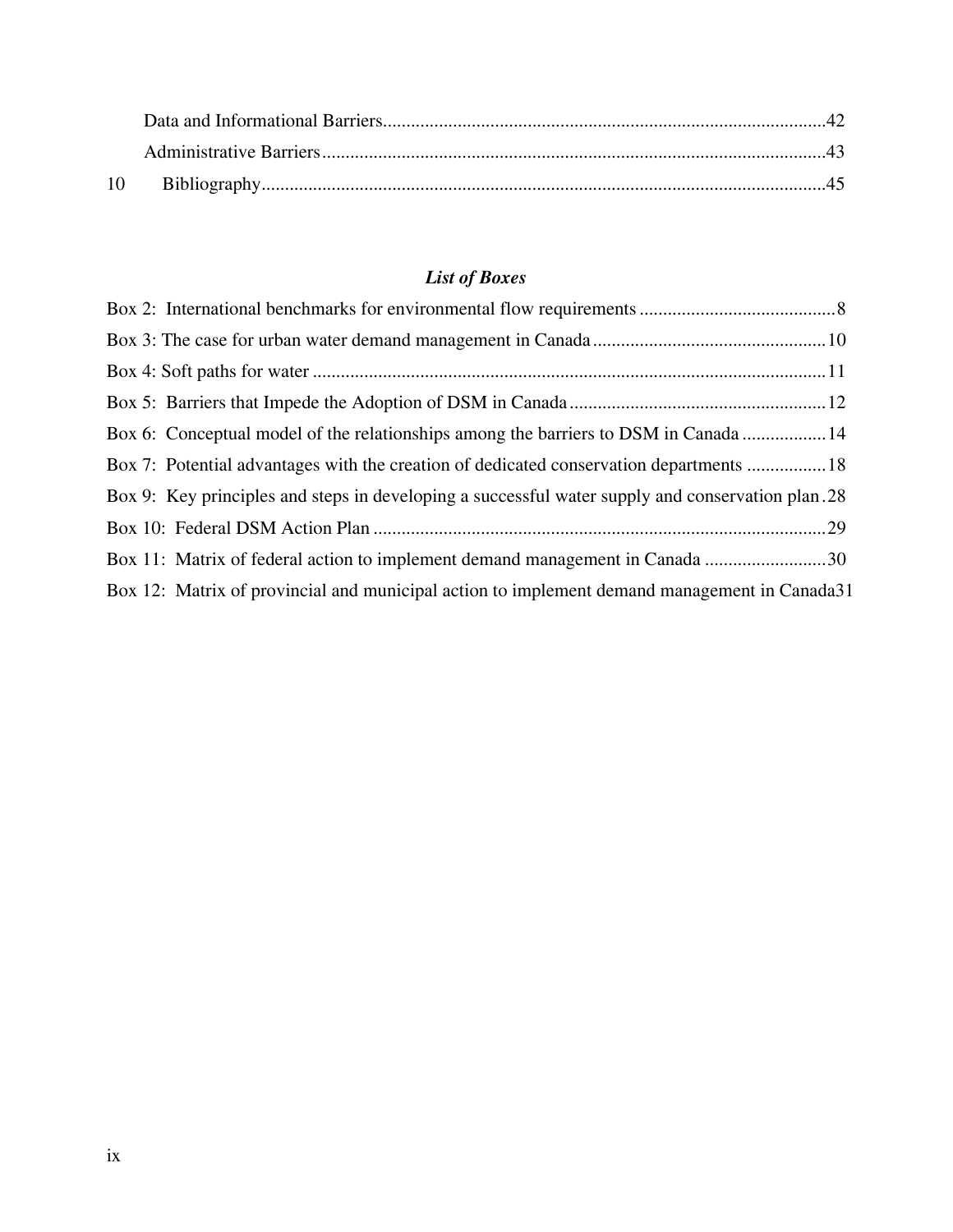## **1 Introduction**

The sustainability of freshwater supplies is a growing concern worldwide. Even in Canada, a nation rich in fresh water resources, many communities are experiencing problems with local water supplies.

Fresh water plays a critical role in the development and well-being of Canada's urban centres. As cities continue to evolve, managing the freshwater demands of urban populations is becoming increasingly complex. Myriad factors combine to challenge the sustainability of Canada's urban water systems, including increasing levels of water use, seasonal water shortages, pollution, failing infrastructure and the associated costs, concern for the integrity of aquatic ecosystems, and the uncertain impacts of global climate change.

Achieving urban water sustainability in Canada's cities requires a fundamental shift in urban water planning and management. Traditional supply-side water management has brought tremendous benefits to Canadians. However, continuing to expand infrastructure and develop new water sources is increasingly expensive and ultimately unsustainable, economically and ecologically.

Europe, Australia, parts of the United States and some regions in Canada are moving toward more holistic and integrated management of freshwater resources. Emphasis is shifting from exploitation of water resources through further development of large-scale infrastructure to the maintenance of safe, reliable water systems by *curbing water demand* and *managing human activities* within watersheds to protect or enhance aquatic ecosystem health. This holistic, integrated approach, however, remains underutilized in Canada.

Developing sustainability in industrialized societies such as Canada requires situating human activity, including economic activity, within the ecological context. Fundamentally, this means that excessive demand for energy and resources must be reduced; dematerialization and substitution<sup>1</sup> are two broad strategies for doing so. The emerging concept of water "soft paths" and urban water demand management embody these strategies, which are both key elements in the transition toward an ecologically sustainable society.

## **1.1 Purpose and overview**

This paper provides background on issues related to urban water demand management and the obstacles impeding a transition to a demand management approach. It also identifies opportunities for the federal government to chart a new course toward sustainable water use in Canada's urban centres. By providing viable action plans, the intent is to foster collective action and a comprehensive, long-term and integrated approach to developing a sustainable water management regime in Canada.

<sup>&</sup>lt;sup>1</sup> **Dematerialization** involves reducing the flow of materials and energy through society by improving the efficiency and productivity of resource use (e.g. low-flow toilets and fixtures). **Substitution** refers to the replacement of scarce resources with alternatives or shifting the emphasis of our economy from commodities toward services (e.g. use of rain water or reclaimed wastewater for irrigation).

 $2<sup>2</sup>$  The soft path for water is similar to, and takes its name from, the energy soft path that emerged in response to the energy crisis of the 1970s (Lovins 1977, Hawken et al 1999, Brooks 2003, Wolff and Gleick 2002).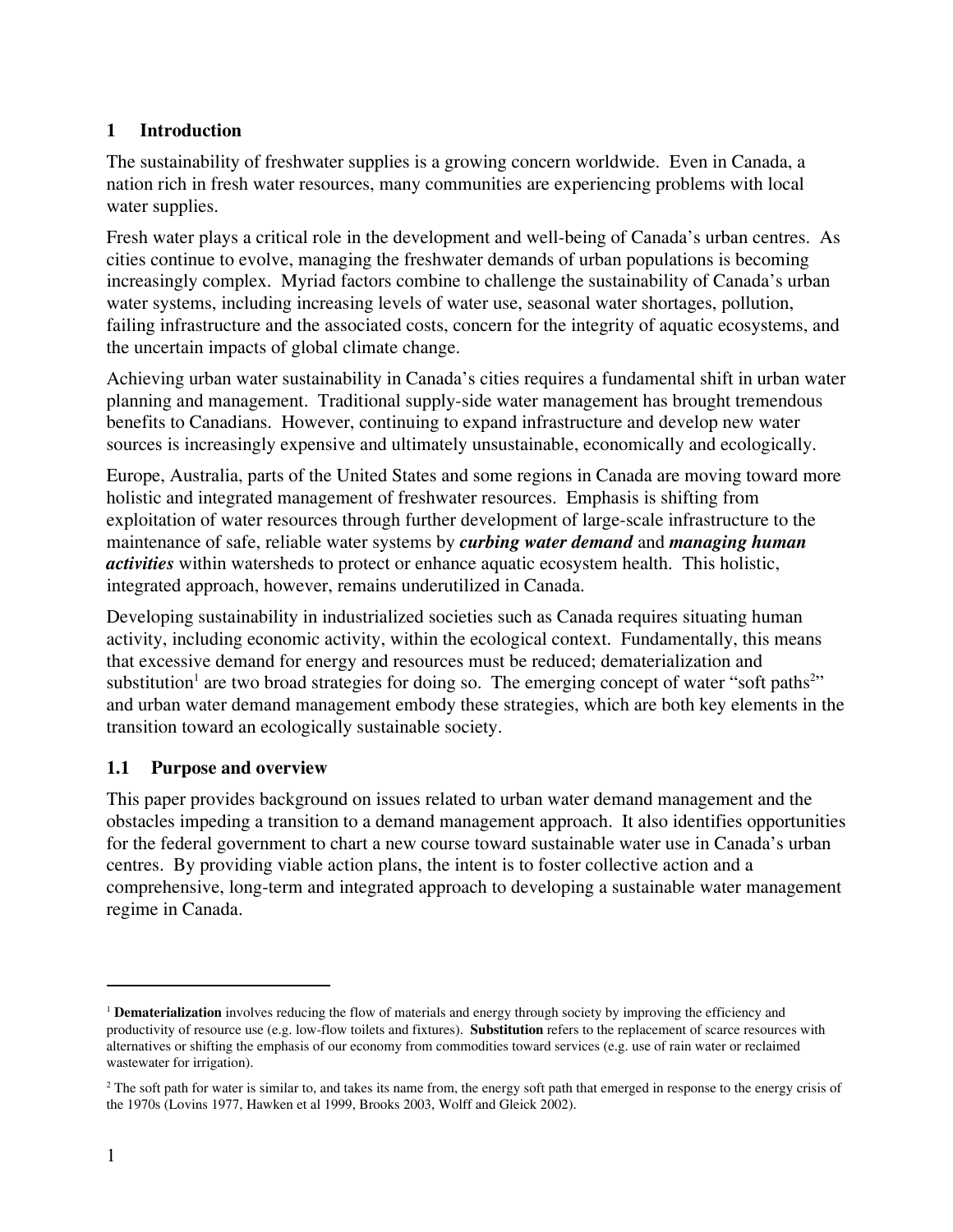The background paper is organized into 8 sections. This Introduction provides the context for urban water issues and management in Canada. Section 2 discusses the social and ecological needs for fresh water in order to assess appropriate conservation levels to meet social, economic and ecological objectives. Section 3 outlines paradigms of water management and develops the potential for a "soft path" approach to fresh water management in Canada. Using a conceptual model, section 4 seeks to help decision-makers better understand the barriers impeding the transition to demand management and urban water sustainability. The final sections focus on immediate opportunities for action, primarily from a federal perspective, and provide a road map for implementation.

Sections 2 through 5 follow a similar format. Each includes a background discussion on a particular component of urban water management followed by *opportunities for action* intended to move toward the transition to sustainable urban water management. Sections 6 and 7 synthesize these opportunities into specific courses of action for each level of government, and section 8 concludes with a detailed action plan for the federal government and an implementation matrix.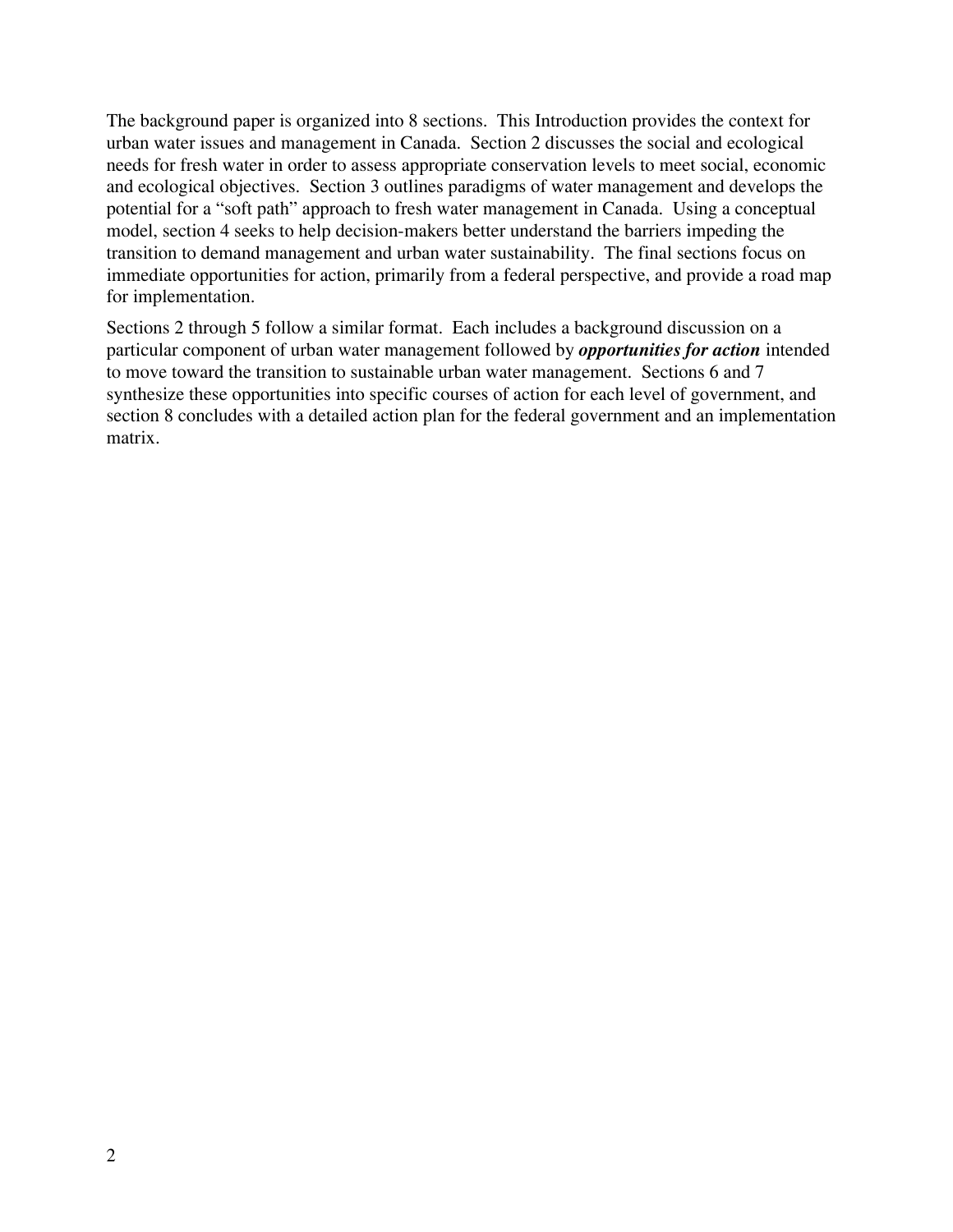## **2 Social and ecological needs for fresh water**

The challenge of achieving sustainability in freshwater management is to strike a balance between the competing needs and desires of human social and economic systems and the integrity of aquatic ecosystems<sup>3</sup>. To date, Canadian water managers have been extremely successful at manipulating and exploiting freshwater resources to increase economic growth and standards of living. Indeed, Canada's expertise in the "science of water development" – which has spawned at least 54 large inter-basin diversions and 793 large dams – has been a critical factor in developing and maintaining the country's prosperity (Shrubsole and Tate, 1994: 2; Tharme 2003: 399).

This prosperity is costly. Much of the nation's natural hydrologic infrastructure is now highly regulated for flood control and hydropower generation, and large amounts of water are withdrawn for agricultural, industrial and municipal use. This level of development continues to undermine the integrity of aquatic ecosystems and disrupt watershed processes.

As in many parts of the world, exploitation of freshwater resources in Canada progressed with little understanding of the related disruption of aquatic ecosystem integrity. As the negative impacts of human development on freshwater systems become increasingly apparent, the water management paradigm that views every drop of freshwater flowing into the sea as a wasted resource is slowly giving way to more integrated, ecosystem-based approaches. At their core, these approaches seek to maintain or enhance the integrity of aquatic ecosystems and sustain the socially valuable goods and services they provide.

### **2.1 Water and the economy**

Fresh water is central to Canadian economic development. Environment Canada (1992) estimates that water contributes \$7.5 to \$23 billion annually to the economy. Although this estimate is over 10 year old, it clearly demonstrates the significance of fresh water to economic security and progress in Canada.

A common assumption among water planners is that economic and population growth inevitably leads to increasing water withdrawals and infrastructure expansion (Gleick, 2003: 291). However, substantial evidence indicates that the link between economic growth and increasing water demand can be broken. For example in the U.S., total water withdrawals increased in lock step with the rising GDP for much of the  $20<sup>th</sup>$  century. During the 1980s, these trends began to diverge. Since that time, total water withdrawals have been decreasing while the GDP continues to increase (Gleick, 2002: 373; Wolff and Gleick, 2002: 23). See Appendix 2 for a graph illustrating this relationship.

This "decoupling" of water demand and economic output has also been observed in other industrialized countries such as Japan, China and Finland (Wolff and Gleick, 2002: 23; Gleick, 2003: 302). Although there is no conclusive evidence of this trend in Canada, regional information suggest that it is occurring (Brooks, 2003: 17).

<sup>&</sup>lt;sup>3</sup> See Appendix 1 for a discussion of the concept of ecological integrity.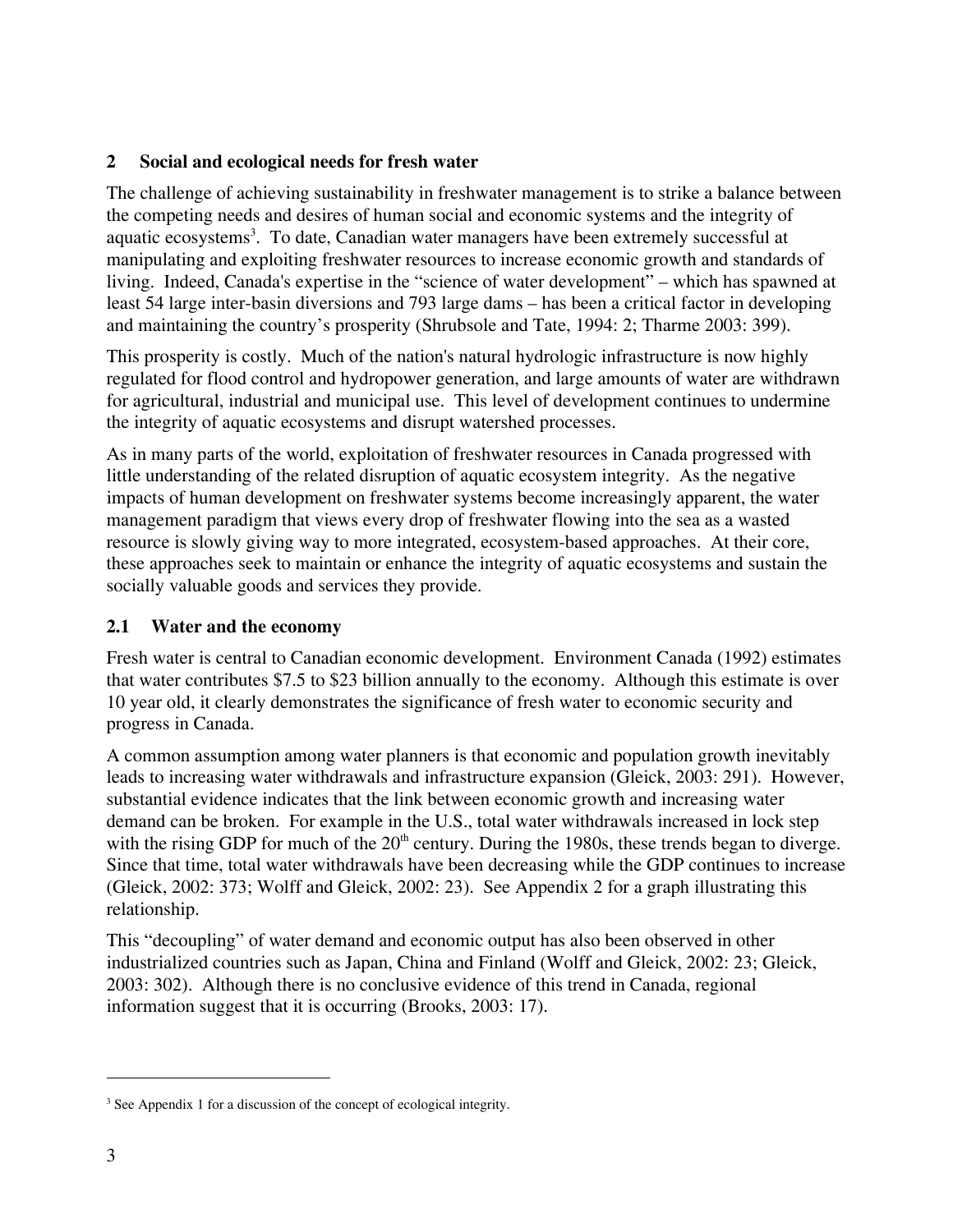The phenomenon is attributable to two factors. The first is a shift in economies away from waterintensive industrial activities such as steel or chemical production and irrigated agriculture toward service-based industries such as telecommunications, recreation, tourism and financial services. The second factor is a general increase in water productivity<sup>4</sup> related to economic activities that require large amounts of fresh water for production. For example, since the 1930s, the amount of water consumed per tonne of steel produced has decreased from 200 or 300 to as little as 3 or 4 tonnes in the most efficient operations (Gleick, 2002: 373).

## **2.2 Ecological services provided by freshwater ecosystems**

Freshwater (or aquatic) ecosystems encompass a range of habitats including streams, rivers, ponds, wetlands and lakes, as well as their linked groundwater systems and riparian zones that connect them to adjacent land. Aquatic systems provide a wide variety of goods and services to the human economy. Collectively, these benefits are referred to as ecological services, defined by Daily (1997: 6) as "the conditions and processes through which natural ecosystems, and the species that make them up, sustain and fulfill human life."

The most fundamental of these services is providing fresh water for human survival. The generally accepted absolute minimum amount of fresh water required for human survival is approximately 5 litres per capita per day (lcd). To meet additional basic needs such as sanitation, food preparation and bathing, Health Canada recommends an allotment of 60 to 80 lcd; Gleick (1996: 83) recommends a minimum of 50 lcd.

Given Canada's endowment of freshwater resources, securing the quantities of water required to meet minimum human needs has not been a significant challenge. Indeed, average residential water use is currently 343 lcd – almost six times greater than Health Canada's recommended minimum (Brandes, 2003). Despite recent water quality concerns in a number of communities, most Canadians have access to abundant supplies of clean water. One major exception is concern over water quality in many First Nations communities.

In addition to maintaining water supplies for agriculture, industry and municipal use, freshwater ecosystems provide numerous other extractive benefits including fish and waterfowl, instream services such as flood control and purification of human and industrial waste (Carpenter and Postel, 1997; Baron et al, 2003). Over the long term, healthy freshwater systems are critical for sustaining these services for future generations and to maintain the ecological capacity to adapt to environmental changes such as global climate change (Baron et al, 2002: 1248). Appendix 3 provides a more comprehensive list of the benefits provided by freshwater ecosystems.

Various attempts have been made to capture the economic value of aquatic ecosystem services. For example, based on functions such as flood control, recreational fishing and water filtration, Schuyt and Brander (2004: 4 estimate the global value of wetlands alone at US\$70 billion annually. Similarly, Postel and Richter (2003: 10) estimate the value of goods and services provided by the world's lakes, rivers and wetlands at US\$6.6 trillion.

<sup>4</sup> Water productivity is the amount of measurable output per unit of water is used. Units of output may be physical (e.g. tonnes of grain) or economic (e.g. the dollar value of the good or service produced). Productivity is commonly reported as the ratio of GDP to the volume of water withdrawn (Wolff & Gleick, 2002: 17).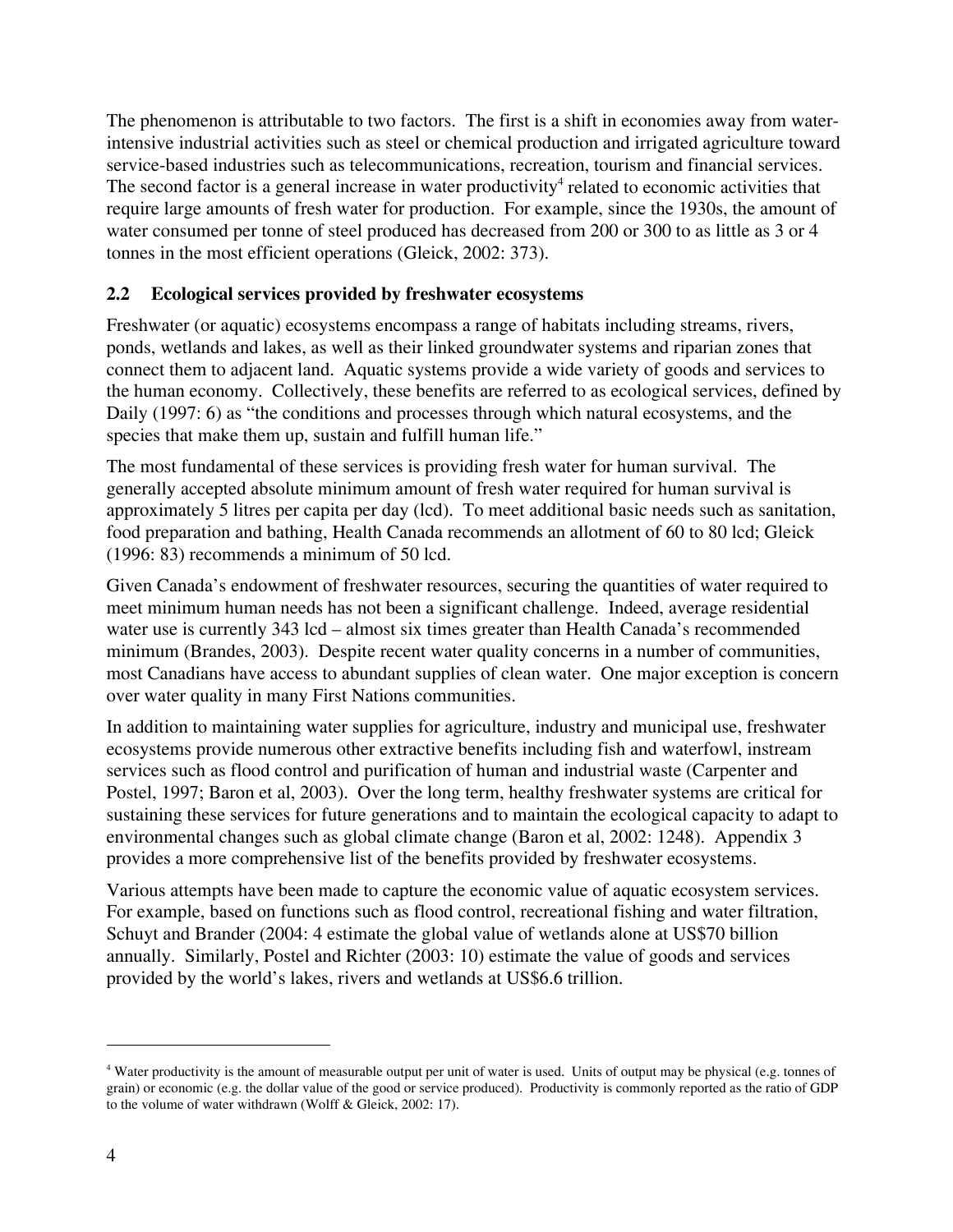It is difficult to accurately determine the economic worth of ecosystem services since many are public goods that are not quantitatively valued by the market economy (Postel and Carpenter, 1997: 199). As a result, the value of these services and the water required to produce and maintain them, are largely ignored in water management.

## **2.3 Threats to freshwater ecosystem services**

The scale and intensity of human activity in and around freshwater bodies poses major threats to the sustainability of the aquatic environment. Discharges of municipal and industrial wastewater and pollution from non-point sources – such as agricultural and urban run-off – introduce dangerous amounts of toxic chemicals, nutrients and silt to aquatic ecosystems that negatively impact the water quality for fish, wildlife and human populations (Brandes, 2003: 19).

High levels of water use increase the volume of water withdrawn and the quality and quantity of return flows. In many cases, only a portion of the withdrawn water is returned to original sources, often in a degraded state. For example, summer flows in the Grand River system in southern Ontario contain up to 40% effluent from wastewater treatment facilities (Sproule-Jones, 2003: PC).

Modification of natural flow regimes is also a serious threat to the sustainability of freshwater ecosystems (Bunn and Arthington, 2002: 1). In Pearse's Inquiry on Federal Water Policy, he noted, "Canada's most serious water use problems are not related to inadequate supply at all, but to degraded water quality and to disrupted flow regimes. No one knows this better than our Native peoples who have watched their traditional pursuits on water deteriorate from pollution of all kinds and from storage and diversion projects that manipulate lake levels and river flows." (Pearse et al. 1985)

Although these human disturbances are often considered separate from planning and management, their cumulative impacts have significant consequences. The era of large dam construction is nearing an end in Canada. However, the presence of existing structures, continued alteration of watercourses with smaller-scale projects, poor land-use practices, insufficient waste treatment and rising water demands continue to undermine the health of aquatic ecosystems and threaten their ability to provide the many services Canadians depend upon.

## **2.4 Allocating water for ecosystems**

Traditional approaches to water resource management treat fresh water primarily as an input to economic production. Water is first allocated to "productive" human uses, such as agricultural and industrial activities, municipal water supplies, transportation and hydropower generation. Without explicitly allocating water to support ecosystem function, only residual amounts remain for this purpose (Postel and Richter, 2003: 39).

To fuel production and accommodate the growing human population throughout the  $20<sup>th</sup>$  Century, policies encouraged rapid economic growth and resulted in more freshwater withdrawals and large-scale modifications of aquatic systems. The impact of these polices, as illustrated in Box 1, is a constant decline in the residual amount of water available to sustain ecosystem health and productivity.

Box 1 also presents an alternative to these traditional policies. This new approach to freshwater allocation acknowledges the human water economy as nested within the finite "natural water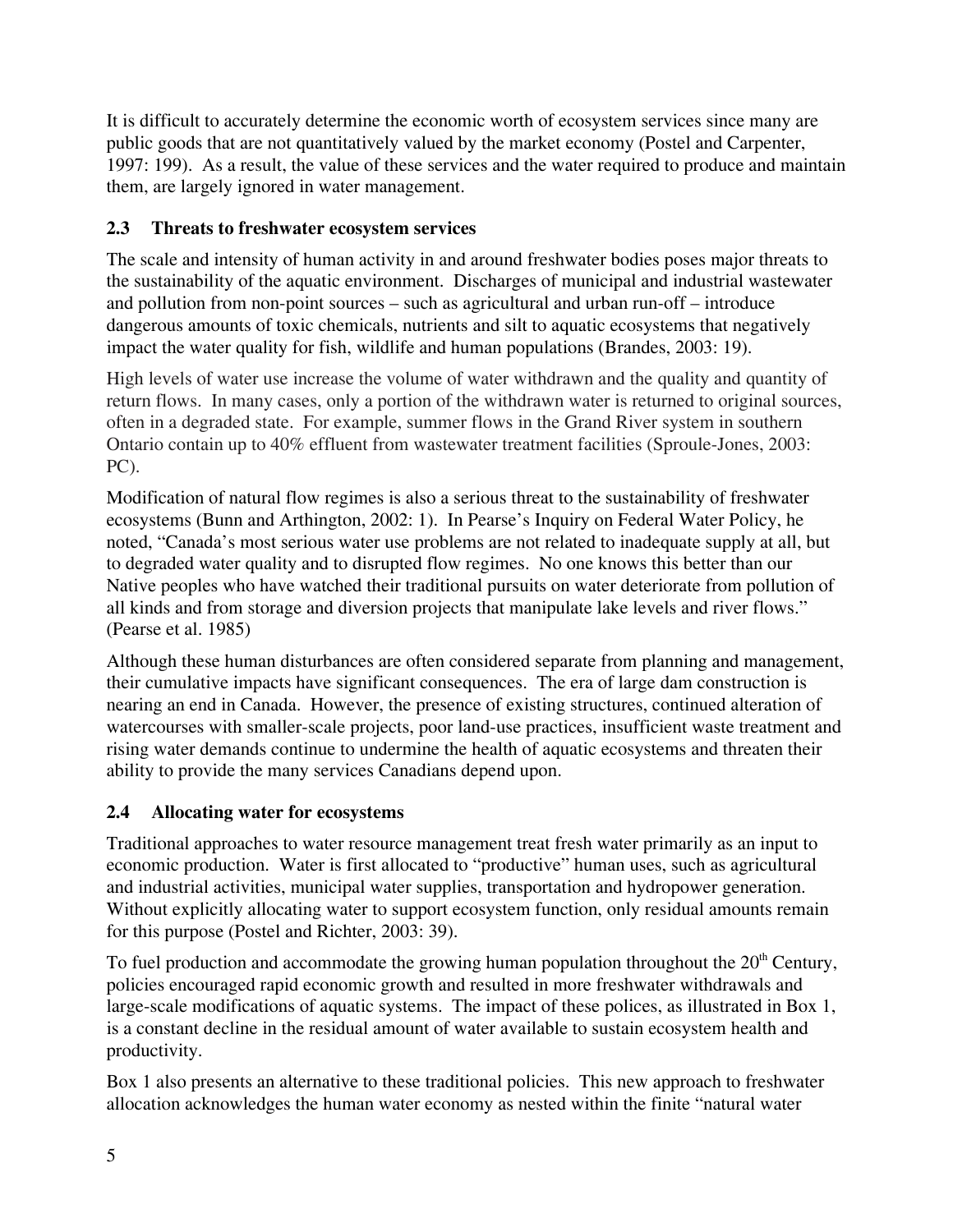economy." With such an approach, ecosystem health becomes an explicit goal of water management and development (Postel and Richter, 2003: 37) Placing a "sustainability boundary" on human water use acknowledges the hydrologic limits of watersheds and aquifers and the need to allocate water specifically to sustain

healthy aquatic ecosystems.

Maintaining or enhancing the health and productivity of freshwater ecosystems requires more than merely allocating a minimum volume of water to an "ecological sector." Many complex and interrelated physical, biological and chemical processes sustain the integrity of aquatic ecosystems. Each type of system (i.e. river, lake or wetland) has unique water requirements within a certain range of quality, quantity and variability (Baron et al, 2002: 1249). Determining the water requirements of aquatic ecosystems requires a sound understanding of the dynamic relationship between hydrology and ecology.

Significant research and practical experience in South Africa, Australia and some areas in the U.S. have led to the development of holistic methods for assessing the water needs of aquatic ecosystems. In light of growing pressure on Canadian freshwater resources, this is an important area for further research and capacity must be built within the federal and provincial/territorial governments. Appendix 4 provides further detail on ecosystem requirements for fresh water.

### **2.5 Policies for ecological water allocation**



Postel and Richter, 2003: 39

Sustainable human societies ultimately depend on sustainable ecological systems. Because the integrity of aquatic ecosystems is fundamental to most, if not all, human water uses, ecosystem requirements for water must be central to water management. The environment is a "voiceless" stakeholder in water management and planning. Consequently, society must depend on legal and policy instruments to ensure that sufficient flows are allocated and properly managed to sustain healthy aquatic ecosystems for this and future generations.

sustainable manner.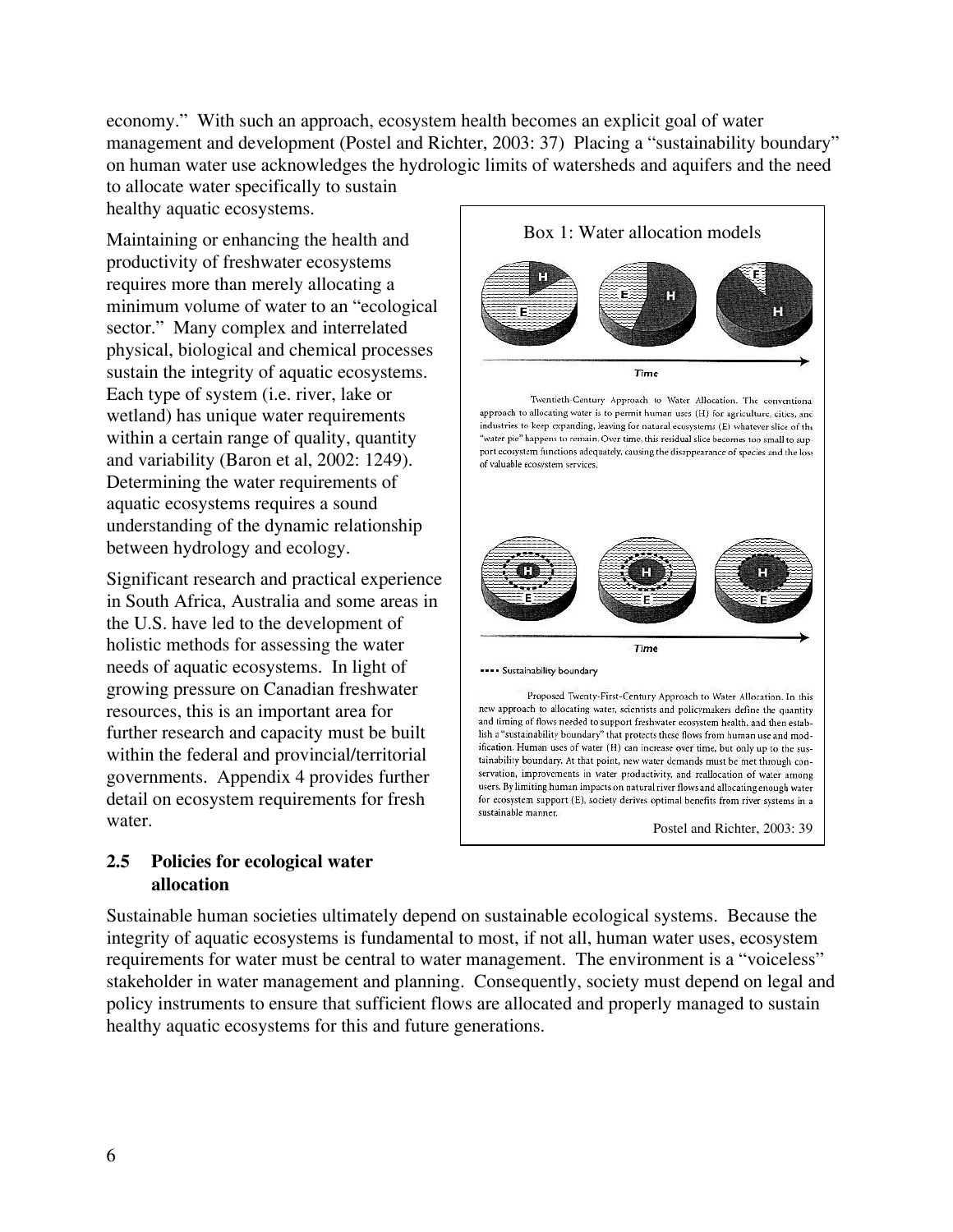## **2.5.1 The Canadian context**

Canada does not have a clear, overarching policy that supports ecosystem water requirements. The current water allocation system used by provinces and territories rarely considers environmental needs when issuing licenses and permits. For example, when provinces and territories license surface withdrawals, they do not ensure adequate base flows are maintained (Thomson 1994: 171; Water Conservation Strategy for B.C. 1998: 28, 29). According to Sproule-Jones (2003: PC), some streams in the Great Lakes basin would run dry for part of the year if all permit holders withdrew their allotted volumes.

Some wildlife legislation requires sufficient in-stream flows in times of drought. However, effectively incorporating such considerations into decision-making and long-term planning is rare. Furthermore, the legislation does not reflect the volume, timing and quality of water needed to maintain overall ecosystem integrity. As Thompson (1991: 160) concludes, "there is but limited recognition of conservation or environmental uses as legitimate subjects of licensing pursuant to water licensing statues in Canada."

Canada has made some progress curtailing inter-basin transfers and the related disruption of freshwater ecosystems. However, in Canada, more water is diverted from one river basin to another than any other country on Earth. This happens despite legislation in most provinces that prohibits large-scale diversions of water between major watersheds – albeit with certain loopholes (Boyd 2003: 14, 59). Prohibiting such transfers by strictly enforcing legislation not only protects watersheds, but also forces regions to live in balance with their local hydrologic systems (Arlosoroff 1994: 25; Postel 1994: 20; Mitchell and Shrubsole 1997: 14).

## **2.5.2 International benchmarks**

• Canada is not alone in its limited recognition of ecosystem needs for water. Indeed, most nations have yet to establish clear policies legitimizing environmental flow requirements (Dyson et al, 2003: 79). South Africa and Australia are recognized as world leaders in the development of legal and policy frameworks that support ecosystem requirements for fresh water; some U.S. jurisdictions have also made progress in this area (see

Box 2).

## **2.6 Summary**

Protecting and restoring the integrity and productivity of freshwater ecosystems is critical to the development of sustainable Canadian communities. Doing so will require development and implementation of policies that establish ecosystems as legitimate users of fresh water resources and recognize the limits of watersheds and aquifers. The policies must also serve as practical tools to assess the needs of aquatic ecosystems and deliver water to meet these needs.

## *Opportunities for action:*

• Develop a national policy on ecological requirements for fresh water that establishes protection and restoration of ecosystem integrity and productivity as an explicit goal of water management. The policy must include guidelines for establishing sustainability boundaries for local aquatic ecosystems.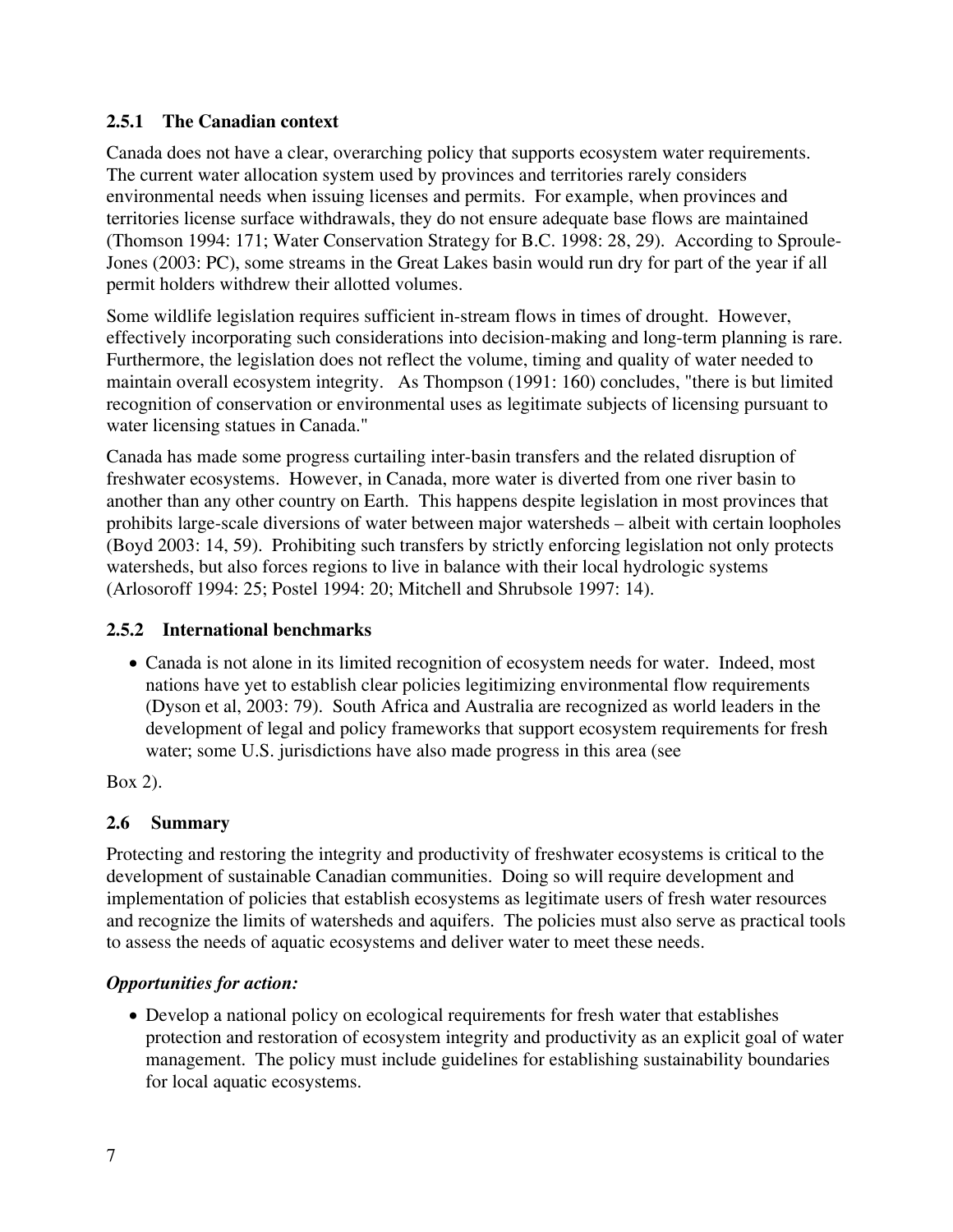• Develop expertise to foster the development and implementation of strategies to assess and manage environmental flows. Capacity and expertise within federal and provincial governments should be built in this emerging field to demonstrate leadership and ensure scientifically sound and sustainable outcomes.

### Box 2: International benchmarks for environmental flow requirements

*South Africa's National Water Act*, passed in 1998 as part of post-apartheid constitutional reform, is by far the most advanced national policy with respect to environmental flows. The policy is based on the public trust doctrine, which obliges governments to hold certain rights in trust for citizens and protect these rights for the common good. The Act establishes a two-part water "reserve" that is not subject to competition from other water users. The first part of this water reserve is used to meet basic human needs; the second part is specifically used to support ecosystem functions (Postel and Richter, 2003: 84; Dyson et al, 2003: 82).

The Act states: "the quantity, quality and reliability of water required to maintain the ecological function on which humans depend shall be reserved so that the human use of water does not individually or cumulatively compromise the long term sustainability of aquatic and associated ecosystems" (SADWAF, 1996). The Act is supported by government guidelines that help scientists and communities determine the ecological limits of withdrawals from local bodies of water. This legislation is still in its infancy and therefore the impacts of implementation are unknown.

*United States* - No explicit policy to support ecosystem flows exists in the U.S.; however, the public trust doctrine has been used to protect aquatic ecosystems in a number of jurisdictions. For example, in August 2000 the Hawaii Supreme Court ruled that public interests, which include ecosystem protection, take priority over commercial water uses in decisions concerning water allocation (Postel and Vickers, 2004: 48). In another decision based on the public trust doctrine, the California Supreme Court mandated that the city of Los Angeles reduce withdrawals from tributaries feeding Mono Lake, which has lost much of its water stock due to diversions by the city (Postel, 2000: 944).

*Australia –* Primary authority over water resources in Australia lies with state and territorial governments – a situation similar to Canada's federal-provincial division of power over fresh water management. In response to deteriorating ecological conditions in many of the nation's aquatic ecosystems, the Australian Commonwealth (federal) government took the initiative to establish the Council of Australian Governments (COAG) Water Reform Framework. With all state premiers as signatories, the Framework seeks to reform water policy to promote sustainable water use and protect aquatic ecosystems (Postel and Richter, 2003: 86).

The proposed reforms call for states to recognize ecosystems as legitimate water users. Two of the Framework's 20 principles hold particular promise for water distribution that supports ecosystem health. One of the principles calls for legal recognition of the ecosystem's water requirements; the other recommends placing a cap on withdrawals where existing environmental flows do not adequately protect ecological integrity. Under the commonwealth system, the principles must be incorporated into state law and policy in order to realize the Framework's full potential (Postel and Richter, 2003: 86).

In the country's largest river basin, the Murray-Darling, severly low water conditions and the related ecological impacts prompted authorities to place a cap on withdrawals from the basin. To prevent further deterioration, the four states that share the basin have agreed to allocate 25% of river's natural flow to support ecosystem functions (Postel, 2000: 944). This innovative policy allows for trading of water allotments among permit holders, which frees up unused water for redistribution, and is expected to provide incentives to significantly increase water efficiency in all sectors (Postel and Richter, 2003: 92).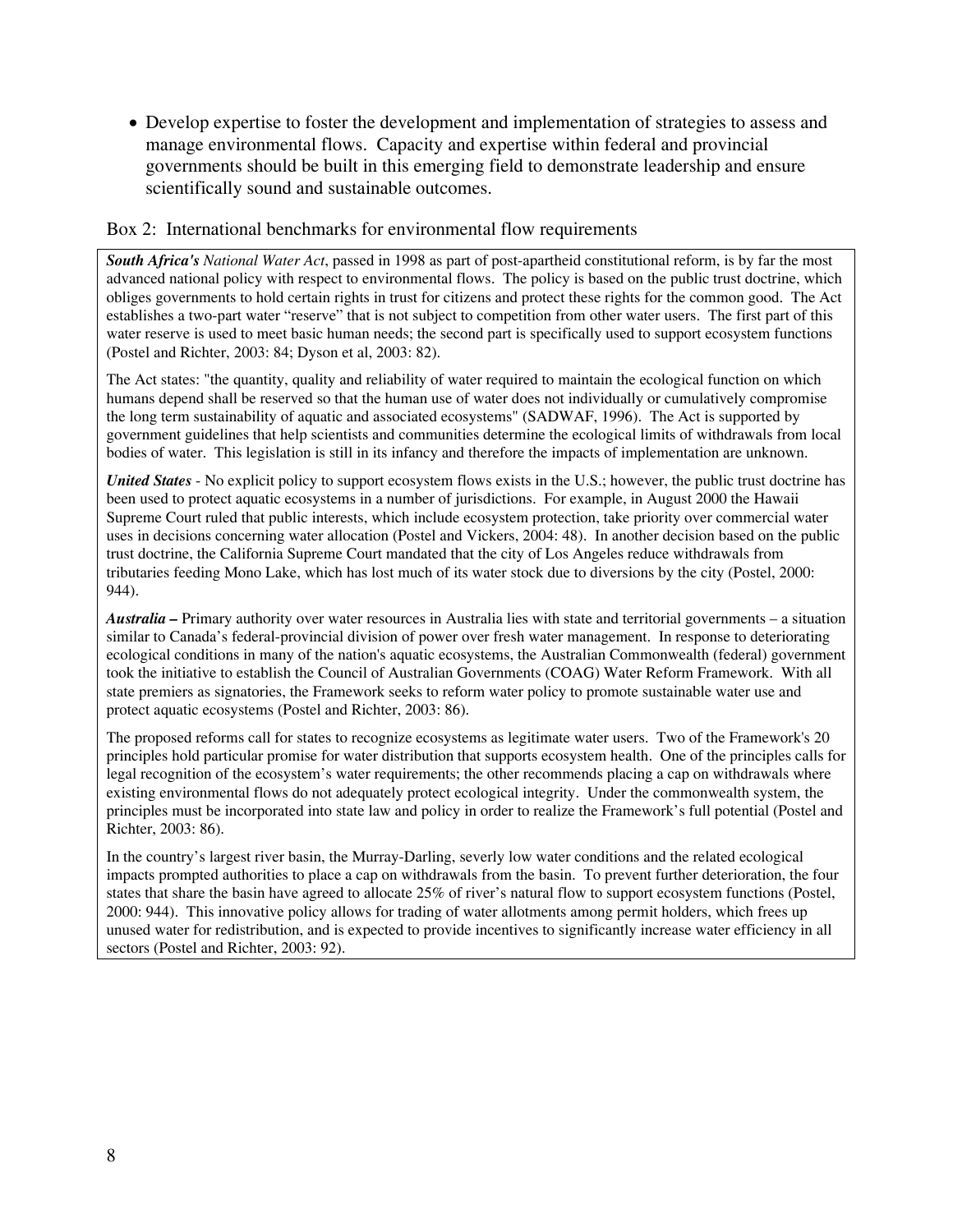### **3 Paradigms of urban water management**

Water development projects during the 20<sup>th</sup> Century have benefited Canadians tremendously. However, increasing incidences of local water shortages and recent water quality disasters have led many to question the technical reliability and institutional capacity of urban water management. People are beginning to recognize that continuing to expand infrastructure and develop new water sources has become increasingly expensive and ultimately unsustainable, botheconomically and environmentally.

## **3.1 The supply-side approach**

Supply-side management treats fresh water as a virtually limitless resource, resulting in a regime of water policy and practice concerned primarily with securing sufficient quantities of water to meet forecast demand. Underlying this approach is the assumption that current levels of water demand are insensitive to policy and behavioural changes (Renzetti, 2003: 1; Shrubsole and Tate, 1994: 1). This supply-side orientation rarely takes full account of environmental or economic impacts of municipal water services.

Large, centralized engineering projects – dams, diversions, treatment and distribution systems – are products of the supply-side approach. Continuing to depend on expansion of these high throughput water systems puts an increasing, and often unnecessary, strain on the economic stability of municipal water utilities and the integrity of the local aquatic ecosystems (Shrubsole and Tate, 1994: 2; Gleick, 2000: 128). As Duncan Ellison (2003: PC), Executive Director of the Canadian Water and Wastewater Association suggests, "simply expanding supply to meet an unrestrained demand just doesn't make sense in most cities."

## **3.2 Demand management**

Demand-side management  $(DSM)^5$  is gaining recognition in a number of resource fields including transportation, energy and, more recently, water. In a recent report, the NRTEE<sup>6</sup> (2003) explicitly recommends demand management as a key strategy for mitigating the downward trend in environmental quality in Canadian cities. It is relevant to note, however, that the NRTEE report does not adequately address demand management in the urban water context.

In the context of urban water systems,  $DSM<sup>7</sup>$  involves any measure or group of measures that improves the efficiency and timing of water use. Pricing, education, water efficient technologies, and regulatory regimes that promote re-use and recycling are examples of demand-side approaches. At its core, urban water demand management recognizes that developing new water sources may be too costly whereas influencing consumer demand is more cost-effective. This is particularly true when environmental and economic costs of urban water services are taken into account. For a thorough discussion of urban water demand management and the relationships among demand tools, see Maas 2003.

 $5$  Curran (2000:18) defines DSM generally as "reducing the demand for a service or resource rather than automatically supplying more of the service or resource being sought." DSM is commonly referred to simply as demand management.

<sup>&</sup>lt;sup>6</sup> NRTEE. 2003. Environmental Quality in Canadian Cities: The Federal Role. Available at: www.nrtee-trnee.ca.

<sup>&</sup>lt;sup>7</sup> Brooks and Peters (1988: 3) define water demand management as "any measure that reduces average or peak withdrawals from surface or groundwater sources without increasing the extent to which wastewater is degraded."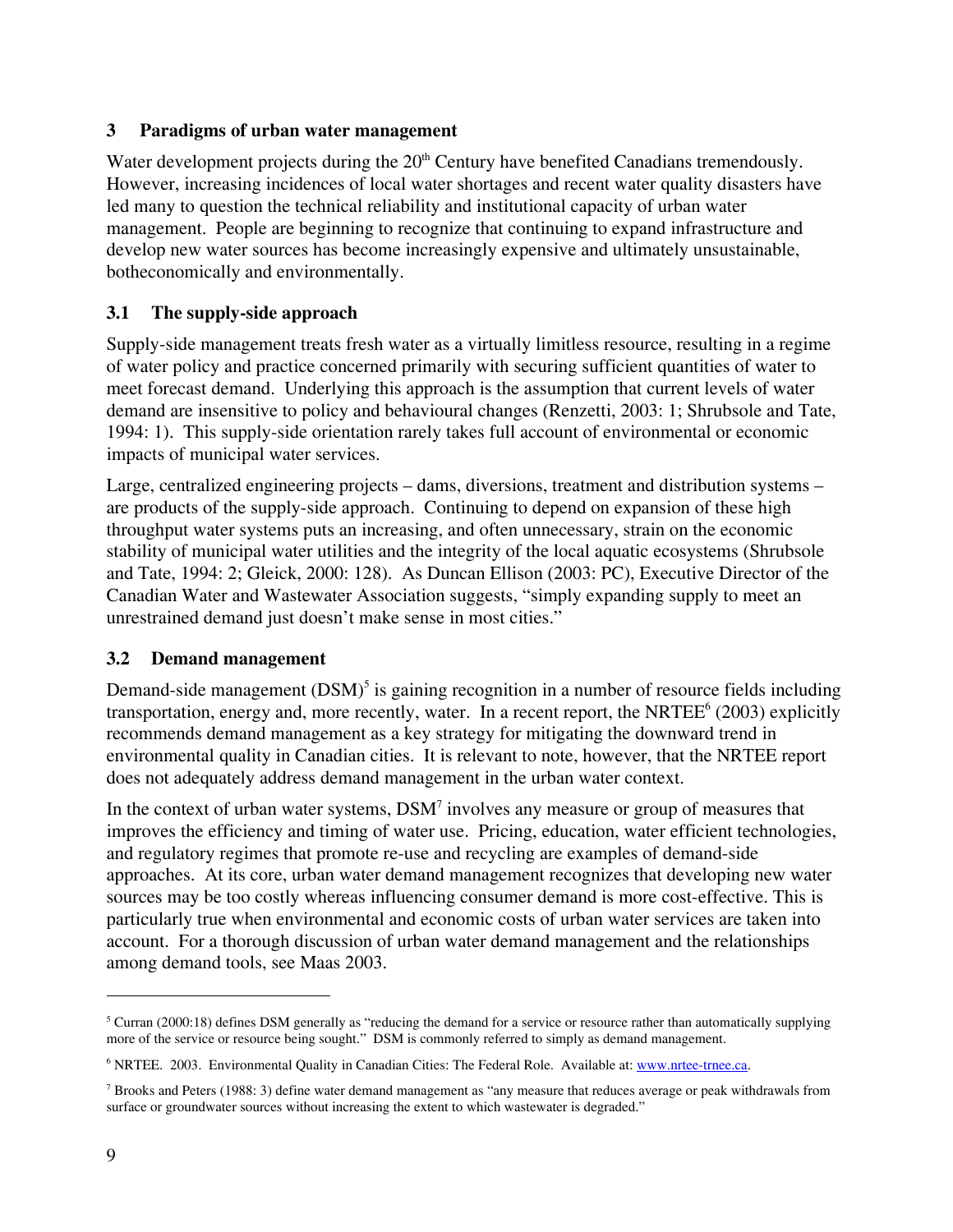Contrary to the widespread misconception that Canada possesses an abundance of available water, there are pressing reasons to improve water management. These include high levels of urban water use, a growing number of municipalities facing limitations of supply and/or infrastructure, increasing capital costs of infrastructure expansions, the environmental impacts of water withdrawals and wastewater discharges, and the consequent impacts on downstream drinking water quality (see Box 4).

| High urban water<br>use                                                                                                                                                                                                                                                                                                                                                                                   | <b>Supply limitations</b>                                                                                                                                                                                                                                                                                                                                                                                                | Capital costs                                                                                                                                                                                                                                                                                                                                                        | <i>Environmental impacts</i>                                                                                                                                                                                                                                                                                                                                                                                                         | Drinking water quality                                                                                                                                                                                                                                                                                                                                                                                                                                                                                                                                      |
|-----------------------------------------------------------------------------------------------------------------------------------------------------------------------------------------------------------------------------------------------------------------------------------------------------------------------------------------------------------------------------------------------------------|--------------------------------------------------------------------------------------------------------------------------------------------------------------------------------------------------------------------------------------------------------------------------------------------------------------------------------------------------------------------------------------------------------------------------|----------------------------------------------------------------------------------------------------------------------------------------------------------------------------------------------------------------------------------------------------------------------------------------------------------------------------------------------------------------------|--------------------------------------------------------------------------------------------------------------------------------------------------------------------------------------------------------------------------------------------------------------------------------------------------------------------------------------------------------------------------------------------------------------------------------------|-------------------------------------------------------------------------------------------------------------------------------------------------------------------------------------------------------------------------------------------------------------------------------------------------------------------------------------------------------------------------------------------------------------------------------------------------------------------------------------------------------------------------------------------------------------|
| $\bullet$ Canadians are the<br>$2nd$ highest urban<br>water users in the<br>world, using $2\frac{1}{2}$<br>times more water<br>than the average<br>European.<br>• Total municipal<br>water use increased<br>6% during the<br>1990s.<br>• The average<br>Canadian uses 343<br>litres per capita per<br>day (lcd) in the<br>home.<br>• Total residential<br>water use increased<br>21% during the<br>1990s. | $\bullet$ A number of<br>surface waters have<br>reached, or are close<br>to, their limit for<br>withdrawals.<br>$\bullet$ Groundwater<br>extraction will be, or<br>is already, depleting a<br>number of aquifers.<br>• Large numbers of<br>water sources are<br>contaminated or at<br>risk of<br>contamination.<br>• Increasing<br>uncertainty about<br>stream flows and lake<br>levels due to global<br>climate change. | $\bullet$ Water/<br>wastewater<br>infrastructure<br>upgrades represent<br>significant unmet<br>capital $costs -$<br>estimated at \$23 to<br>\$49 billion Canada<br>wide. Stringent<br>drinking water<br>standards will<br>further increase<br>costs.<br>• Increasing peak<br>water and/or<br>wastewater<br>treatment demands<br>creates additional<br>capital costs. | • Water withdrawals<br>and wastewater<br>returns are<br>geographically<br>concentrated, which<br>amplifies their impact.<br>• Development<br>projects (dams and<br>diversions) destroy<br>aquatic and land<br>habitat, introduce non-<br>native species and<br>block fish migration.<br>• Ground and surface<br>water withdrawals can<br>reduce surface water<br>flows, altering marine<br>habitat and damaging<br>fish populations. | • Reduced water flow<br>through the treatment process<br>is less costly, allowing<br>money to be used to meet<br>higher drinking water<br>standards and reducing the<br>amount of water treated to<br>this level.<br>• Less volume of wastewater<br>increases the effectiveness of<br>sewage treatment and<br>decreases pollution in<br>receiving waters that provide<br>communities downstream<br>with drinking water.<br>• Decreased demand reduces<br>the need for additional water<br>sources and protects<br>groundwater sources from<br>over-pumping. |

Box 4: The case for urban water demand management in Canada

Many of the water management concerns outlined in Box 4 are becoming more common and will increase as municipal water use continues to rise. Although demand management is not a panacea for all that ails urban water management, it can help mitigate many of these problems.

Adopting DSM into urban water management can help reduce, or at least cap, current urban water use and wastewater production. In the context of population growth and urbanization, this means increasing per capita water use efficiency in order to stabilize or reduce total water use. Ultimately, by increasing water use efficiency, DSM programs mitigate the pressures of excessive urban water use on municipal finances, infrastructure and the aquatic ecosystems that these systems rely upon.

## **3.3 The "soft path" for water**

DSM is central to the concept of "soft paths" for water – an overarching, long-term approach to water planning that fundamentally re-evaluates the way freshwater resources are developed, managed and used (Gleick, 2002: 373). The soft path strives for sustainability and equity in water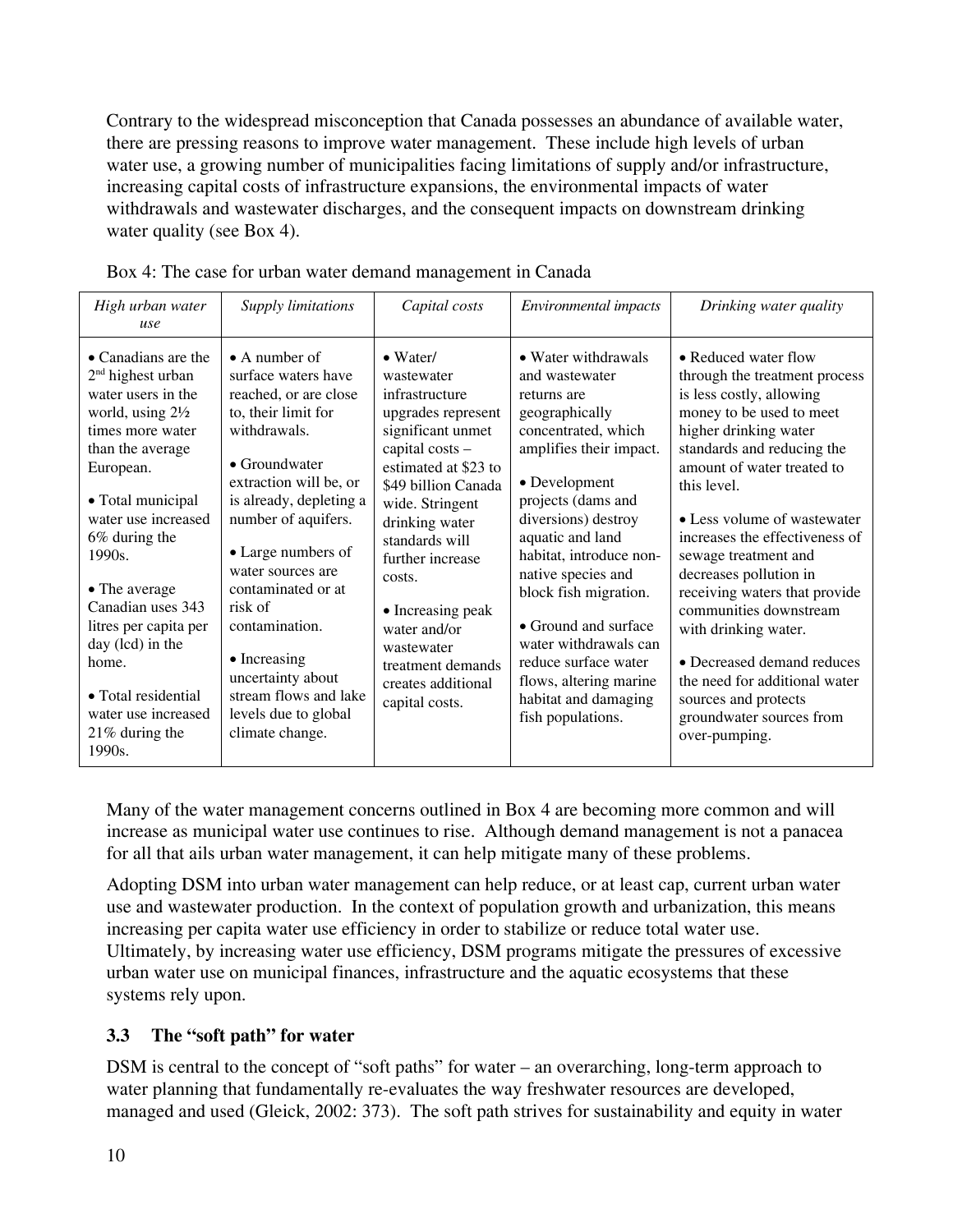management by increasing water productivity rather than seeking out additional supplies. It also ensures that stakeholders are engaged in decision-making and explicitly recognizes ecosystems as legitimate users of fresh water (Wolff and Gleick, 2002; Brooks, 2003).

### Box 5: Soft paths for water

The soft path differs fundamentally from conventional (or "hard path") water planning in its conception of water demand. A soft path approach rarely views water as the end product, but more often as the means to accomplish certain tasks such as household sanitation or agricultural production. Brooks (2003: 10) notes, "With some important exceptions, the demand used in common projections is not for water itself, but for services provided by water." Under a soft path approach, the role of water planning and management becomes one of a service provider – the objective is to satisfy demands for water-based services rather than supplying water *per se* (Gleick, 2002: 373).

The soft path complements and works within existing water infrastructure to limit or eliminate the need for further supply-side developments. It relies largely on demand-side measures such as efficient technologies, education, regulation, and the rational use of economic instruments to increase the productivity of current withdrawals while ensuring equitable access to the resource.

A key feature of soft path planning is the recognition that many existing water needs can be met with far less water, and often with water of a *lower* quality, than is currently used. High efficiency toilets, for example, reduce the amount of water used for sanitation; however, there is significant potential to further increase water productivity by using reclaimed wastewater to flush toilets or by moving to dry sanitation systems that completely eliminate water use.

Traditional methods for determining future water needs rely primarily on long-range projections that assume an ever-increasing demand. These projections rarely consider changes in technology, costs, prices, customer preferences and market forces, and therefore commonly overestimate future demand (Wolff and Gleick, 2002: 29). Rather than forecasting future demand based on past trends, the soft path uses an approach to planning known as "backcasting" in which planners define a preferred future then work backwards to find feasible paths to reach that future situation (Brooks, 2003: 35).

Critically important is an effective strategy that assesses ecological water requirements, and integrates these requirements into the backcasting process. For example, the sustainability boundary, or volume of water required to meet basic human needs and those of aquatic ecosystems, should be established for the system (i.e. watershed or aquifer). Soft path principles and a comprehensive demand-management approach can then be applied to ensure that the remaining resource is efficiently distributed and productivity is maximized for economic development and other social needs.

### *Opportunities for action:*

• Facilitate the paradigm shift in water management away from the entrenched supply-side focus toward a comprehensive demand-side management based on the soft path planning approach. For example, the recent NRTEE report, "Environmental Quality in Canadian Cities: The Federal Role", could easily be extended to explicitly include urban water management. In particular, *Recommendation 6* should be adapted to include a more comprehensive treatment of demand management for urban water.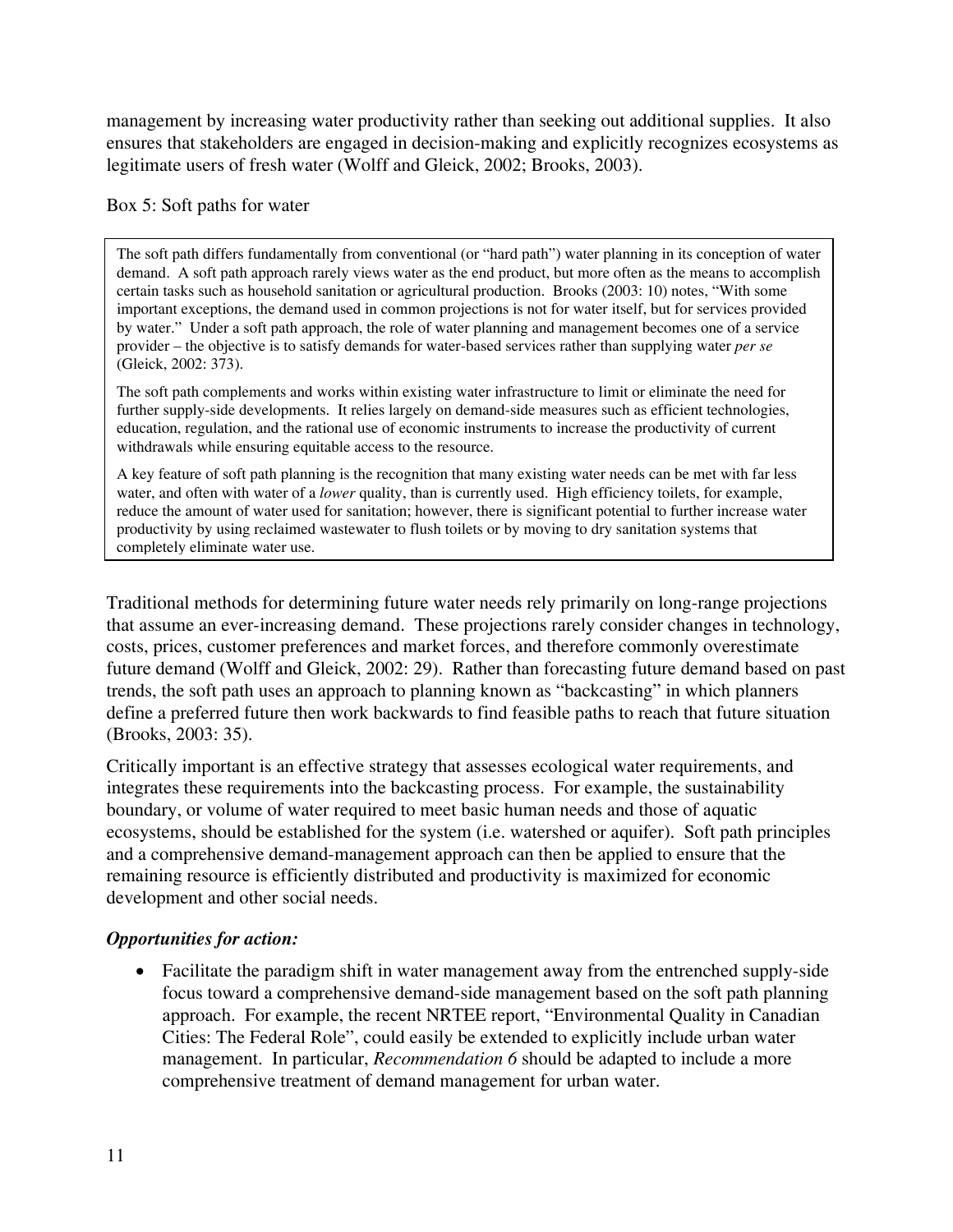## **4 Major barriers to DSM**

In Canada, much of the current urban water distribution system may be financially and/or environmentally unsustainable. Demand management can stretch existing capacity by delaying the development of further infrastructure and new sources of supply. It may also liberate water supplies to benefit the environment, meet the needs of future growth in population and industry or mitigate risks associated with an uncertain future.

Demand management is relatively advanced among regulated electricity utilities in North America, but rigorous application of DSM techniques in the water sector, especially in Canada, is still in its infancy (CRM 1996: 1,3; Tate 1990:49). This slow development cannot be explained by the lack of water-efficient technology or know-how. DSM methods and tools have been around for many years, and modern efficient fixtures and appliances have been on the market for decades (Brooks 2003a: 33). Yet, there are still many reasons for Canada's sluggish adoption of DSM (see Box 6). A full description of each barrier is provided in Appendix 6.

| Attitudinal                                                                                                                                                                                                                                                                                                                                                                                               | Financial                                                                                                                                                                                                                              | Data and                                                                                                                                       | Administrative                                                                                                               |
|-----------------------------------------------------------------------------------------------------------------------------------------------------------------------------------------------------------------------------------------------------------------------------------------------------------------------------------------------------------------------------------------------------------|----------------------------------------------------------------------------------------------------------------------------------------------------------------------------------------------------------------------------------------|------------------------------------------------------------------------------------------------------------------------------------------------|------------------------------------------------------------------------------------------------------------------------------|
| <i>barriers</i>                                                                                                                                                                                                                                                                                                                                                                                           | <i>barriers</i>                                                                                                                                                                                                                        | informational barriers                                                                                                                         | <i>barriers</i>                                                                                                              |
| • Myth of superabundance<br>• Human economy and human-<br>built infrastructure considered<br>separate from the environment<br>• Ideal of free market society<br>without government intrusion<br>• Belief that reduced water use<br>imposes a reduced standard of<br>living<br>• Concern that DSM savings are<br>unreliable and/or insubstantial<br>• Political preference for high<br>visibility projects | • Subsidies and low<br>pricing<br>• Need for predictable<br>and stable revenues<br>• Need to maintain<br>sufficient revenues in<br>the face of<br>overcapitalization<br>• Lack of funding for<br><b>DSM</b><br>• Gap in payback period | • Wariness about<br>DSM by decision-<br>makers<br>$\bullet$ Lack of<br>comprehensive<br>cost/benefit models<br>• Ineffective $DSM$<br>programs | $\bullet$ Fragmented<br>administration<br>• Centralized<br>engineering bias<br>• Formulaic thinking<br>• Inflexible policies |

### Box 6: Barriers that Impede the Adoption of DSM in Canada

## **4.1 Understanding the barriers to demand management**

Many demand management solutions are available to both water providers and end users, yet implementation in Canada has been limited due to the barriers noted above. These barriers can be seen to produce a form of gridlock illustrated in a conceptual model that categorizes them as *root causes*, *current practices*, and *entrenching factors* (see Box 5).

Historical conditions, the evolution of water management in Canada, and the influence of the more fundamental root causes are the central factors that maintain the supply-side focus of current water management. However, with an understanding of the individual barriers and their interrelationships, policies and action plans will be better positioned to overcome the existing inertia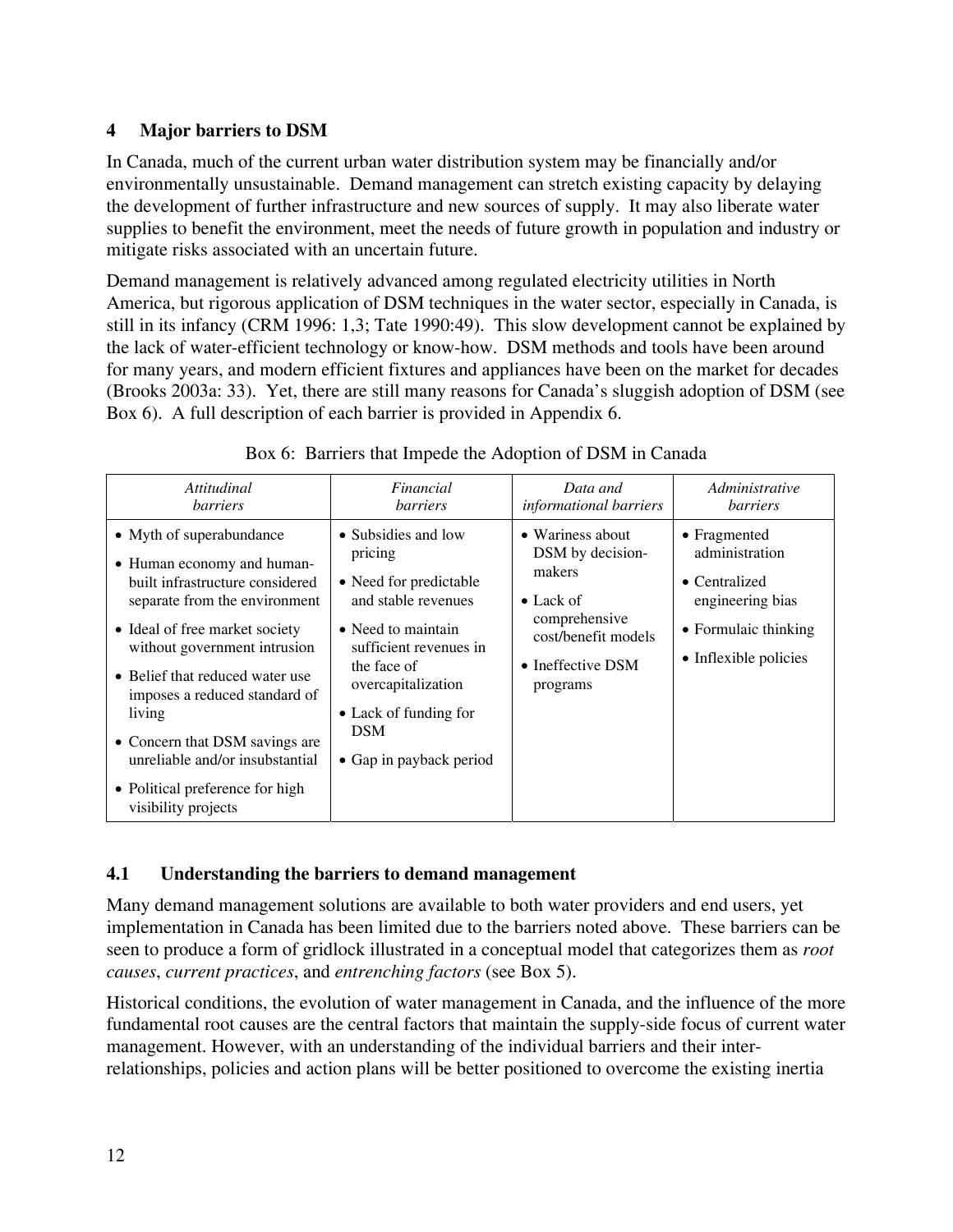and promote widespread adoption of a comprehensive, integrated and long-term approach to DSM.

This conceptualization illustrates how many of the barriers work together to entrench the current situation, and how this influences, and is influenced by, root causes. It attempts to capture the complexity and limitations of the current urban water regime and emphasizes the importance of simultaneously tackling a number of barriers to effectively address this gridlock.

This conception suggests what Capra (1982: 25) calls a "systemic problem" where the individual drivers are closely interconnected and interdependent. This cannot be fully understood or rectified with the *fragmented* methodology characteristic of historical approaches. To address this "gridlock," it is necessary to change the structure of the web itself. To do so requires moving beyond isolated strategies and tackling a number of barriers simultaneously, strategically and comprehensively.

## *Opportunities for action:*

This model presents a comprehensive look at the barriers impeding the adoption of demand management approaches. Using a more holistic and conceptual perspective of the root causes and the many factors entrenching these barriers will help identify strategies and opportunities for action toward a comprehensive, integrated and long-term approach to demand management. This theoretical grounding is the foundation for the action plans presented in the following sections.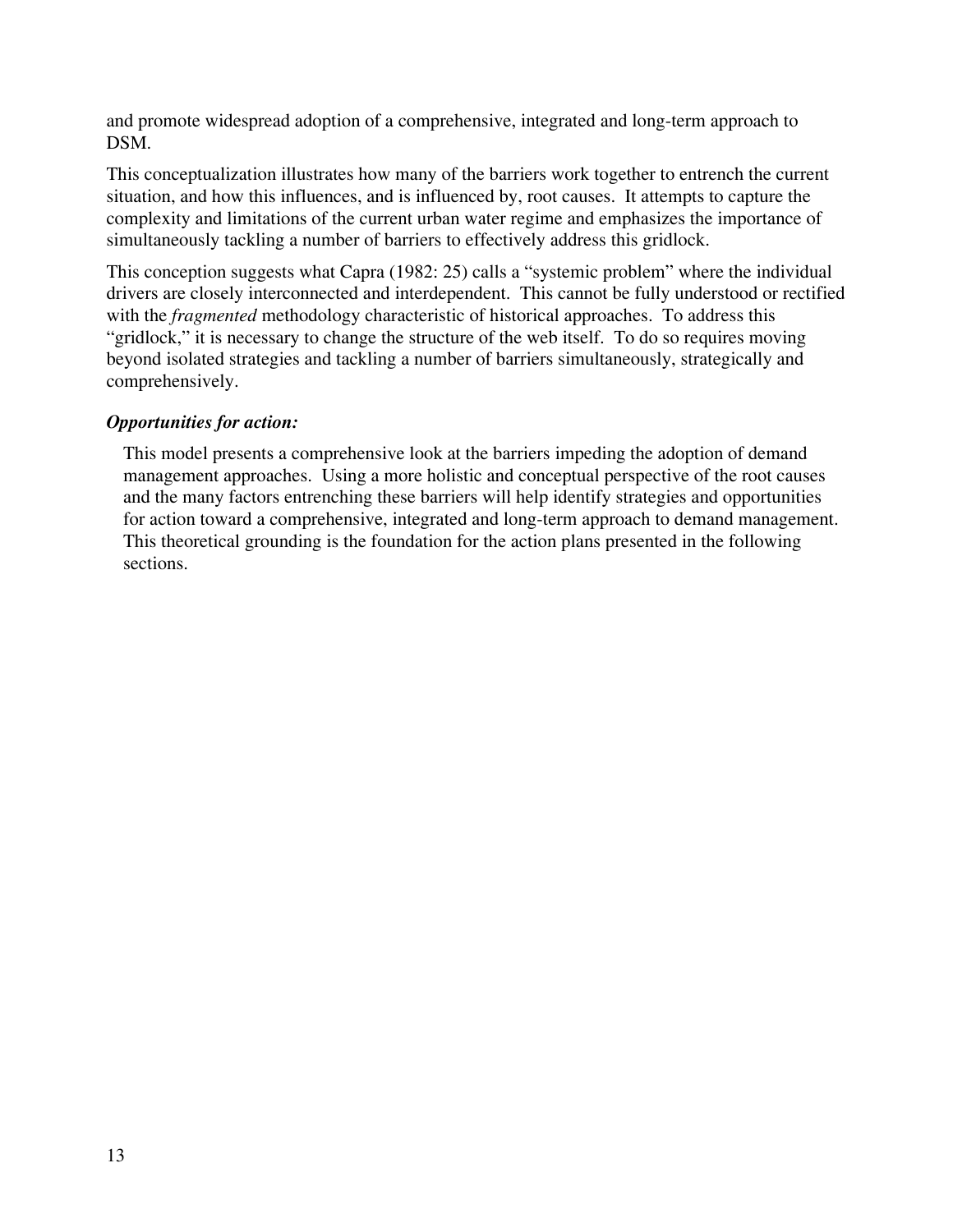

Box 7: Conceptual model of the relationships among the barriers to DSM in Canada

The barriers in this illustration evolved over time, with many reinforcing effects. Consider the current situation of low retail pricing. Low prices are an important driver of over-inflated demand, since users have little financial incentive to practice efficient water use. The typical response to such demand focuses on engineered solutions that result in overcapitalization. In this way, low retail pricing reinforces both "overcapitalization" and a "supply-side engineering bias" – collectively maintaining the status quo of inflated demand in Canada.

Currently, low prices are possible due to subsidies from higher levels of government and the environment<sup>1</sup>. The current mode of government-subsidized infrastructure expansion results in overcapitalization. With overcapitalization a utility must maintain revenue to service the debts incurred. This provides an incentive to keep prices low to maintain the high demand, which also justifies the capital expenditure.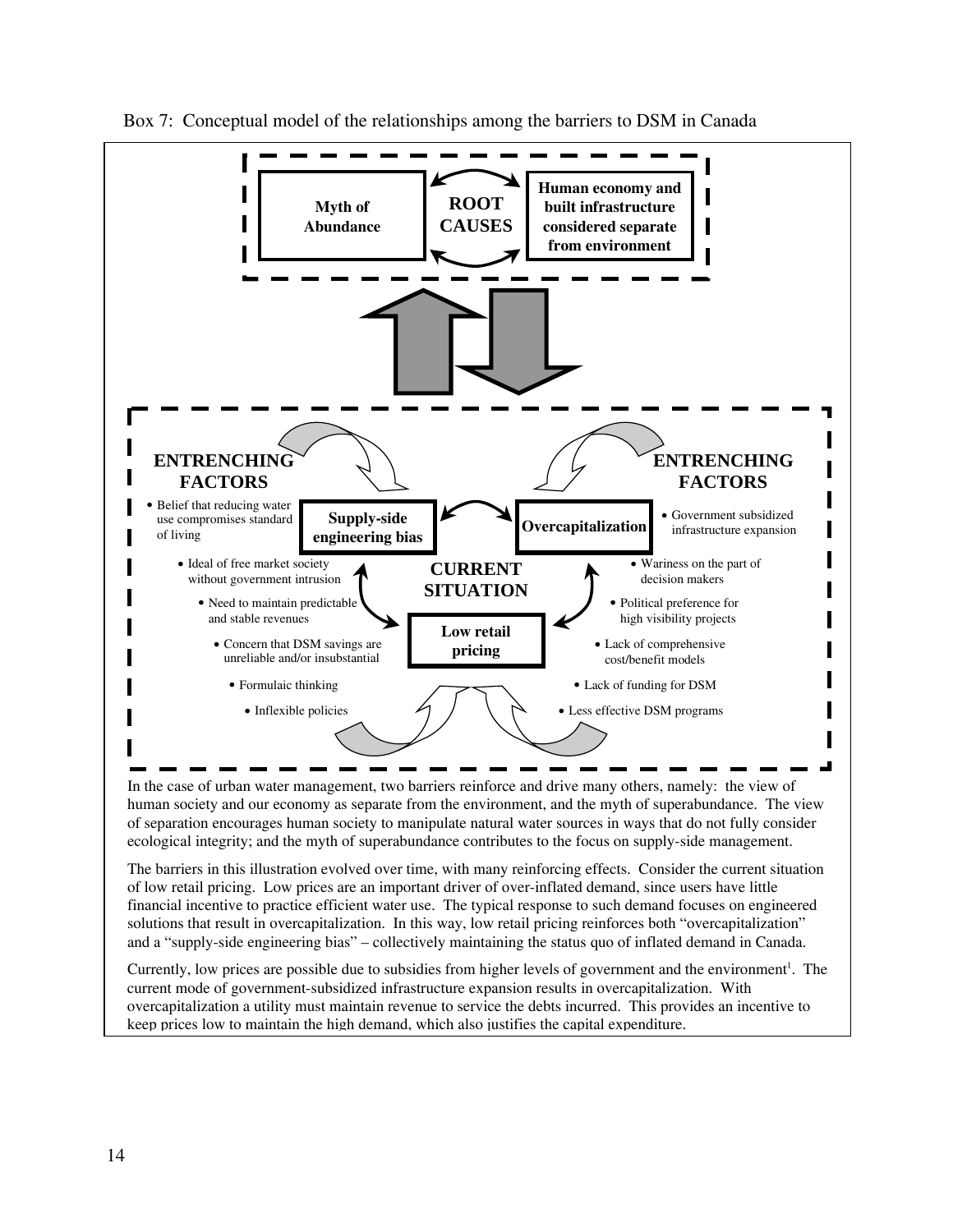## **5 Facilitating demand management through good water governance**

Overcoming the inertia of the status quo in urban water management is difficult yet necessary. Moving from a traditional supply-side focus to a demand-oriented water management regime requires action by many different actors, including all levels of government, professional associations, civil society and end users. To fully realize the potential of water demand management we must move beyond isolated and reactive conservation programs toward a comprehensive, integrated and long-term approach.

This section discusses a number of *processes* (strategic planning and coordination, integrated planning and watershed management stakeholder participation and capacity building) that are key elements of good water governance. Each of these processes represents an opportunity to facilitate the transition of urban water management toward a comprehensive demand management approach and, ultimately, to foster water sustainability in Canada's cities. These processes are applicable to water management efforts undertaken at all levels of government, and can also strengthen cooperative efforts undertaken by multiple levels. They broadly represent *opportunities for action* and are integral to any water management strategy.

### *Governance*

Bakker (2003a: 5) defines water governance as "the range of political, organizational and administrative processes through which communities articulate their interests, their input is absorbed, decisions are made and implemented, and decision makers are held accountable in the development and management of water resources and delivery of water services."

Governance is more than just government. It includes broader institutions and social decisionmaking processes, such as those involving business and "civil society." Encompassing the political system, laws, regulations, institutions, financial mechanisms, civil society development, and consumer rights "governance both sets the rules, including roles and responsibilities that influence behaviour, and the process of making those rules" (GWP 2003: 1).

## *Freshwater jurisdiction*

Primary responsibility for freshwater resources lies with provincial and territorial governments; and urban water management is typically delegated to local governments and water utilities. The federal government is less directly involved with urban water services, but still plays an important role in promoting national standards and guidelines, infrastructure funding, and in implementing research and data collection. It also has constitutional authority over navigation, pollution prevention, shared waters, fisheries and fish habitat.

## **5.1 Strategic planning and coordination**

Ensuring that utilities and governments conduct strategic and coordinated planning prior to taking action is an important aspect of water management. In Canada, this coordination is often difficult because of the shared responsibilities of water management among different levels of government. Nonetheless, a coordinated approach is particularly important in reference to demand management since different levels of government – and various departments or agencies within each level – may all be involved in the development of DSM programs.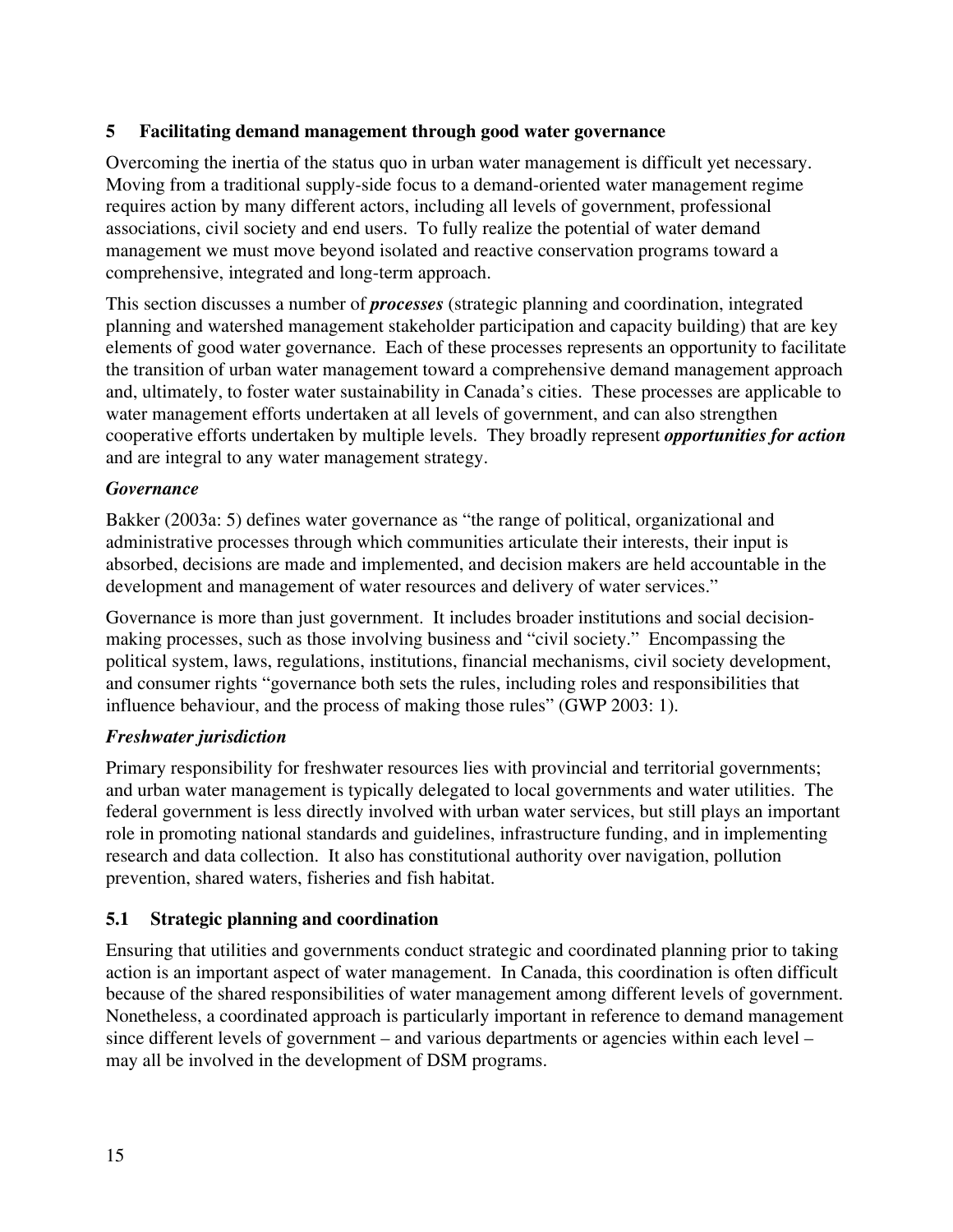Relationships among DSM measures further complicate the development of demand management programs. Some measures are mutually reinforcing and others can be mutually diminishing or even mutually exclusive. Synergies and detractions may occur between measures undertaken by one level of government or between measures undertaken by various levels. This degree of complexity requires strategic planning and careful coordination of activities by all stakeholders to ensure effective and efficient implementation of demand management programs.

## **5.2 Integrated planning and watershed management**

To consider DSM as isolated water management strategy would risk missing important synergies within water management and within other resource sectors. "Integrated planning" aims to mitigate this risk by broadening the scope of planning and management to include supply-side options and other resource and land-use considerations (CRM 1996: 13; Beecher 1998).

Choosing the overall least-cost solution to meet society's needs for water services requires consideration of various combinations of demand and supply-side options. Indeed, Wolff and Gleick (2002: 29) suggest that, "unless demand management is fully integrated with water-supply planning, it will remain an underused and misunderstood part of our water future."

Integrated planning also examines the implications of different demand and supply-side combinations on other sectors such as wastewater treatment, energy use, and impacts on the natural environment. In fact, some water DSM measures may only be economically attractive when their secondary benefits<sup>8</sup> are taken into account (Shrubsole and Mitchell 1997: 310; Wolff and Gleick 2002: 14, 15).

Water resource management is, however, often detached from other sectors, and various aspects of water management are often artificially separated (Fitzgibbon 1994: 167). For example, the responsibilities for groundwater and surface water management are often divorced, even though withdrawals from one can significantly influence the other. Similarly, water provision and wastewater management are often handled separately. These examples clearly illustrate opportunities for improving integrated planning.

Another important example of integrated planning is watershed management, also known as integrated water resources management (IWRM)<sup>9</sup>. This involves consideration of the cumulative impacts of all activities within a watershed in an effort to maintain overall watershed health. The licensing of municipal water withdrawals and wastewater discharges should be considered alongside other activities in the watershed, such as intakes and outflows of other municipalities' water systems as well as land and resource uses such as agriculture and forestry (Shrubsole and Mitchell 1997: 309).

Moving toward watershed-based management was a key recommendation put forth by Justice O'Connor in his report following the public inquiry into the Walkerton tragedy. A watershed approach begins with a "water budget," which calculates the balance between intakes and outflows

<sup>&</sup>lt;sup>8</sup> Water-efficient washing machines and dishwashers, for example, are highly cost-effective; this would be true even if water were free, when you consider the avoided energy expenses for heating water. Such energy use reductions will likely also have additional environmental benefits (Wolff and Gleick 2002: 13, 14). It is therefore often necessary to consider water efficiency, energy efficiency and household waste reduction collectively, such as in Ontario's "Green Community" strategy (Sharratt et. al. 1994: 78).

 $9$  The Global Water Partnership (2003: 1) defines IWRM as "a process that promotes the co-ordination, development and management of water, land and related resources."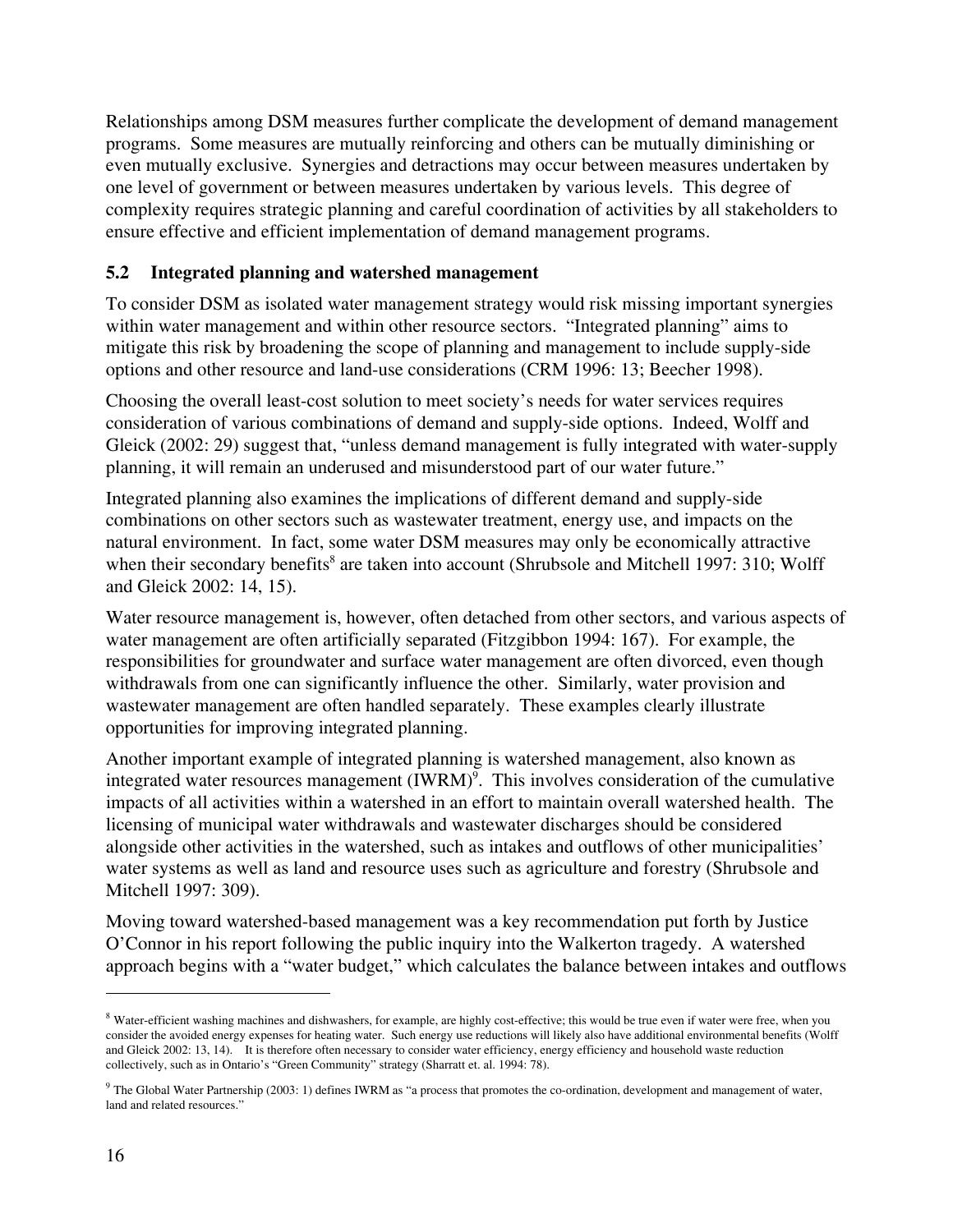from all sources for a watershed and documents all major sources of contamination (Cooper 2003: 24). A watershed plan analyzes all flows in and out of a watershed in an attempt to balance competing needs for water and equitably allocate the limited resources (FCM 2001:  $42$ )<sup>10</sup>. Allocating sufficient water to the environment and managing this water to sustain ecosystem functions and productivity is an important, but often neglected, component of watershed planning (see section 2.4).

Watershed management and integrated planning are critical if the cumulative effects of human activities are to be managed within the context of ecological sustainability. Jurisdictional boundaries for urban planning are typically limited to municipal borders and therefore exclude substantial portions of the city's watershed. However, long-term urban planning requires reliable predictions of water availability and quality – issues that can only be considered in the context of the watershed (FCM 2001: 42). Demand management in urban centres is only one aspect of a broader watershed perspective. Conservation in cities is a critical first step and can result in positive impacts both up- and downstream. Without an effective watershed plan (and of course, its implementation), a city or region is unable to optimize investments and address wasteful practices across all water-using sectors.

## **5.3 Stakeholder participation**

Decision-making processes, such as those used in planning and implementing DSM programs, are also fundamental governance issues. Included in these processes are considerations of what role residents and local conservation groups should have - for example, to influence plans for reservoir expansion or other supply-oriented options. This appears to be a relatively straightforward issue, however, in a broader context it relates to the fundamental nature of participatory democracy and how the environment is considered and influenced by society at large. Such issues are especially important with demand management because it requires the broad participation of users, which can be seriously undermined if their views are not included during decision-making processes.

Increasing participation is possible by forming permanent and empowered citizens advisory committees, with broad representation including plumbers, homebuilders, environmentalists, and citizens-at-large (RMI 1991: 20; Marsalek et. al. 2002: 28; Mee 1998: 198).

Greater public participation has many benefits: it can help to educate, engage and inspire the public; determine public support and concern over particular measures; gather public input to guide, run, and/or provide additional imagination to planning processes; alleviate public concerns and scepticism; change the perception that programs are created and run by distant experts; lessen the need to later mediate conflict; create ambassadors for the program; enrich community solidarity and public involvement in community affairs; produce a stronger consensus for action; generate media interest; legitimize programs; and, later, monitor implementation of the program (Wallace et. al. 1997: 120-123).

 $10$  Groundwater replenishment rates can similarly be calculated from which maximum extraction rates could be determined to prevent "groundwater" mining" and depletion of aquifers. This ensures that streams, wetlands and other ecologically significant features that receive groundwater discharge are not negatively affected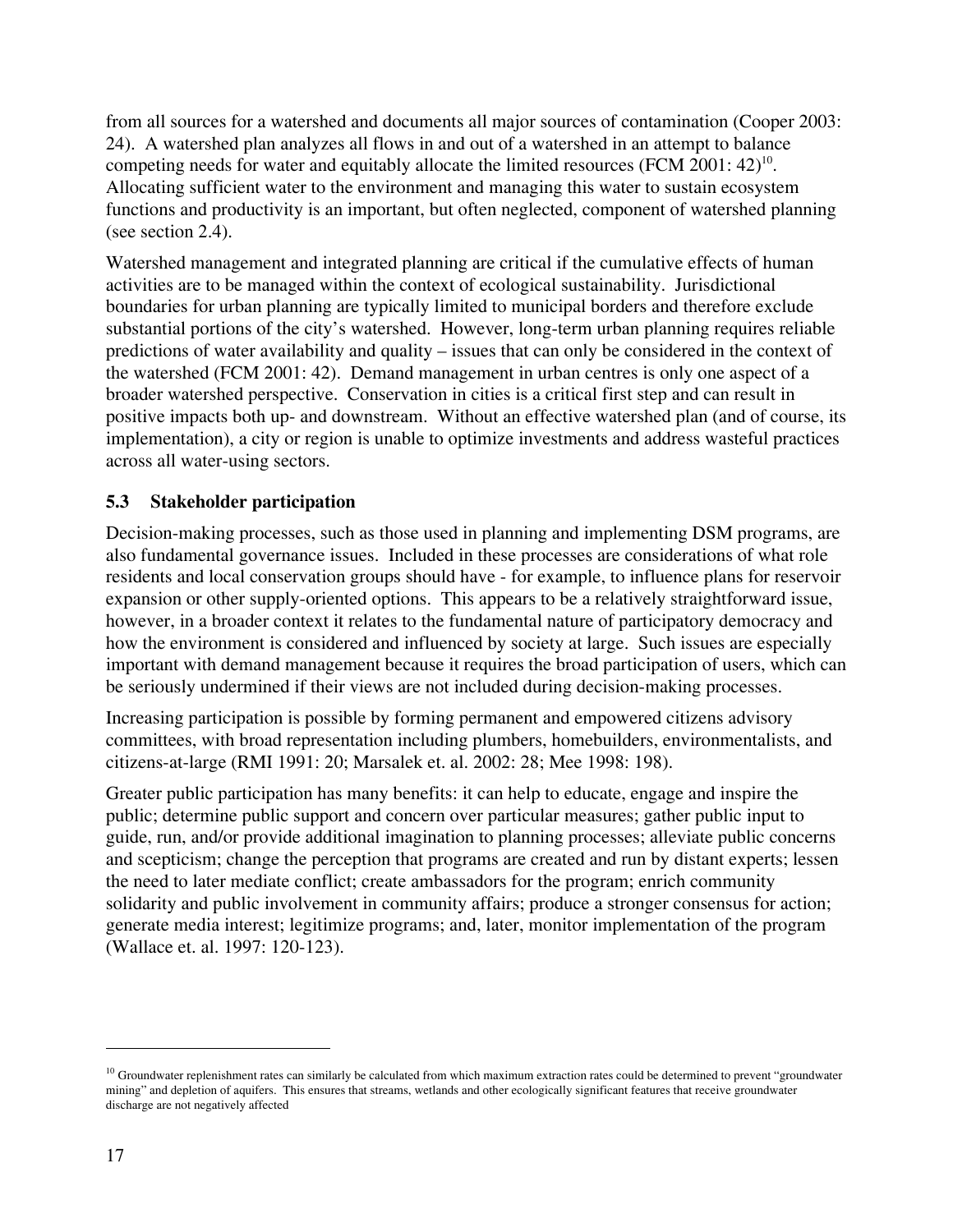### **5.4 Building capacity for water demand management**

As noted above, demand management often involves some degree of complexity. This complexity stems from the need to engage in comprehensive, long-term and integrated planning, which includes participation by end users and analysis of their responses to various programs. Effective planning and implementation of DSM programs requires specific expertise, which is often quite different from that of typical water managers and planners. To fully integrate DSM into the longterm operations of a utility or government agency, this expertise needs to be permanent. Utilities and governments might therefore choose to create a separate water conservation division, or dedicate staff in existing departments, specifically to conservation efforts (Vickers 1994:  $95)^{11}$ . Box 8 outlines some of the many potential advantages to having dedicated conservation departments and/or staff.

Although most of the advantages suggested below are associated with local capacity building, it is equally important to develop expertise in demand management at *all levels* of government. More comprehensive and coordinated efforts are possible as long as the capacity for demand management exists in federal and provincial governments. Furthermore, if senior governments posses the capacity for DSM, they will be better positioned to provide advice and support to and identify opportunities for action for local governments.

Box 8: Potential advantages with the creation of dedicated conservation departments

- Conservation staff can reduce water use more effectively through improved planning and implementation of long-term DSM programs.
- Conservation staff can design, implement and enforce water-rationing programs in critical periods of drought or when water demands threaten to exceed available supply.
- Conservation staff can get to know and involve community members.
- Conservation staff can develop local area knowledge. This can help guide planning through an understanding of local public concerns and the potential for participation. It can also help improve the effectiveness of certain DSM measures, such as education and marketing campaigns, by incorporating local concerns in message content.
- Conservation staff can monitor DSM programs over the long term, allowing programs to be adapted and improved over time.
- Conservation staff can gather and analyze information about local water-use habits, patterns of use, and how households value water in the broader context. For example, general water researchers have a good understanding of the average person's valuation of a small amount of water for drinking each day (through studies tracking the recent rapid increase in bottle water sales). However, much less is known about how households value less vital uses of water such as showering, lawn watering and clothes washing (Renzetti 2003: 4). By gathering such information, DSM measures can be improved through more effective targeting or more appropriate rate setting.

<sup>&</sup>lt;sup>11</sup> The Region of Ottawa-Carleton hired a Water Efficiency Coordinator and Edmonton has a full-time Water Conservation Engineer who administers the city's conservation programs (Sharratt et. al. 1994: 77; Mackenzie and Parsons 1994: 108). Other cities and regions such as Waterloo, Victoria, Calgary, Toronto, Winnipeg and Vancouver have dedicated staff and resources to ensure some level of DSM is provided.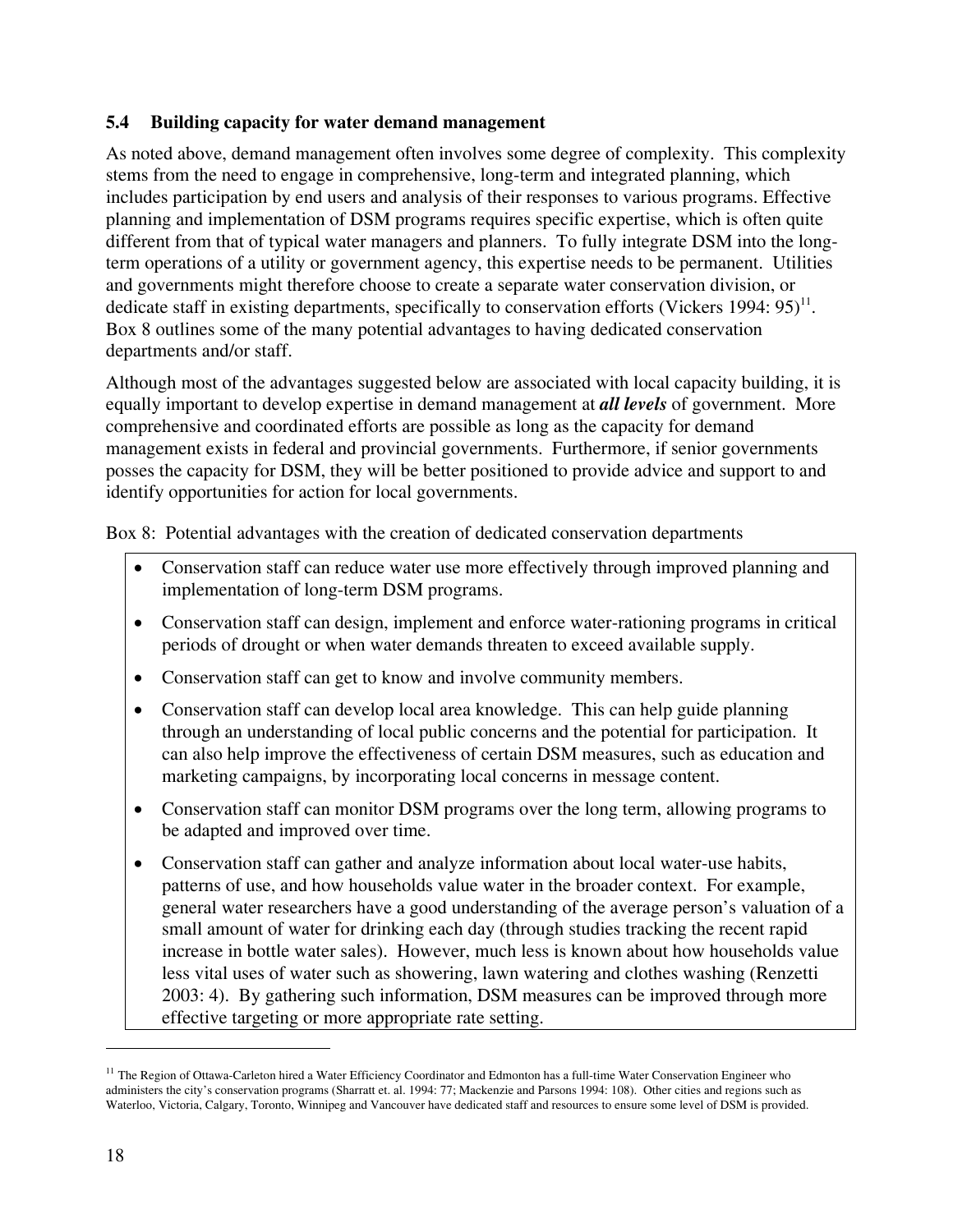### **6 Federal action to promote urban water demand management**

Federal jurisdiction over water is limited to water on federal lands, matters related to fisheries and navigation, and the management of international boundary waters. Federal lands include national parks and wildlife areas, migratory bird sanctuaries, military bases, federally owned land, First Nations reserves and, in some cases, the land in the territories. In general, the federal government is not directly involved with urban water services except through infrastructure funding. However, there are more than 20 federal Acts and regulations in Canada that pertain to water.

A strong federal presence is needed in the water sector in Canada. To promote efficiency and conservation of urban water resources the federal government can:

- invigorate federal activity in water policy;
- develop capacity for demand management;
- create guidelines and standards;
- ensure information is standardized, and data are collected and distributed;
- improve enforcement of existing legislation;
- link grants and funding for infrastructure to demand management requirements; and
- demonstrate leadership by improving water use efficiency in federal facilities.

Federal resources and capacity can also be used to enable communities to undertake local demand management initiatives. This assistance extends from simply providing information and guidance to creating new federal programs and agencies to promote demand management. In partnership with universities and relevant associations, these agencies could develop primary ecological and social research to examine international best practices. They could also promote local solutions, within a national approach.

A compelling analogy exists between the energy and water sectors with respect to opportunities for federal action. The federal government does not have significantly more responsibility for energy than it does for water; however, the government did create an Office of Energy Efficiency (formerly Office of Energy Conservation). Also, the *Energy Conservation Act* covers such issues as labelling and standards within the energy sector. These opportunities for federal government involvement in the energy sector suggest that similar opportunities should exist for efficiency and demand management within the water sector.

### **6.1 Invigorating the federal water policy**

The *Federal Water Policy,* tabled in Parliament in 1987, represented the high point of the federal government's interest in water management. The overall objective of the policy is to encourage the use of fresh water in an efficient and equitable manner, consistent with the social, economic, and environmental needs of present and future generations. It was developed to protect and enhance the quality of the water resource by promoting the wise, efficient management and use of water. It also established a policy to eliminate funding for new water or sewer infrastructure, which encourages realistic pricing for both services (Environment Canada 2003: 48; Dangerfield 1994: 55; Hillard 1994: 118; Shrubsole and Tate 1994: 8). In many ways the *Federal Water Policy* is as relevant today as it was in 1987.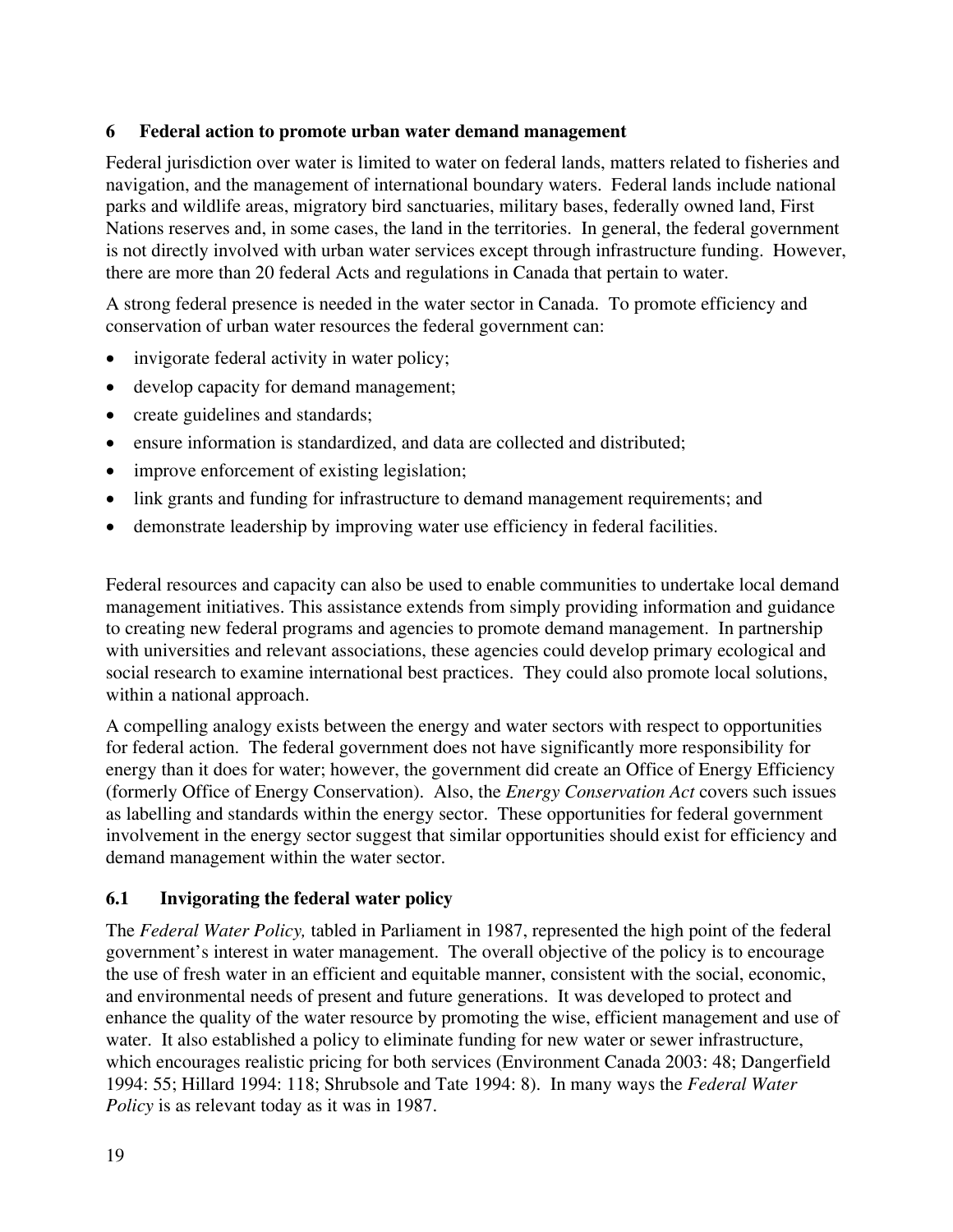Following the establishment of this policy, the federal government introduced the *Green Plan*, which emphasizes the need for water demand management. Other water policy instruments implemented after 1987 include: the federal *Guidelines for Canadian Drinking Water Quality*, the *Water Conservation Plan for Federal Government Facilities* in 1993, and the *National Action Plan to Encourage Water Use Efficiency* in 1994 (Foerstel 1994: 63-66; Mitchell and Shrubsole 1997: 19; Boyd 2003: 50). More recently, however, federal involvement in water management has declined significantly. Some experts have gone so far as to state that, in the water context, the federal government is "for the most part irrelevant at this point" (Maas 2003: 27).

The majority of recommendations in the *Federal Water Policy* were never implemented (Boyd 2003: 15; Pearse 2002: 15-2). A simple first step for the federal government is to re-assess these past initiatives, re-evaluate priorities, and move ahead with implementation. Such implementation requires sufficient capacity - skills, staffing and funding - within the relevant federal departments.

To ensure that the capacity exists, the federal government must initiate a reversal of the staff and budget reductions in federal water departments over the last twenty years. These reductions have included: dissolution of the Inland Waters Directorate, dormancy of the Interdepartmental Committee on Water, lack of follow up reports on the *Federal Water Policy*, funding reductions from \$9 million in 1990 to \$0.5 million in 1997 for administering the *Canada Water Act*, a 55% cut to the Department of Fisheries and Oceans Freshwater Science program, and the termination of the Water Advisory Committee (Pearse and Quinn 1996: 335).

In light of these changes, some question the federal government's ability to administer even a modest water policy. In any event, "even in a reduced role, it is important that policy be coherent and consistent, and that the administrative structure have the scientific capacity, support and organization to implement it properly" (Pearse and Quinn 1996: 339).

## **6.1.1 National Water Commission for the 21st century12**

By creating a national entity, such as a water commission, the federal government can ensure a leadership role in water resource issues. A National Water Commission could direct an aggressive effort to protect Canada's water resources and to advise the country on how to address global water crises<sup>13</sup>. Such a commission could start by refreshing the federal water policy, to include: a workable strategy to deal with pressing infrastructure needs; improvements to water resource and aquatic ecosystem protection; and an evaluation of the potential for other modes of water services delivery, such as through cooperatives or private partners.

While recognizing that effective water management entails strategic provincial and local action, national policies and actions are also critical to ensure efforts are coordinated and productive. A non-partisan water commission would draw from many disciplines-- including the natural and engineering sciences, economics, and public policy -- and would represent all levels of government, public interest groups, and the private sector (Gleick 2003c).

 $12$  A similar idea has been proposed before the Legislative Hearing of the Subcommittee on Water and Power of the Committee on Resources in the US Congress by Peter Gleick and the Pacific Institute (Gleick 2003c).

<sup>&</sup>lt;sup>13</sup> Globally, the realization is growing that the failure to meet basic human and environmental needs for water is the greatest development disaster of the  $20<sup>th</sup>$  century (Gleick 2003c: 1). Despite a range of threats to water resources across the world, Canada has not offered adequate leadership in providing resources, education, and technological and financial assistance to address these problems. Instead, world leadership on these issues is being provided by the Netherlands, Japan, France, UK and Germany.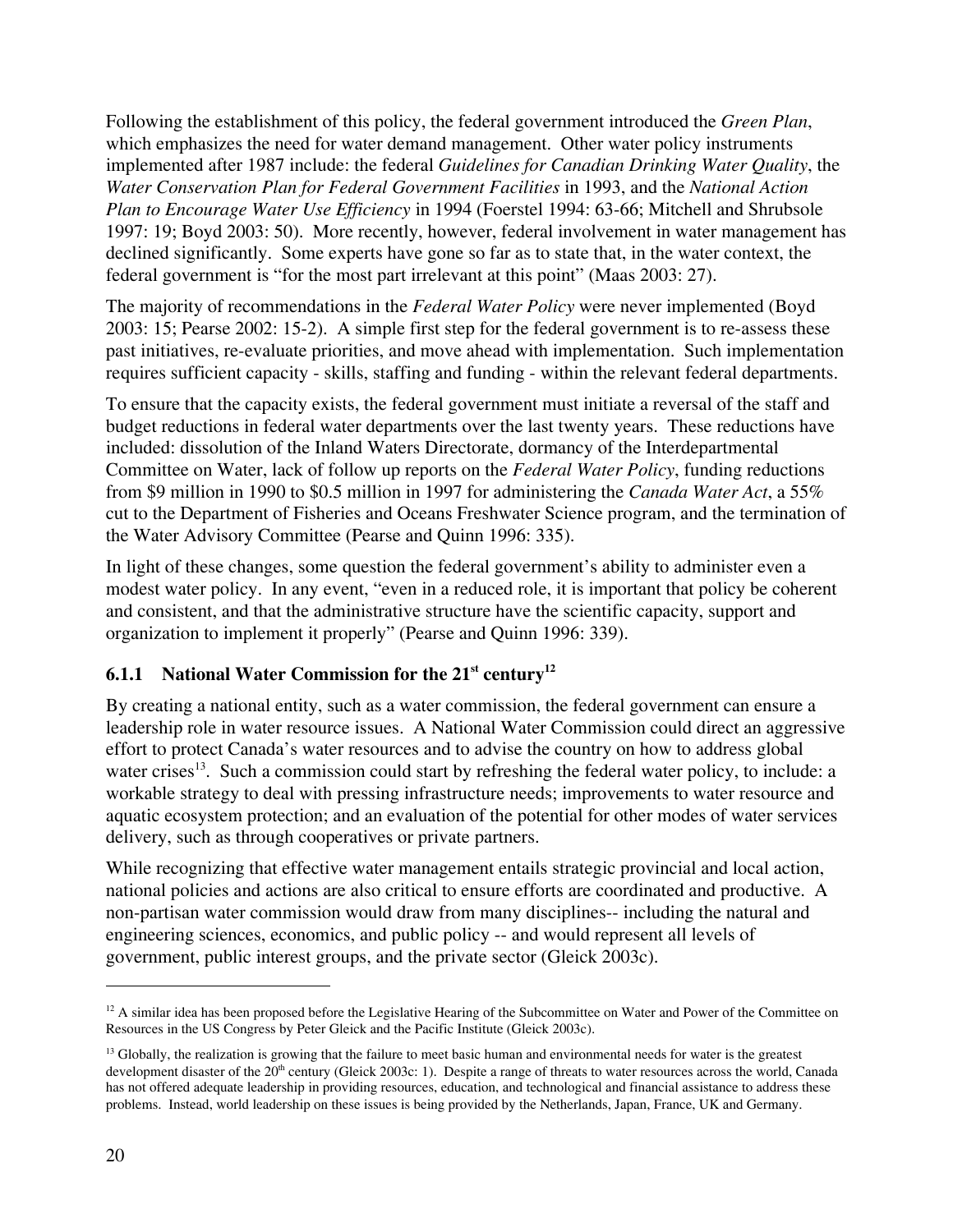## **6.2 Guidelines and standards**

Creating guidelines and standards is an important role for the federal government. Guidelines, though not legally binding, can serve to create national standards and a certain economy of scale in policies and implementation. Because of Canada's poor track record for following national guidelines and the excessive flexibility associated with them, the federal government should act to foster comprehensive and workable program goals. Creating complementary standards, which are legally binding and enforceable, are critical to ensure successful incorporation of guidelines (which are not enforceable) (Boyd 2003: 21)

The U.S. has achieved some success with the 1992 federal *Energy Policy Act* that established national maximum allowable flow rates for toilets, showerheads, and faucets in new and renovated residential and non-residential facilities (Platt and Morrill 1997: 289; Vickers 2001: 17,18,20,40). Other countries, such as Australia, Denmark and Singapore, have set even stricter requirements, allowing toilets that use no more than 3.0 to 4.5 lpf (Vickers 2001: 24). The division of power in Canada gives primary responsibility for such legislation to the provinces; however, the federal government can assist by updating the *Canadian Plumbing Code* to reflect best available technology.

Box 8: The Energy Policy Act and water efficiency in the U.S.

"Over the next 20 to 25 years, U.S. water utilities are expected to see reductions in water demand as a result of national water-efficiency requirements established by the U.S. *Energy Policy Act* of 1992 (EPAct). This landmark legislation set maximum water-use levels for toilets (1.6 gallons per flush), urinals (1.0 gallons per flush), and showerheads (2.5 gallons per minute). Efficiency standards apply to plumbing fixtures in new and renovated residential and non-residential facilities. The EPAct standards will have a cumulative, long-term impact on indoor water use, as existing high-volume fixtures are gradually replaced, particularly in the residential sector. The water savings that the EPAct is expected to produce among U.S. residential and non-residential customers have been projected from 6 to 9 billion gallons per day by 2020, by which time most exiting fixtures will have been replaced with ones that comply with EPAct. Studies of 16 U.S. localities showed that the EPAct standards will reduce water demand enough to save local water utilities \$166 million to \$231 million as a result of deferred or avoided investments to expand drinking water treatment or storage capacity."

Source: (Vickers 2001: 20)

Guidelines aid planning. The EPA's conservation planning guidelines for water utilities have proven effective in promoting demand management programs (EPA 1998), and they could easily be adapted to Canada. The Canadian federal government can also develop model re-use and reclamation regulations. Currently, no national guidelines for wastewater re-use exist, and the *Canadian Plumbing Code* makes no allowances for reclaimed water (Marsalek et. al. 2002: 7,13,26). In contrast, the U.S. federal government has developed a set of *Guidelines for Water Reuse* to aid those regions without criteria or standards of their own.

Lack of information is often a barrier to environmentally responsible behaviour (Boyd 2003: 331). By improving standardization, performance testing and labelling of water-efficient fixtures and appliances, the federal government can increase confidence and promote action by lower levels of government and end-users.

Currently, deficient CSA certification procedures create uncertainty for consumers and reluctance by provincial governments to mandate their use. For example, despite obtaining CSA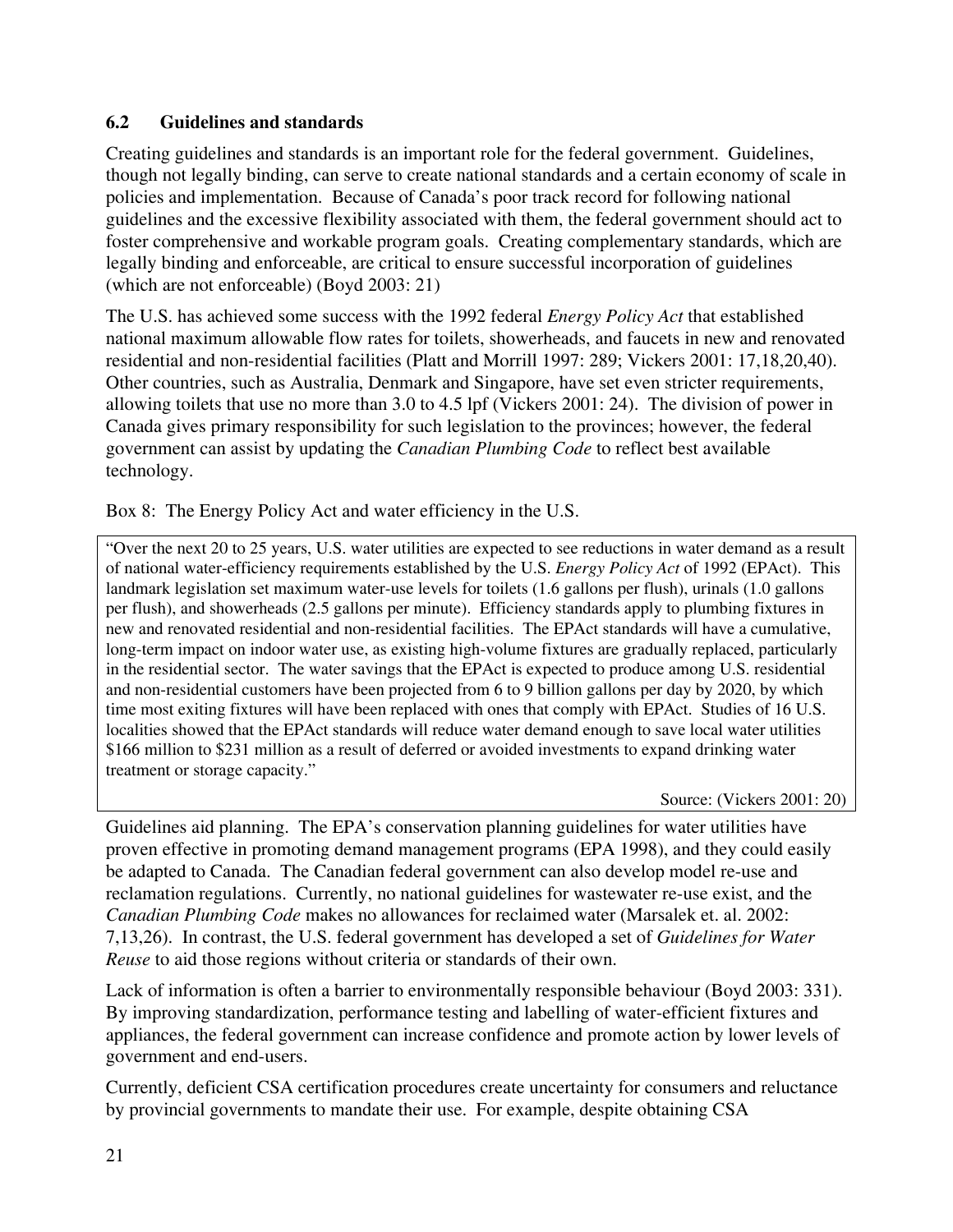certification, independent testing has demonstrated that four of the 10 most popular ULF toilet models currently sold in Canada fail to meet maximum flush volume and/or waste removal performance standards (Maas 2003: 12). Efforts to improve certification processes are primarily driven by associations like the CWWA. Government leadership and guidance can facilitate credible and reliable water-efficiency eco-labelling programs, similar to the program for household appliances under the federal *Energy Efficiency Act* (Boyd 2003: 331).

Other national standards relating to urban water also require updating. For example, mandating efficient fixtures could lead to smaller piping requirements, which would require additional changes to provincial plumbing codes. Standards committees, such as the Standing Committee on Plumbing Services of the Associate Committee on the National Building Code should assess this on a national level to avoid provincial duplication (Gates 1994: 337).

## **6.3 Data collection and analysis**

The 1987 *Federal Water Policy* states, "scientific and socio-economic research, technological development, and data collection are essential tools for dealing with the increasing scope and complexity of the emerging water problem." Despite explicit statements about federal responsibilities, the lack of detailed and standardized data on Canadian water-use and the effects of conservation programs hinder water planners and researchers (Thompson 1994b: 210; Kassem and Tate 1994: 196; Brandes 2003: 28, 33, 34). Without sufficient data, for example, it is difficult to understand the local price elasticity of demand for water. Without the information on how consumers respond to price changes, it is difficult to predict revenues when considering DSM pricing programs. Water flows, ecological needs, and climate impacts are other areas that require more detailed and standardized data.

A nationally agreed-upon set of water use categories and definitions is necessary to achieve a common understanding of the data on water use in Canada. Data must be detailed enough to allow analysis for end use and conservation measures, and should enhance water demand forecasting. This data must also be accessible and readily available to all stakeholders through a central source. Standardized information collection and analysis is described as "fundamental to achieving the development and implementation" of water conservation strategies (Doyle 1994: 413). This is an important area where the federal government can take a clear leadership role.

## **6.4 Improved enforcement of federal legislation**

The federal government has powerful legal tools at its disposal, including the *Fisheries Act* and the *Canadian Environmental Protection Act,* to protect aquatic ecosystems from infrastructure expansions, excessive withdrawals and polluting discharges. The enforcement of such legislation, however, is severely lacking. During the 1990s, Canadian communities spent significant funds to upgrade sewage treatment facilities, but many communities still discharge raw or inadequately treated sewage into receiving waters with little consequence (Boyd 2003: 237-240). "Charges are rarely laid against municipalities, which like foreign diplomats, seem to be immune from prosecution" (Boyd 2003: 35).

Two recent prosecutions, *R. v. Dawson City* and *R. v. Iqaluit* affirm that increasing enforcement of existing laws can motivate improved sewage treatment. In these cases, convictions under the *Fisheries Act* are changing current practices.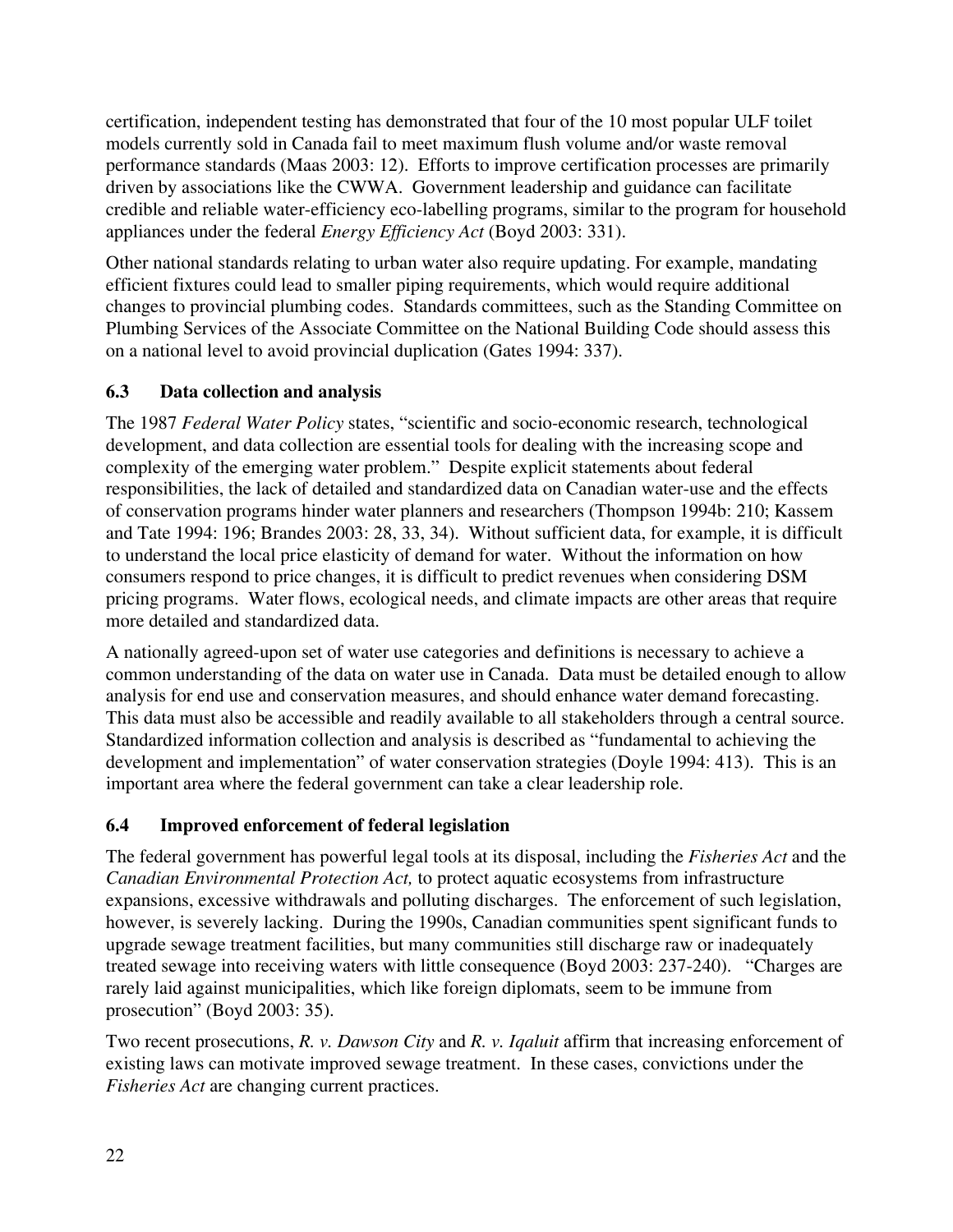These recent cases demonstrate that courts are indeed willing to protect the environment. Even the federal government admits, "legislation and regulation are only as good as their enforcement," yet most governments in Canada fail to properly enforce the environmental legislation that already exists (Boyd 2003: 237). This general lack of enforcement is well documented (Boyd (2003), Friends of the Earth (2001), Sierra Legal Defence Fund (2001), Christie (2000), Benidickson (2002)). Even Parliament's Standing Committee on Environment and Sustainable Development concluded in 1998, "Environment Canada and indeed some provinces are not enforcing environmental laws when they could and should. This failure to act is of deep concern."

Enforcing legislation like the *Fisheries Act* or *CEPA* more stringently would create strong incentives for municipalities to raise funds for improved sewage treatment. When faced with the option of more expensive treatment, municipalities could be motivated to decrease wastewater production and, consequently, decrease water use. In Whitehorse, Yukon, for example, the city was required to upgrade its sewage treatment to a secondary level, but initial cost estimates were well in excess of what the city could afford and/or what higher levels of government were willing to fund (Raines 1994: 408). In response, the city initiated a water conservation program designed to reduce per capita water use by almost 50%.

## **6.5 Linking or reducing infrastructure expansion grants**

Linking infrastructure funding to demand management is a powerful tool that the federal government can use to engage and assist municipalities in water demand management. Federal  $grants<sup>14</sup>$  to upgrade and expand water and wastewater treatment facilities total billions of dollars annually. The government could create a significant incentive for provincial and municipal governments to integrate DSM into long-term water planning by making these grants contingent on DSM integration.

In certain regions, this mechanism is already being used to some degree. To be considered for infrastructure funding in B.C., for example, municipalities are required to submit water conservation plans with grant applications for water and wastewater infrastructure. In most areas of the country, however, funding is granted with little or no consideration of the potential for water conservation to eliminate or defer infrastructure expansion.

To effectively reorient funding programs toward demand management requires changes to the administration of infrastructure funding programs. This entails developing guidelines for both federal agencies and funding partners (the provinces and the FCM) to ensure that publicly funded infrastructure is subject to demand management planning.

Urban demand management plans must be comprehensive, exploring all opportunities to reduce demand in order to identify least-cost options. Detailed implementation schedules and performance-based criteria are critical to ensure that existing infrastructure is wisely used. Preparing DSM plans is an important first step; however, enforcement mechanisms will also be needed to provide incentives and ensure guidelines are followed and program objectives are met.

<sup>&</sup>lt;sup>14</sup> Including the Infrastructure Canada Program, the Canada Strategic Infrastructure Fund, the Green Municipal Investment Fund and Green Municipal Enabling Funds.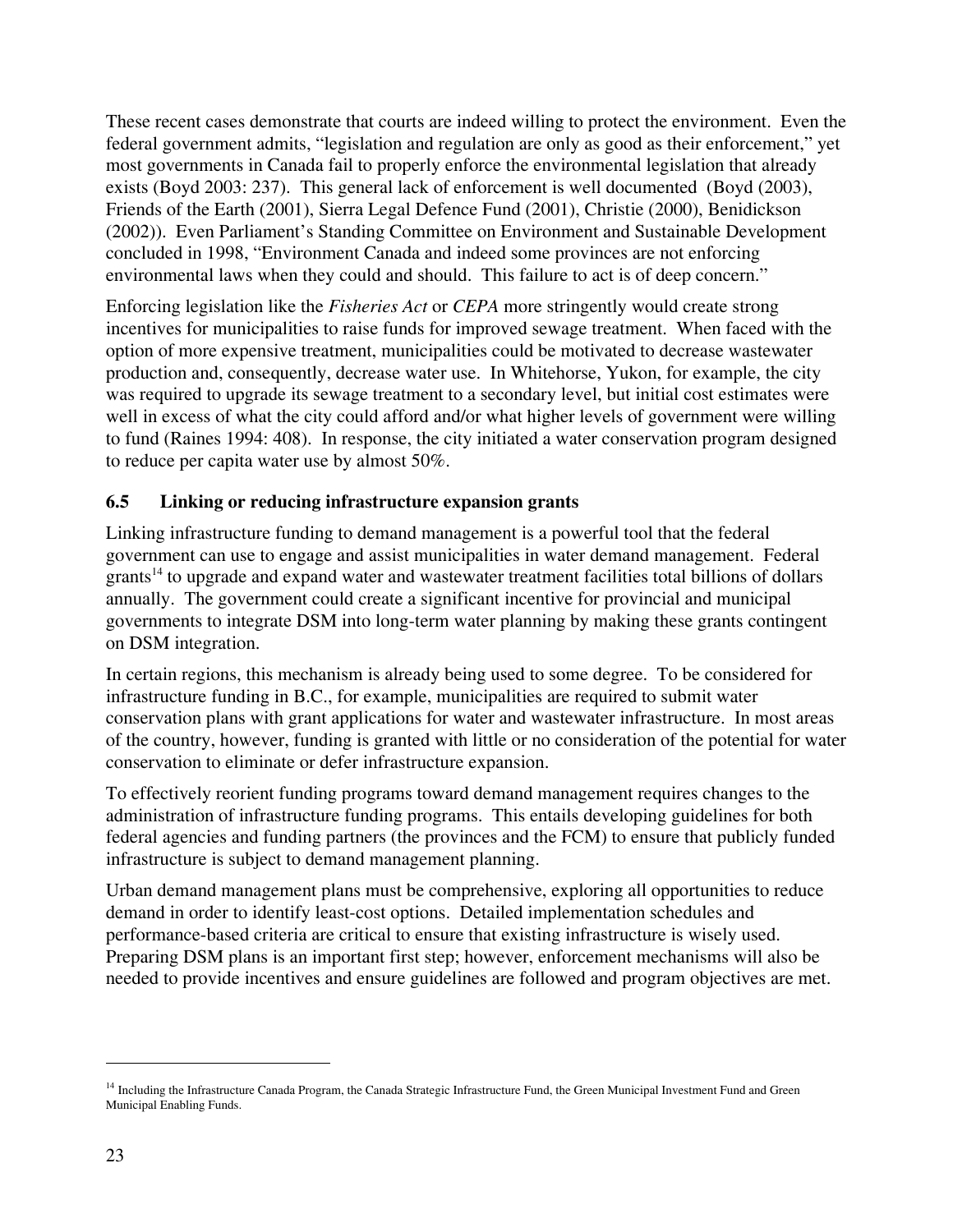### **6.6 Future proofing**

The federal government has the capacity to develop a longer-term perspective than most local governments. The potential for long-term forecasting allows the government to promote options and measures that may not have short-term paybacks. Research and development is an obvious example since technological innovation may create future solutions.

The federal government might also ensure that this type of "future proofing"<sup>15</sup> is undertaken. Water re-use and recycling are effective ways to reduce local water use, although in any particular location it may not be applicable in the short term. To make it economically feasible in the future, however, simple and relatively cheap pre-emptive actions could be undertaken now, such as promoting demonstration projects or providing incentives to install dual plumbing that will facilitate grey water re-use in future developments.

A simple way for the federal government to plan for the future is by looking to jurisdictions that are already water stressed, such as Israel, California and Australia. Understanding how such jurisdictions are overcoming current water issues will assist local activities in the future.

<sup>&</sup>lt;sup>15</sup> Future proofing entails, not only designing buildings to be more efficient today, proofing against rising utility costs (such as energy or water), but also readying for tomorrow by investing in infrastructure to be used in the future. For example, water reuse and recycling may not yet be financially feasible; however, installing dual piping will facilitate future re-use and recycling efforts.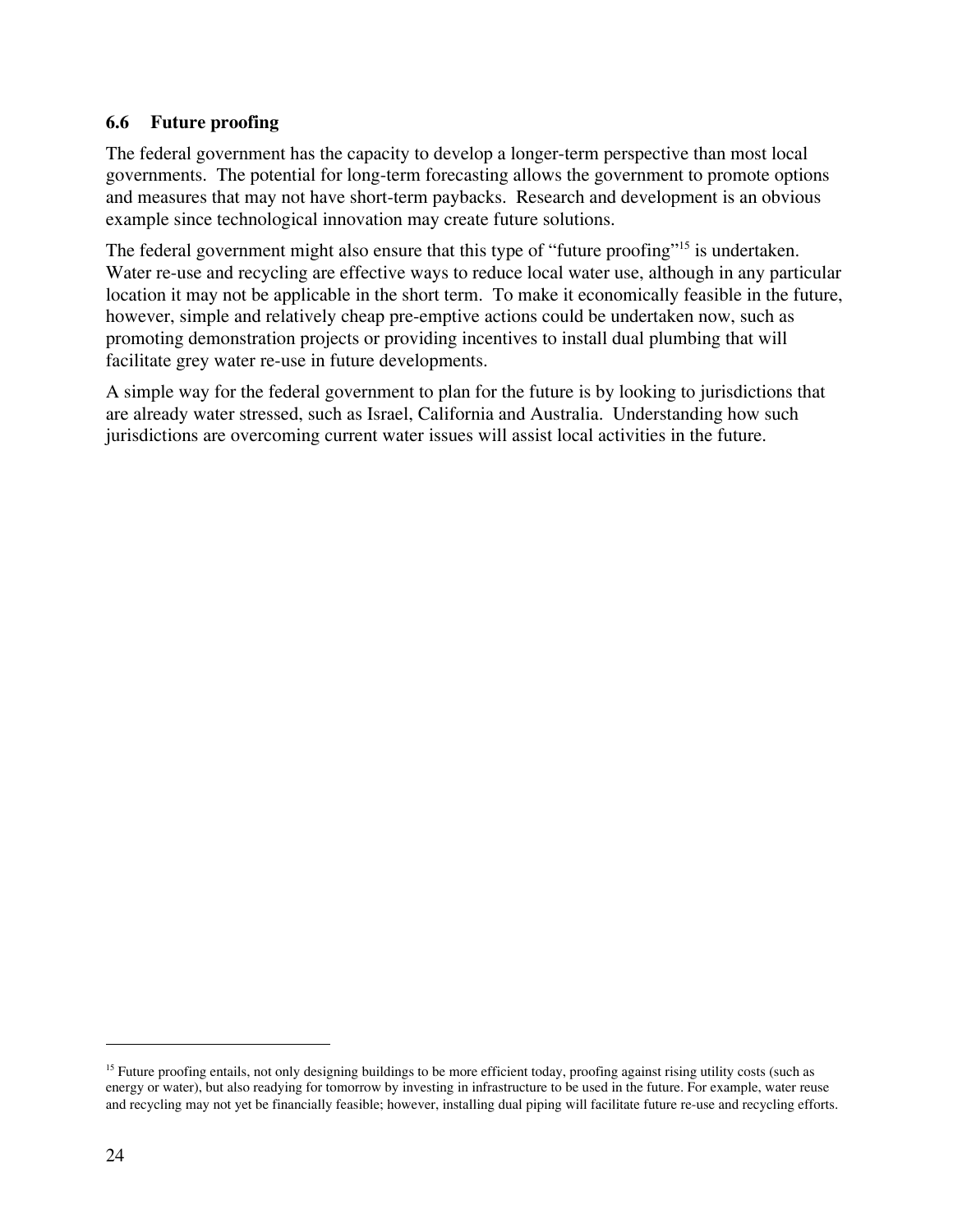## **7 Provincial / territorial and municipal opportunities for action**

The subsidiary principle states that water should be managed at the lowest appropriate level. Therefore, provincial and local governments have a responsibility to ensure that local organizations, civil society and the private sector are encouraged and empowered to implement locally viable, sustainable solutions.

## **7.1 Provincial / territorial**

Regulating and administering fresh water use is primarily a provincial<sup>16</sup> responsibility under the Canadian Constitution. The ensuing regulatory and policy regime sets the context within which industry, municipalities, farmers, businesses, utilities, and consumers are able and motivated to initiate and adopt conservation options. Provinces and territories can influence water use in many ways. Specifically, they can encourage demand management by:

- Coordinating and promoting regional approaches
- Regulating and pricing withdrawals and discharges
- Empowering communities to undertake local demand management initiatives by providing resources, guidance and/or legislative authority
- Mandating efficiency requirements by amending plumbing codes
- Using financial incentives such as limiting supply infrastructure grants or attaching conservation conditions to any such grants

Other examples of ways provinces and territories can influence water use include:

- Actively enforcing existing laws and regulation
- Promoting full-cost accounting for municipalities and water utilities
- Enacting regulations and guidelines for reclamation and reuse
- Setting province- or territory-wide targets (such as a "zero-growth" infrastructure policy)
- Allocating grants specifically for DSM programs

Provinces and territories can also directly implement DSM measures themselves. Provincial education programs – targeting the general public, specific users or municipal councillors – could be established, for example. Also, provincial and territorial authorities could develop pilot projects and specific demonstration sites, and perform water audits and retrofit programs in government buildings and public housing.

The following is a selection of critical, immediate opportunities for action by provincial authorities to reduce water use and ensure water management is more sustainable.

<sup>&</sup>lt;sup>16</sup> Although the federal government, specifically Indian and Northern Affairs Canada, has the overall responsibility for the management of water resources in the North, the *Northwest Territories Water Act*, the *Yukon Waters Act* and the *Nunavut Water Act* provide a unique framework for managing water resources, such as establishing a water board in each territory that is responsible for conservation, development, and use of water resources (Environment Canada 2003: 46).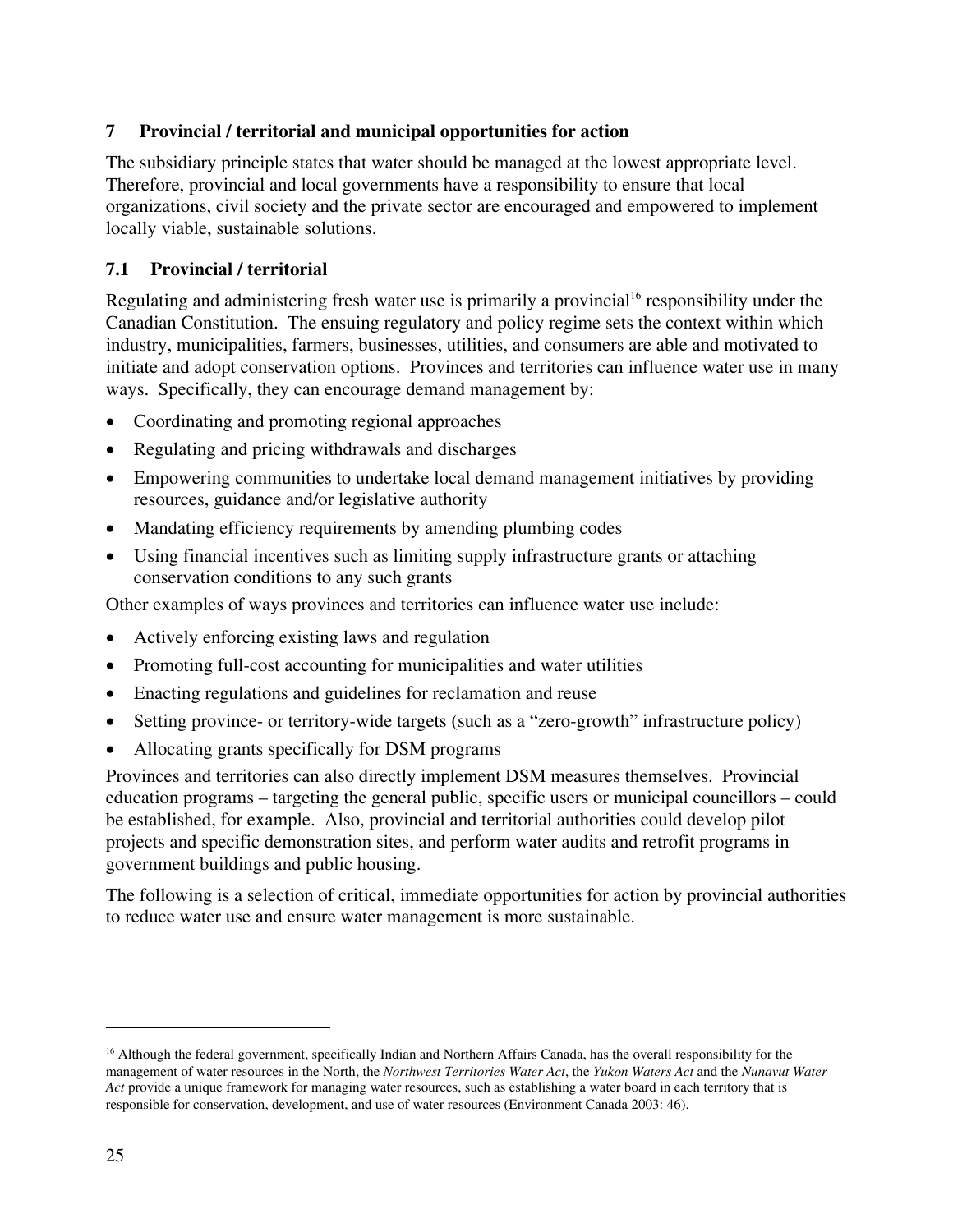## **7.1.1 Regulating and pricing withdrawals and discharges**

Provinces generally require major water users, such as municipal water utilities, to obtain a licence or permit before withdrawing water (Fitzgibbon 1994: 164). This process allows users to withdraw (or "abstract") water from surface sources such as rivers and lakes or from underground. Included in this process is the eventual discharge of treated wastewater into receiving waters, which also serve as water sources. This current system of water allocation does little to either promote DSM directly or ensure that water resources are efficiently used.

## *Conservation pricing for withdrawals and discharges*

In general, provincial licence fees for water are not set according to conservation pricing principles (Environment Canada 2003: 16). Often no fee is charged for water permits, as in Ontario, or fees are nominal and merely cover administration costs, as in British Columbia, Manitoba, Saskatchewan and Nova Scotia (Renzetti 2002; Dangerfield 1994: 50).

The lack of appropriate withdrawal charges is one of the primary causes of artificially low retail prices for water. These low prices create a chain of over-consumption, starting with primary users, such as industry, farmers and municipalities. Low withdrawal prices eventually result in water utilities overcapitalizing. The increased capacity to supply water associated with overcapitalization is an incentive for utilities to maintain low prices, which results in further over-consumption by individual consumers and end users. This form of subsidy distorts a host of water-use decisions down the water-use chain. Ultimately, "the inefficient price of the resource becomes embedded in the stock of industrial capital and in the design of municipal water utility systems" (Renzetti 2002: 495).

A more appropriate pricing system would ensure abstraction charges are reflective of local conditions. One option is for abstraction charges to consist of a flat rate *licensing fee* to cover administrative costs, an *availability charge* reflecting the capital and environmental cost of providing the supply, and an *actual charge* based on the volume of water withdrawn (Watson 1997: 230). A similar pricing approach could also apply to the discharge of treated wastewater into receiving waters, whereby users would be charged fees based on both the quantity and quality of the discharge (i.e. concentration of pollutants). Integrating wastewater charges into pricing creates more incentives for conservation.

Another benefit of this type of pricing system is the generation of additional provincial or territorial revenue. This revenue could be used to pay for conservation efforts on a province- or territory-wide basis, to restore damaged aquatic ecosystems and to help fund local DSM programs. Ensuring a revenue-neutral approach could be useful for increasing political acceptability of the program.

## **7.1.2 Mandatory efficiency requirements**

Requiring the installation of efficient indoor fixtures in all new construction and major renovations is an important way to reduce residential indoor water use. Such mandatory requirements are common in the U.S. In 1989, Massachusetts was the first state to require ultra-low-volume toilets. This type of requirement now applies across the U.S. due to federal regulation and is proving to be a valuable component in a comprehensive demand management strategy (Vickers 2001: 17; Doyle 1994: 413).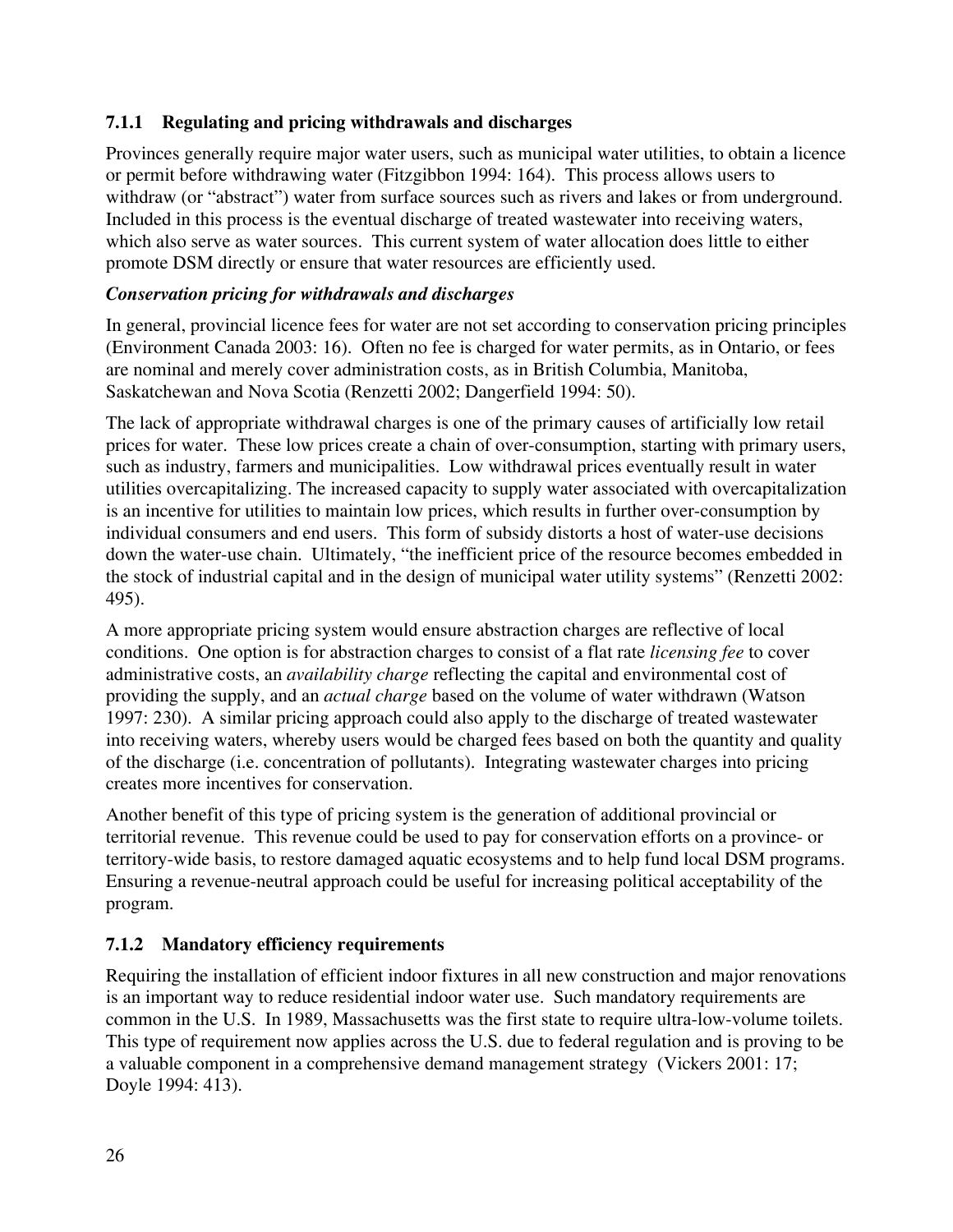Canada, Ontario and B.C. have included some efficiency requirements in their plumbing codes (Dangerfield 1994: 47; Sharratt et. al. 1994: 82, 83; Mitchell and Shrubsole 1997: 19). The *Ontario Plumbing Code,* which applies to all renovations (with permits) and new construction, creates increasingly strict conservation requirements over time. Efficient faucets (max 8.4 lpm) and showerheads (max 9.8 lpm) were required after January 1993; low-volume toilets (max 13.2 lpf) were required after August 1993; and ultra-low-volume toilets (max 5.9 lpf) were required after January 1996. The City of Toronto estimates that total water demand for the period of 1996 to 2011 will be reduced by 62 million litres per day based on these building code changes alone (City of Toronto 2002: 37).

Mandatory measures from other sectors can also be adapted and applied to the water sector. In some jurisdictions, for example, legislated thresholds require automobile manufacturers to guarantee that a minimum percentage of vehicle sales meet designated standards for low or no emissions (Boyd 3002: 316). Similar requirements could be applied to manufacturers of fixtures and other water use technologies such as irrigation systems. Another example is the Danish requirement that industry implement any energy-efficiency measures that pay for themselves within four years through reduced energy costs (Boyd 2003: 332). Again, such requirements could be adapted for application to water use efficiencies in Canada.

## **7.2 Municipal & egional**

Local governments, operating under provincial legislation, deliver water services to most Canadians. Despite regional variations, water utilities operating at the municipal level generally play the key role in water provision, wastewater treatment, stormwater management and price setting. In addition, they are often the primary implementers of water demand management programs.

Regional water authorities, where they exist, also have an important role to play in those urban centres. In such cases, regional authorities act as wholesalers, treating and delivering water to member municipalities who in turn act as retailers, delivering water to end-users such as homes, businesses and local industries. Coordination is required to determine whether the regional authority, the individual municipalities, or both should plan and implement conservation measures. A regional authority might develop and distribute educational materials and provide technical and financial assistance to member municipalities undertaking leak detection and repair programs; and a member municipality might determine its own retail conservation pricing structure.

Planning involves anticipating the future and organizing activities in response. Planning for conservation can help water systems catalogue their existing efforts, refine their efforts to ensure maximum benefits, and identify new opportunities to reduce water use. Ultimately, planning can help utilities and local jurisdictions manage rising costs and competing goals, such as increasing water quality requirements, infrastructure needs, the effects of climate change, and future population and demand growth.

## **7.2.1 Conservation Planning**

Conservation planning can be beneficial to all water providers, not just those with impending infrastructure expansion projects. Even areas that consider supplies plentiful and have adequate infrastructure capacity may find that conservation planning helps use existing resources more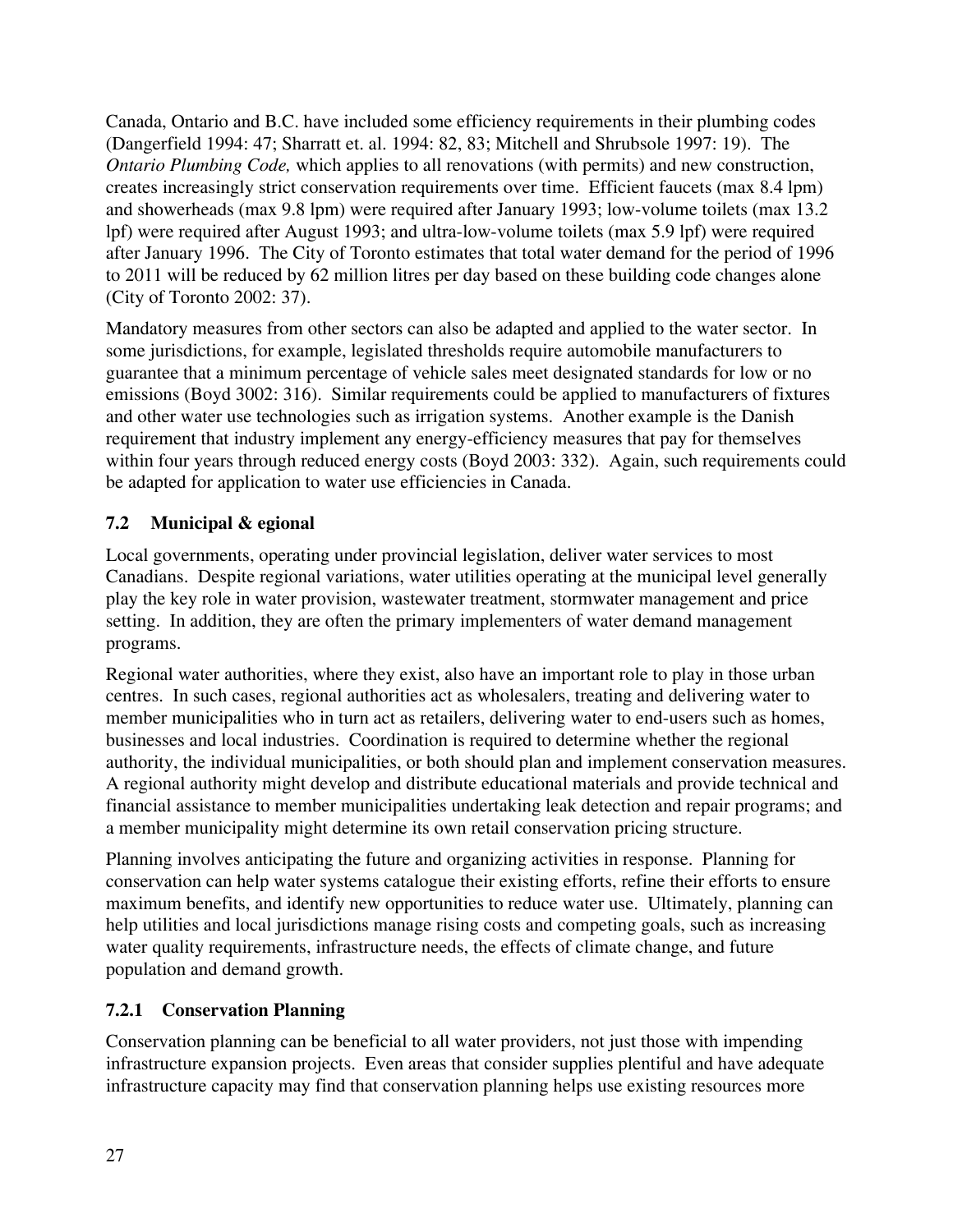efficiently and may save money over the long term, potentially deferring future capital projects indefinitely.

Many communities in Canada have already implemented some DSM measures. The majority of communities, however, apply them only incrementally and not usually as part of a long-term planning process. They usually begin with low-cost and politically acceptable measures such as public education and watering restrictions (Water Conservation Strategy for B.C. 1998: 26, 30). This approach is unlikely to result in long-lasting or substantial water savings. Instead, a comprehensive, long-term and integrated planning process is required to fully reap the benefits of DSM.

| Planning principles | Integrated management<br>$\bullet$                                                                                                                                               |
|---------------------|----------------------------------------------------------------------------------------------------------------------------------------------------------------------------------|
|                     | i.e. include consideration of all related resources and services, including water,<br>wastewater, and energy.                                                                    |
|                     | Stakeholder participation<br>$\bullet$                                                                                                                                           |
|                     | i.e. include all stakeholders during DSM planning.                                                                                                                               |
|                     | Focus on underlying services<br>$\bullet$                                                                                                                                        |
|                     | i.e. focus on providing services such as bathing and sanitation rather than water provision<br>per se. By keeping the true objective in focus, creative alternatives may appear. |
| Planning steps      | Demand management study<br>$\bullet$                                                                                                                                             |
|                     | Predicts future water and wastewater demands and infrastructure requirements, and so<br>determines where to focus conservation efforts.                                          |
|                     | Identify goals<br>$\bullet$                                                                                                                                                      |
|                     | Specific conservation goals can help focus a planning process, provide guidance and a<br>benchmark for evaluation.                                                               |
|                     | Inventory of options<br>$\bullet$                                                                                                                                                |
|                     | From a comprehensive study of available DSM measures and supply-side options, create<br>an initial list of feasible combinations.                                                |
|                     | Cost-benefit analysis<br>$\bullet$                                                                                                                                               |
|                     | Compare and assess the various combinations.                                                                                                                                     |
|                     | Water conservation and supply plan<br>$\bullet$                                                                                                                                  |
|                     | Develop a blueprint for action.                                                                                                                                                  |
|                     | Implementation and evaluation<br>$\bullet$                                                                                                                                       |
|                     | Evaluation is critical to determine the impacts of the program and necessary changes on a<br>continuous basis.                                                                   |
|                     | Sources: (Vickers 1994: 94,95; CRM 1996: 8-16; Water Conservation Strategy for B.C. 1998: 31; Opitz and<br>Dziegielewski 1998; Vickers 2001: 2-4,405-407)                        |

Box 9: Key principles and steps in developing a successful water supply and conservation plan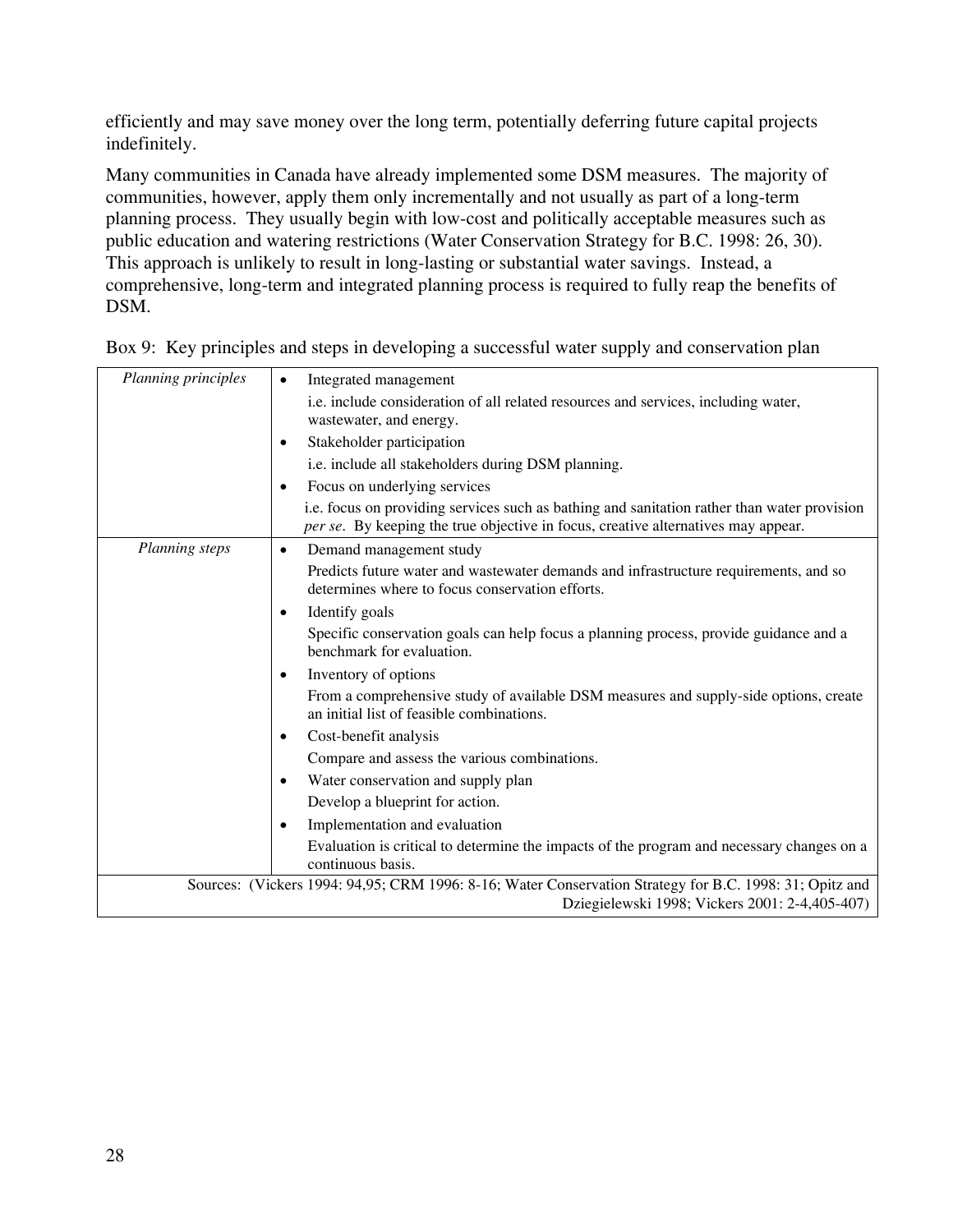### **8 Summary and Action Plan**

Federal leadership is needed to ensure that Canada's water resources are protected and managed in a sustainable manner. Although the direct jurisdiction of the federal government is limited, it still has an important role promoting urban water sustainability by enabling provinces and local governments to implement DSM.

Box 10 is a detailed action plan that summarizes many of the opportunities outlined in this discussion. Similar action plans exist for provincial and municipal governments.<sup>17</sup>

Box 10: Federal DSM Action Plan

### • *Ensure sufficient capacity exists within the federal government to administer and implement federal water policies*

Implementation requires resources. If the federal government wishes to maintain even a modest presence in the water sector, Environment Canada must focus some of its energies on re-building capacity and institutional know how. They can begin by assessing and implementing relevant portions of past federal water initiatives, in particular the 1987 Federal Water Policy.

### • *Create a National Water Commission for the 21st Century*

Such an entity will provide guidance, direction and coordination on the appropriate role of government in addressing national and international water resource protection and emerging water management issues. An interim option is to create a water use efficiency task force to consider options and coordinate efforts. This would include representation from all levels of government and from multiple departments (such as environment, energy, municipal affairs, public works, and education), professional and industry associations, citizen groups and NGOs.

### • *Improve data standardization, collection and analysis*

Such data should include: water end use, water source health, ecological flow requirements, and water savings associated with conservation measures. This will further the understanding of Canadian water use and the potential for conservation. This can include improving the MUD database or further development of Canadian models and computer simulation packages for disaggregated demand and revenue forecasting under conservation measures.

### • *Develop and update guidelines, such as model plumbing codes and model re-use/reclamation regulations, to assist lower levels of government***.**

Although these guidelines are not binding, they can provide valuable guidance to local and provincial authorities when attempting to implement regional initiatives.

### • *Improve certification of water-efficient technology and develop and promote mandatory labelling regulations***.**

Such regulations and certifications allow citizens and consumers to make informed decisions, and will promote the adoption of innovative conservation-focused alternatives.

### • *Improve the enforcement of federal legislation related to urban water use.*

By simply enforcing existing laws, many municipalities and other primary users will have incentives to conserve by finding appropriate local solutions.

#### • *Review all federal subsidies to the water industry.*

Changing granting processes to local governments, such as adding DSM encouragements or requirements to grants and/or shifting grant monies away from infrastructure expansions and towards DSM programs, is a powerful lever for change. By limiting subsidies, the federal government can promote full cost accounting for water utilities.

#### • *Continue to lead by example, implementing DSM measures in all government facilities, and use government procurement programs to improve the market for efficient technology.*

By demonstrating the importance of water conservation and the potential for innovative solutions, governments can help create a lasting "water ethic" in its citizens.

<sup>17</sup> See "The Future in Every Drop", a forthcoming report to be released by The POLIS Project on Ecological Governance at the University of Victoria.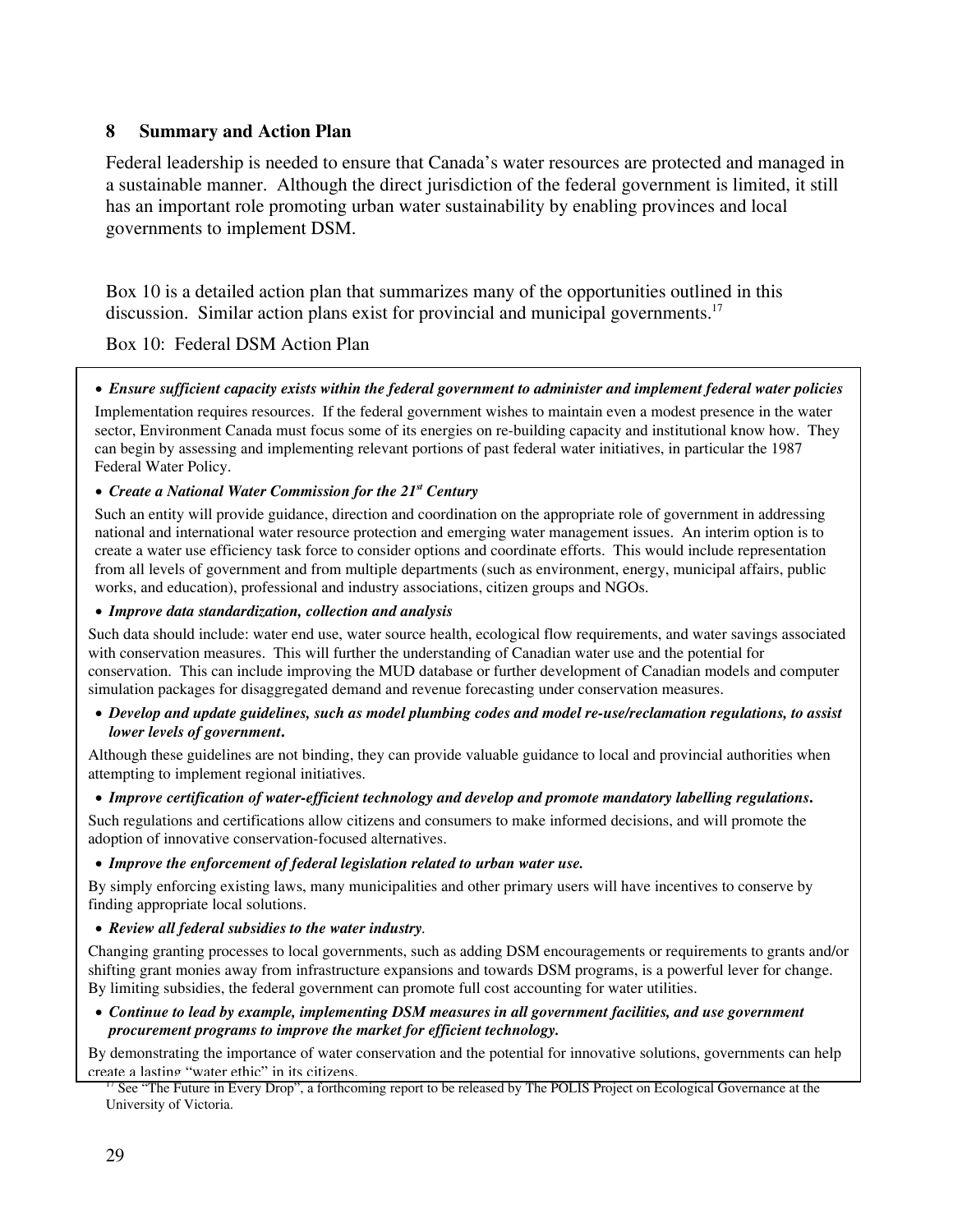Box 10 and Box 13 propose a blueprint for comprehensive action and implementation in Canada. It emphasizes some of the key opportunities for all levels of government, and provides policy direction. It is intended to promote dialogue for *developing water sustainability through urban water demand management* 

| <b>Action</b>                                                                     | Primary<br><b>Benefit</b>                                                                                                   | <b>Specific</b><br><b>Example</b>                                       | <b>Expense</b>                                                                                                          | <b>Priority</b>            | <b>Primary</b><br>Impediment | <b>Key</b><br>Department(s)                                                            |
|-----------------------------------------------------------------------------------|-----------------------------------------------------------------------------------------------------------------------------|-------------------------------------------------------------------------|-------------------------------------------------------------------------------------------------------------------------|----------------------------|------------------------------|----------------------------------------------------------------------------------------|
| <b>Implement</b><br><b>Federal Water</b><br><b>Policy</b>                         | Creates a<br>comprehensive<br>national approach<br>to water<br>management in<br>Canada                                      | 1987 Federal<br><b>Water Policy</b>                                     | $Low - update$<br>Pearse<br>Inquiry and<br>Existing<br>Policy                                                           | High                       | Competing<br>priorities      | Environment<br>Canada                                                                  |
| Develop water<br>management<br>capacity                                           | Provides expertise<br>and leadership in<br>government                                                                       | National<br>Water<br>Commission                                         | Varies-<br>depending on<br>level of<br>commitment                                                                       | Med                        | Competing<br>priorities      | Environment<br>Canada, Natural<br>Resources<br>Canada, and<br>Infrastructure<br>Canada |
| <b>Guidelines</b><br>and standards                                                | Provides guidance<br>and information<br>for lower levels of<br>government                                                   | National<br>plumbing code                                               | Low                                                                                                                     | Med                        | Lack of priority             | CMHC and<br>National<br><b>Research Council</b>                                        |
| <b>Gather and</b><br>provide<br>information<br>and data                           | Provides indicators<br>of long-term trends<br>on the state of<br>water resources                                            | <b>StatsCan</b><br>general water<br>withdrawal<br>statistical<br>series | Low                                                                                                                     | High                       | Lack of<br>capacity          | Environment<br>Canada.<br>StatsCan,<br>Provincial<br>Ministries                        |
| <b>Enforcement</b><br>of existing<br>legislation                                  | Provides direct<br>incentives for<br>environmental<br>protection and<br>synergistic<br>incentives for<br>water conservation | Fisheries Act,<br><b>CEPA</b>                                           | <b>Revenue</b><br>neutral -<br>additional<br>expenses<br>would<br>potentially be<br>offset by<br>increased<br>penalties | Med                        | Lack of<br>political will    | DFO and<br>Environment<br>Canada                                                       |
| <b>Linking grants</b><br>for funding<br>infrastructure<br>to demand<br>management | Increases<br>efficiency and<br>ensures least-cost<br>options are used                                                       | Proposed<br><b>NRTEE</b><br>Transportation<br>and Energy<br><b>DSM</b>  | <b>Revenue</b><br>neutral                                                                                               | <b>Very</b><br><b>High</b> | None                         | Infrastructure<br>Canada                                                               |
| <b>Future</b><br>proofing                                                         | Creates innovation<br>for solutions of<br>future problems                                                                   | Demonstration<br>projects                                               | <b>Varies</b>                                                                                                           | Low                        | Funding                      | <b>CMHC</b>                                                                            |

Box 10: Matrix of federal action to implement demand management in Canada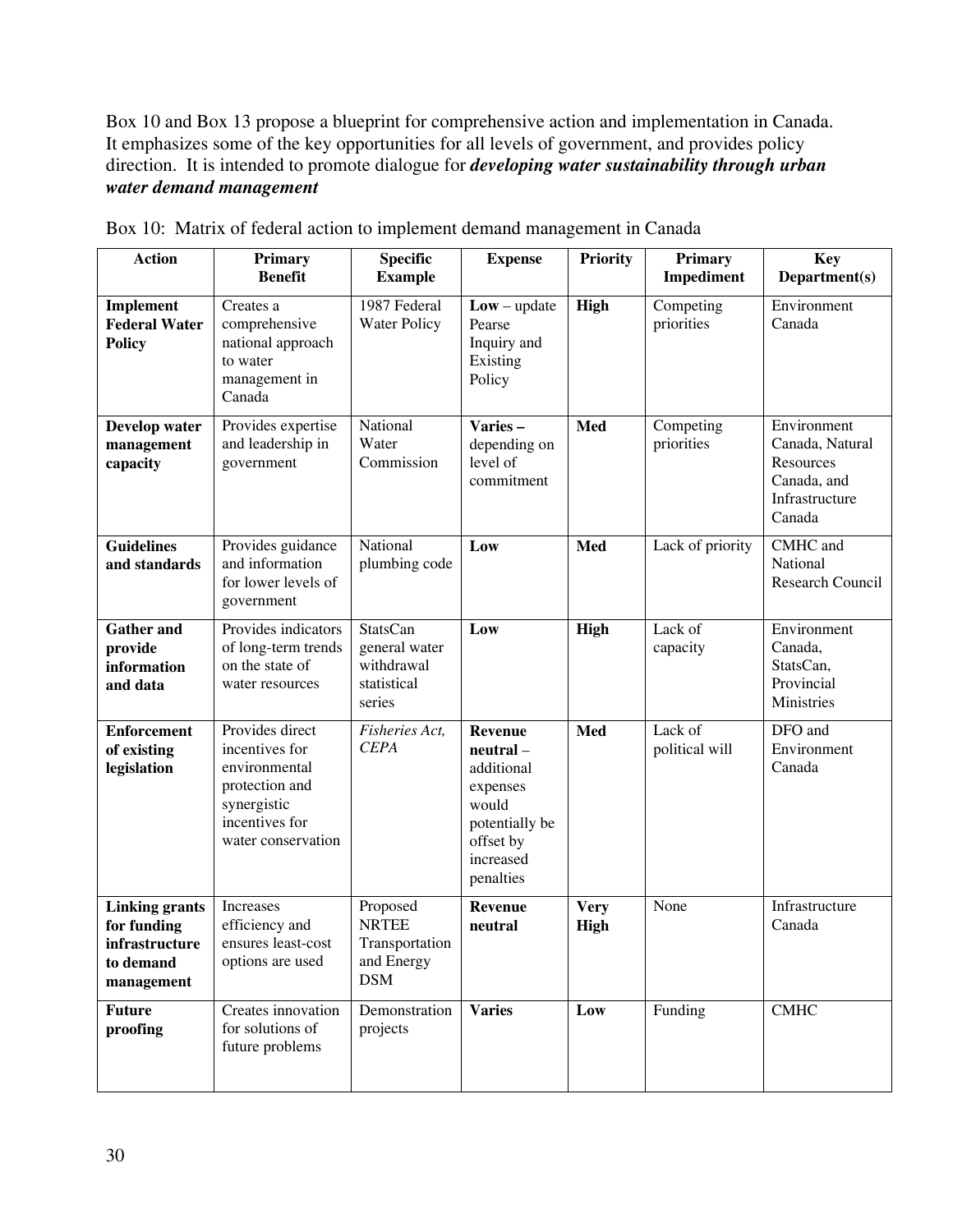| <b>Action</b>                                                               | Primary<br><b>Benefit</b>                                                        | <b>Specific</b><br><b>Example</b>                                     | <b>Expense</b>                                                                                                                               | <b>Priority</b> | <b>Primary</b><br>Impediment                                                              | <b>Key</b><br>Department(s)                                 |
|-----------------------------------------------------------------------------|----------------------------------------------------------------------------------|-----------------------------------------------------------------------|----------------------------------------------------------------------------------------------------------------------------------------------|-----------------|-------------------------------------------------------------------------------------------|-------------------------------------------------------------|
|                                                                             | <b>Provincial Action:</b>                                                        |                                                                       |                                                                                                                                              |                 |                                                                                           |                                                             |
| <b>Regulate and</b><br>price<br>freshwater<br>withdrawals                   | Promotes full cost<br>accounting                                                 | Australia, U.S.<br>and Europe                                         | Revenue<br>neutral -<br>may even<br>provide<br>revenue<br>similar to<br>stumpage fees<br>in forestry                                         | High            | Lack of<br>political will                                                                 | Provincial<br>Ministry of<br>Environment (or<br>equivalent) |
| <b>Mandating</b><br>efficiency<br>requirements                              | Ensures future<br>developments will<br>incorporate<br>efficient fixtures         | Amending<br>provincial<br>plumbing<br>codes                           | Low                                                                                                                                          | High            | Distrust of<br>existing water<br>efficient<br>technology                                  | Relevant<br>provincial<br>authorities                       |
|                                                                             | <b>Municipal Action:</b>                                                         |                                                                       |                                                                                                                                              |                 |                                                                                           |                                                             |
| <b>Conservation</b><br>planning                                             | Promotes least-<br>cost options for<br>meeting water<br>needs                    | U.S.<br>Environmental<br>Protection Act                               | Revenue<br>$neutral - cost$<br>will be offset<br>by savings<br>from deferred<br>infrastructure<br>expansion                                  | High            | Lack of<br>comprehensive,<br>integrated and<br>long-term DSM<br>capacity                  | Water utilities<br>and municipal<br>government              |
| <b>Build demand</b><br>management<br>capacity                               | Provides indicators<br>of long-term trends<br>on the state of<br>water resources | Hire<br>permanent<br><b>DSM</b> staff                                 | <b>Revenue</b><br>$neutral - cost$<br>will be offset<br>by savings<br>from deferred<br>infrastructure<br>expansion and<br>operating<br>costs | High            | Supply-side<br>management<br>bias                                                         | Water utilities<br>and municipal<br>government              |
| Full cost,<br>volume-based<br>retail pricing<br>(with lifeline<br>minimums) | Provides<br>incentives for all<br>urban water users<br>efficiency                | Some<br>examples<br>exist,<br>however,<br>better models<br>are needed | Revenue<br>neutral -<br>once issues<br>such as over-<br>capitalization<br>have been<br>addressed                                             | High            | Historically low<br>prices and a<br>current belief in<br>an over<br>abundance of<br>water | Water utilities<br>and municipal<br>government              |

Box 13: Matrix of provincial and municipal action to implement demand management in Canada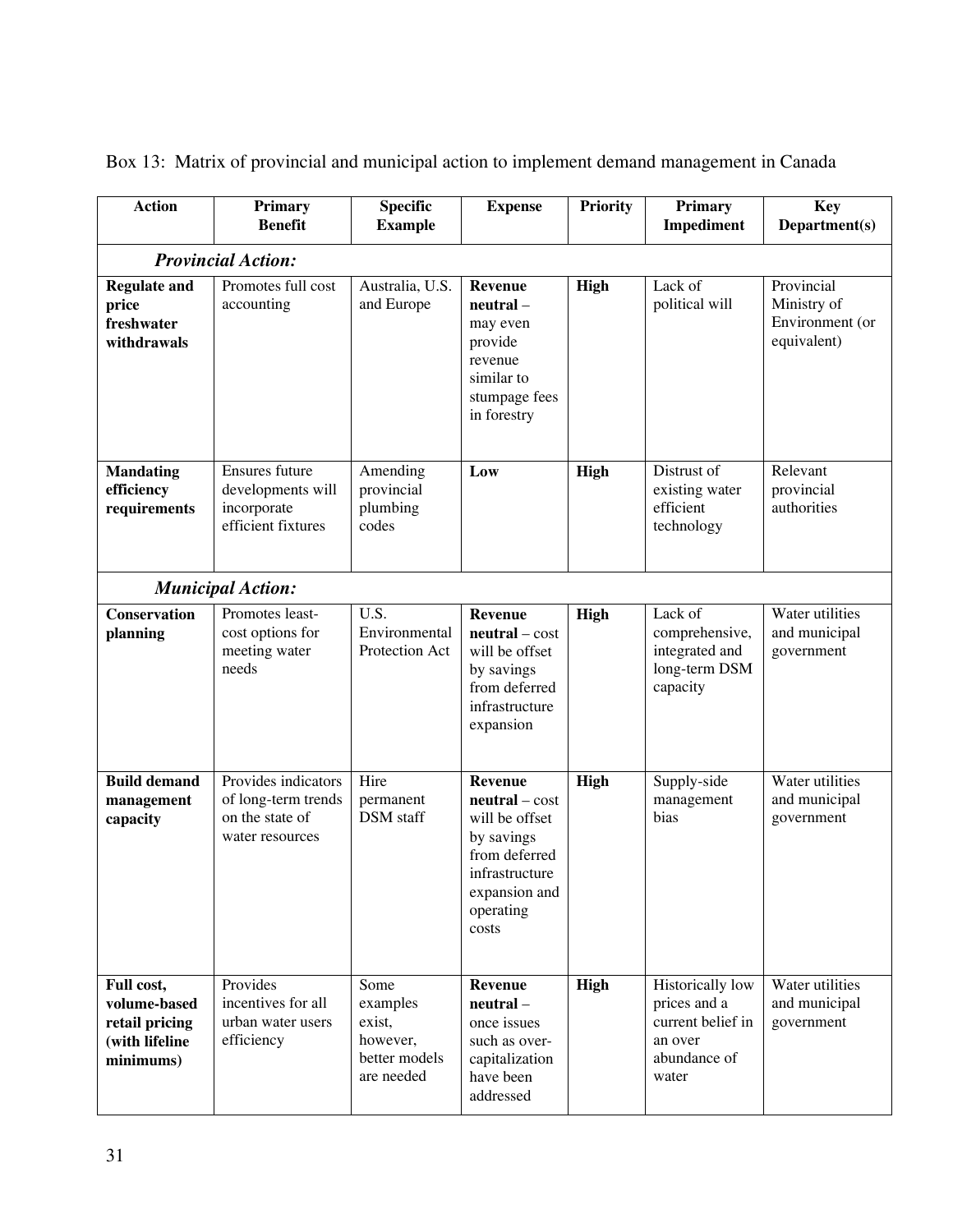### **9 Appendices**

## **Appendix 1: Ecological Integrity**

As an emerging concept, a universally accepted definition of ecological integrity is elusive. However, as the concept is becoming increasingly common in the field of ecology and in broader discussions of sustainability, both scientists and policy-makers are working toward a workable definition.

The notion of wholeness is central to the concept of ecological integrity. As Angermeier and Karr (1994) note, "Integrity implies an unimpaired condition or the quality or state of being complete or undivided; it implies correspondence with some original condition." In this context, ecological integrity is generally used to describe the overall condition of an ecosystem relative to that of a natural or undisturbed system. This includes both biotic components, such as plant and animal life, and abiotic components, such as geological structure and hydrological processes. Rather than focusing on individual species or processes, ecological integrity reflects the broader structures (e.g. assemblages of plants, landforms) and functions (e.g. sediment transport, energy flow, hydrologic variation) in an ecosystem.

Ecological integrity is seen as an overarching term that encompasses ecosystem features such as resilience, elasticity and stress response that allow ecosystems to maintain function and structure under changing environmental conditions (Higgs, 2003: 122). Kay and Schneider (1994: 7) note that for an ecosystem to have integrity it must have the ability to operate under normal environmental conditions, cope with changes in environmental conditions (stress), and continue to evolve and develop (persist) in light of these stresses.

Examples of more technical definitions include:

"the condition of an ecosystem where the structure and function of the ecosystem are unimpaired by stresses induced by human activity, and the ecosystem's biological diversity and supporting processes are likely to persist" - *Parks Canada*

"An ecosystem has integrity when it is deemed characteristic for its natural region, including the composition and abundance of native species and biological communities, rates of change and supporting processes. Ecosystems have integrity when they have their native components (plants, animals and other organisms) and processes (such as growth and reproduction) intact." - *Panel on the Ecological Integrity of Canada's National Parks* 

### **For further reading on ecological integrity see:**

- Ecological Integrity and the Management of Ecosystems. 1993. S. Woodley, J. Kay, and G. Francis (Eds). St.Lucie Press.
- Ecological integrity: integrating environment, conservation, and health. 2000. D. Pimentel, L. Westra and R.F. Noss (Eds.) Island Press.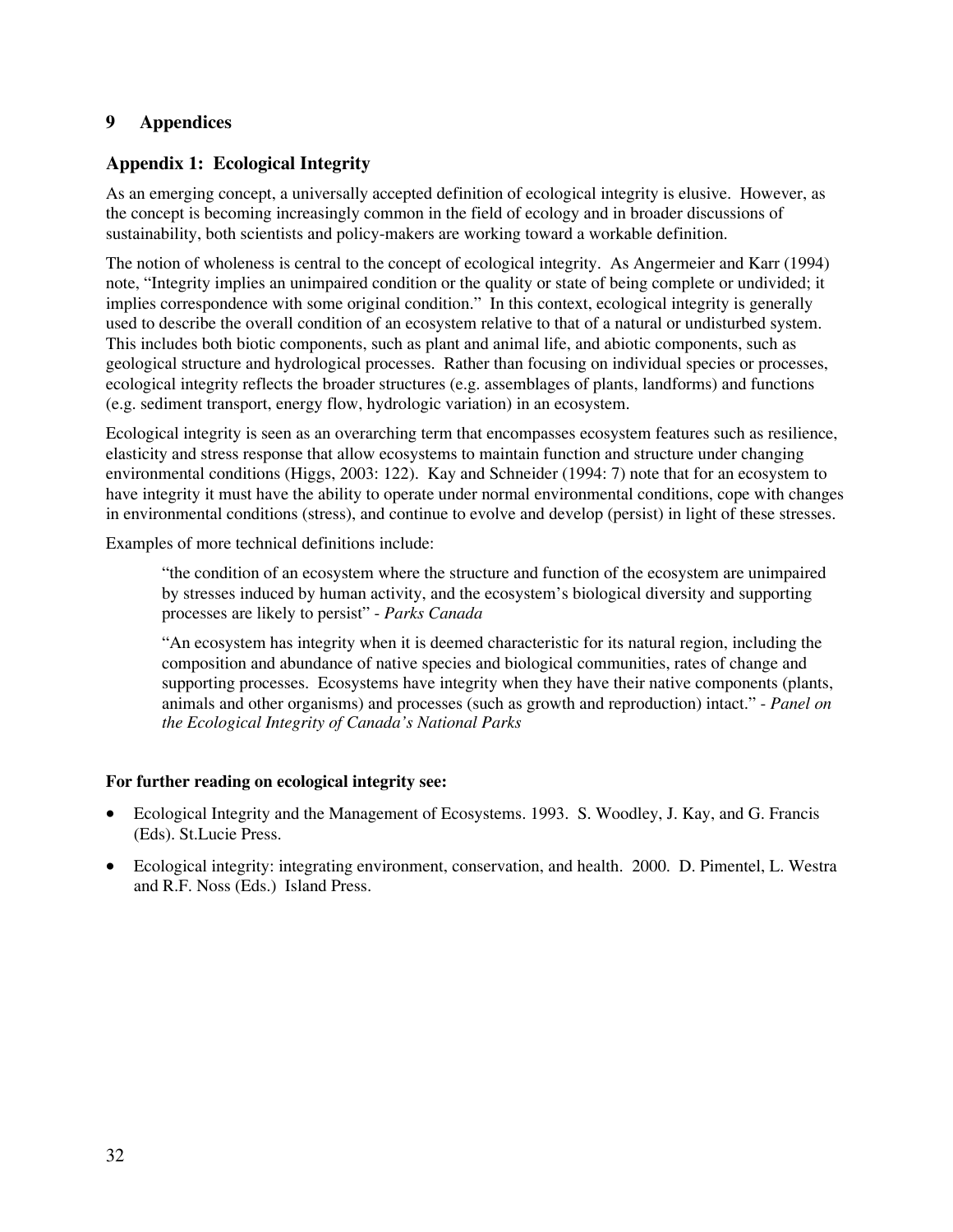**Appendix 2:** Decoupling water withdrawals from the economy



U.S. GNP and Water Withdrawals

Source: Testimony of Dr. Peter H. Gleick Before the Subcommittee on Water Resources and Environment Of the Committee on Transportation and Infrastructure United States Congress Hearing: Water: Is it the 'Oil' of the 21<sup>st</sup> Century? June 4, 2003. Available at: http://www.pacinst.org/testimony/water\_efficiency\_testimony.pdf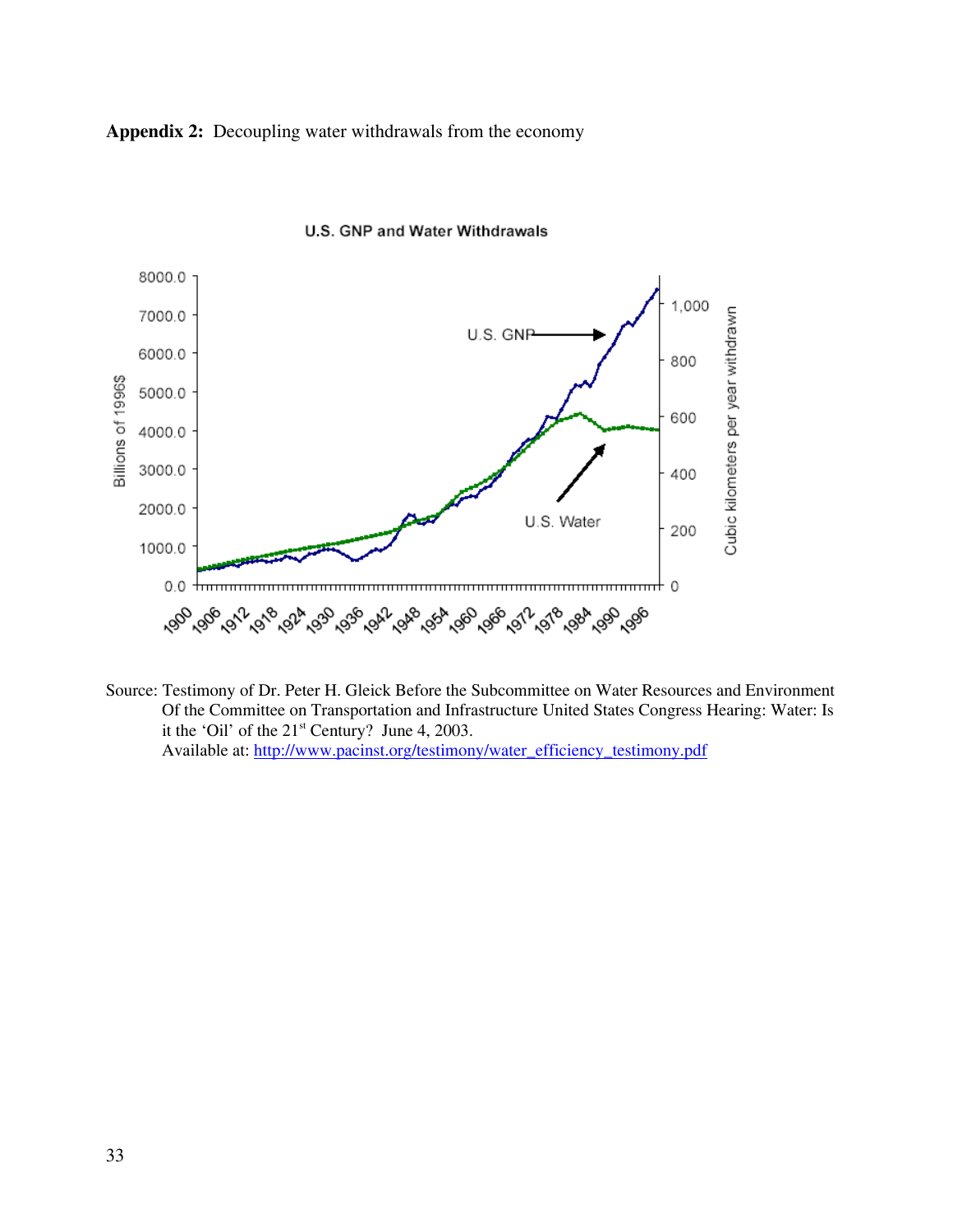## **Appendix 3: Services provided by freshwater ecosystems**

| <b>Service</b>               | <b>Benefits</b>                                                                                                                                                                            |
|------------------------------|--------------------------------------------------------------------------------------------------------------------------------------------------------------------------------------------|
| Provision of water supplies  | Greater than 99 percent of industrial, irrigation and residential<br>water supplies worldwide come from natural freshwater systems                                                         |
| Provision of food            | Fish, shellfish and waterfowl are important food sources for<br>people and wildlife                                                                                                        |
| Water purification           | Wetlands filter and break down pollutants, enhancing water<br>quality                                                                                                                      |
| Flood mitigation             | Functionally intact fresh water systems buffer stormwater flows,<br>reducing flood damage                                                                                                  |
| Drought mitigation           | Functionally intact freshwater systems absorb rainwater, slow<br>runoff and help recharge groundwater                                                                                      |
| Provision of habitat         | Rivers, streams, floodplains and wetlands provide habitat and<br>breeding sites for numerous aquatic, avian and terrestrial species                                                        |
| Soil fertility maintenance   | Functional river-floodplain systems constantly renew the<br>fertility of surrounding soils                                                                                                 |
| Nutrient delivery            | Freshwater systems store and transport nutrients within the<br>watershed                                                                                                                   |
| Maintenance of coastal zones | Freshwater flows maintain the salinity gradients that are critical<br>to the biological diversity and productivity of deltas and coastal<br>marine environments                            |
| Aesthetic/cultural values    | Natural freshwater systems are sources of inspiration and deep<br>cultural and spiritual values                                                                                            |
| Recreational opportunities   | Swimming, fishing, hunting, boating, wildlife viewing, etc.                                                                                                                                |
| Hydropower generation        | Flowing freshwater ecosystems provide opportunities for both<br>conventional hydro power generation and more ecologically<br>sound micro-hydro options                                     |
| Biodiversity conservation    | Freshwater and riparian ecosystems harbour diverse<br>assemblages of species that support many of the services in this<br>table and also conserve genetic diversity for future generations |

Adapted from: Postel and Richter, 2003; Moss et al, 2003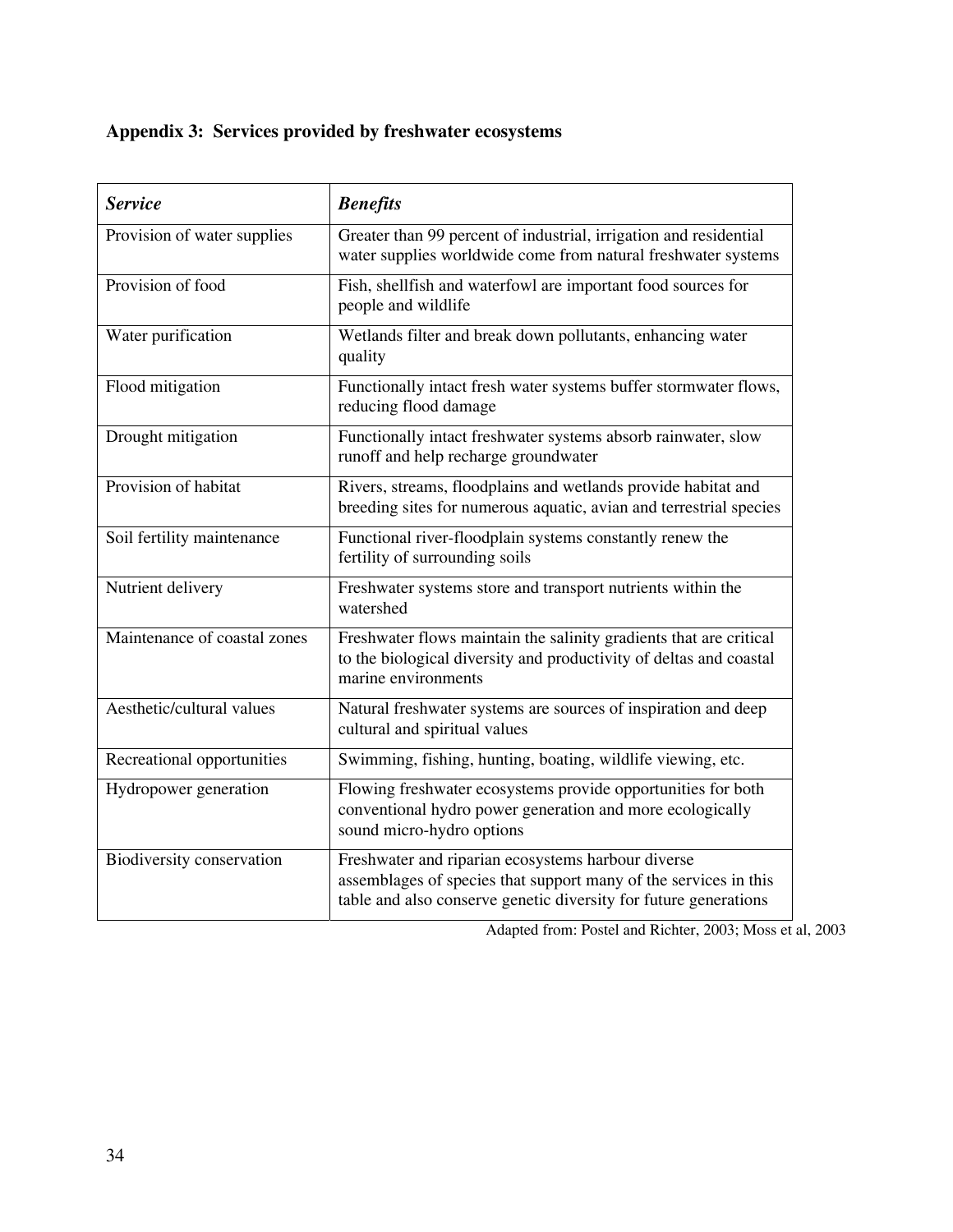## **Appendix 4: Ecosystem requirements for freshwater**

### **Environmental flows18**

The concept of environmental flows emerged in response to the proliferation of large-scale water developments throughout North America during the mid-20th century. At the most basic level, environmental flows entails leaving some portion of a stream or river's flow *in situ* to manage the condition of an ecosystem (Brown and King, 2003: 11).

Environmental flow assessment (EFA) is the process of determining how much of the original flow of a river or stream is left to flow onto its floodplain and into connected lake or marine ecosystems, and how this flow is to be a managed to support economic activities and environmental objectives. A recent review identifies some 207 methodologies, recorded in 44 countries, for assessing environmental flow requirements (Tharme, 2003: 397). In addition to a growing body of literature in academic journals, a number of books and edited volumes on the topic have been published over the past decade. See below for further reading on environmental flows and EFA methodologies.

Early approaches for assessing and setting environmental flows focused on establishing minimum flow requirements for a select group of economically and recreationally important aquatic species such as salmon or trout (Tharme, 2003: 401; Poff et al, 1997: 779; Dyson et al, 2003: 20). As a result, the prescription of single, flat-line minimum flows quickly became the norm in water resource development projects. Even as more sophisticated methods incorporating the interactions between flow and habitat maintenance have emerged, the application of EFA remains narrowly focused on sport and commercial fish species and the prescription of minimum flows (Annear et al, 2002: 4; Poff et al, 1997: 779).

Practically all EFA methods and models in use today are overly simplistic and fail to recognize the complex, dynamic nature of aquatic ecosystems (Richter, 1997: 232). However, over the past decade, pioneering efforts by South African and Australian scientists and water managers have led to the development of holistic methodologies for assessing environmental flows – so called because consideration is given to the entire ecosystem rather than selected species or particular ecosystem services. Holistic approaches seek to maintain or enhance the structure and function of aquatic ecosystems, relying on an understanding of the natural flow regime to guide infrastructure (i.e. dam) operation and place limits on water abstractions (Postel and Richter: 55; Dyson et al, 2003: 20).

### **Freshwater and ecosystem integrity**

Five interconnected environmental drivers together regulate much of the structure and function of aquatic ecosystems. Each varies over a given range according to changes in climate and length of day. Focusing on any one single driver will not provide a true representation of ecosystem structure and function. Effectively assessing and managing human impacts on aquatic ecosystem integrity– from land use changes, to flow modifications, to pollution inputs – requires consideration of all of these factors in an integrated manner and on an ongoing basis (Baron et al, 2003: 4).

<sup>&</sup>lt;sup>18</sup> Several terms are used to describe ecological flow requirements. These include instream flows, maintenance flows, conservation flows and minimum flows. "Environmental flows" is often viewed as the most comprehensive term, encompassing all components of aquatic ecosystem, their dynamic nature, the importance of natural flow variability, and social and economic considerations (Thompson, 1991: 158; Brown and King, 2003: 11).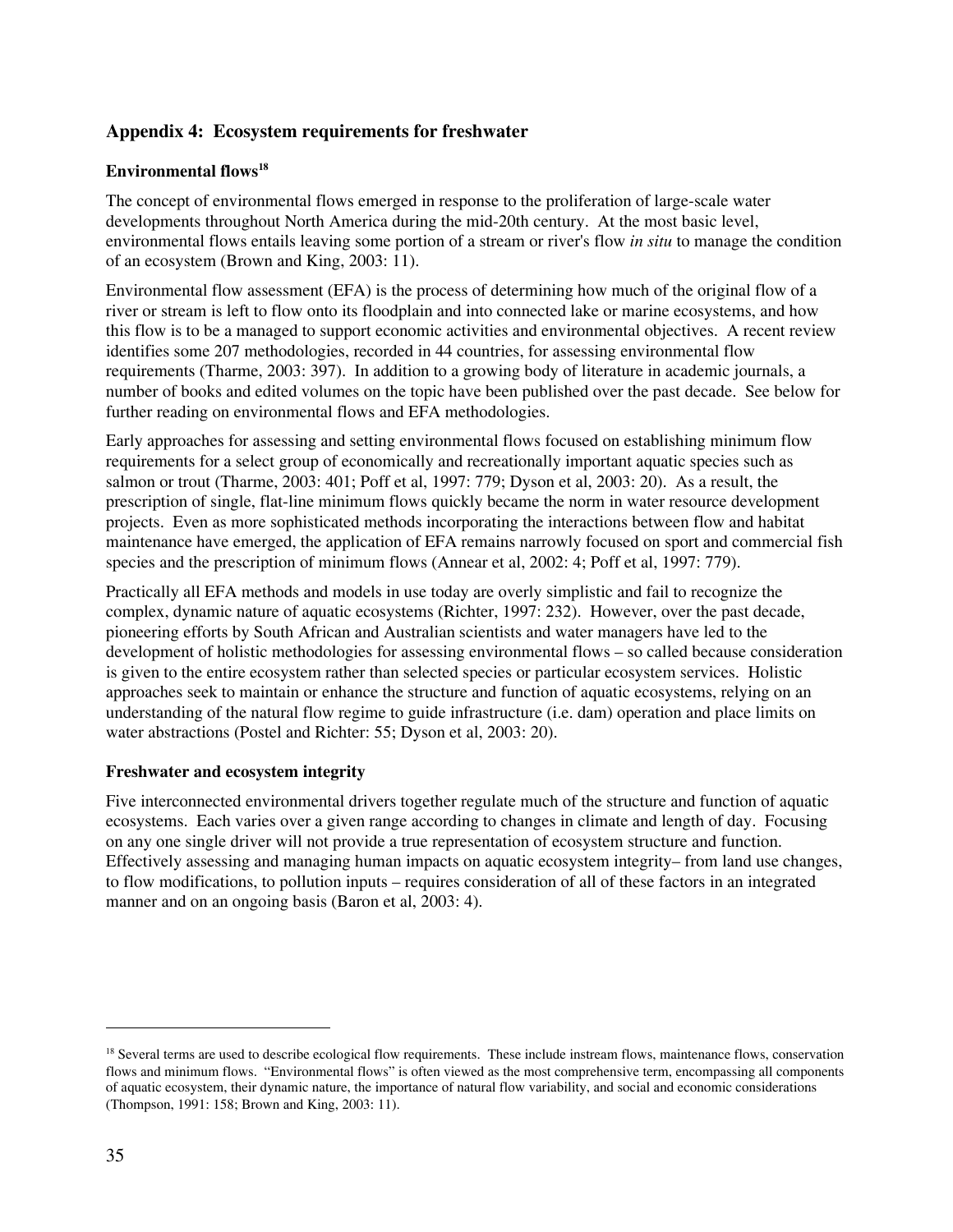Environmental drivers in freshwater ecosystems

- 1. The *flow regime* defines the rates and pathways by which rainfall and snowmelt enter and circulate within river channels, lakes, wetlands, and connecting groundwater, and also determines how long water is stored in these ecosystems.
- 2. *Sediment and organic matter inputs* provide raw materials that create physical habitat structure, refugia, substrates, and spawning grounds and supply and store nutrients that sustain aquatic plants and animals.
- 3. *Temperature and light characteristics* regulate the metabolic processes, activity levels, and productivity of aquatic organisms.
- 4. *Chemical and nutrient conditions* regulate pH, plant and animal productivity, and water quality.
- 5. The *biotic assemblage* (plants and animals) influences ecosystem process rates and community structure.

### **The natural flow regime**

A growing body of scientific knowledge indicates that the natural variability of freshwater flows, including both flood and drought events, is critical to maintaining the ecological functions and biological diversity of freshwater ecosystems (Poff *et al*, 1997; Baron *et al*, 2003; Richter *et al*, 2003). Indeed, flow regime is now regarded as a 'master variable' that drives many other ecosystem processes (Richter *et al*, 2003: 207; Poff *et al*, 1997: 769).

Under natural conditions, flow regime varies over space and time according to local climatic conditions and surrounding landscape structure. Temporally, flow may vary on an hourly, daily, inter-annual and intraannual and basis. Spatially, this fluctuation in flow influences the degree of river and stream channel inundation, lake levels and groundwater and wetland recharge. The ecological structure and function of streams and rivers is regulated by five critical components of the flow regime (Poff et al, 1997: 770):

- **Magnitude** the amount of water moving past a fixed location at any given time
- **Frequency** how often a flow of a given magnitude is observed over a given time interval
- **Duration** the period of time associated with specific flow conditions
- **Timing** the regularity with which a given flow condition occurs (e.g. annual peak flows)
- **Rate of change** how quickly a flow changes from one condition to the next

Together, these components describe the variable flow conditions for aquatic ecosystems. Each of these flow conditions has a unique influence on the integrity of river and stream ecosystems and related lake, wetland and groundwater systems.

Aquatic ecosystems and species have evolved according to the rhythms of natural flow variability (Baron et al, 2003: 3). This natural variability, however, is precisely what traditional water resource management sets out to avert. Indeed, the focus of water management over the past century has been on dampening natural flow dynamics to ensure reliable water supplies and control of downstream flooding (Richter *et al*, 2003: 207).

The cumulative impacts of flow modification and the myriad other human disturbances on freshwater systems result in marked changes in ecosystem processes. If flow regimes are altered beyond critical limits, the ecological integrity and self-sustaining productivity of aquatic ecosystems become severely compromised (Poff *et al*, 1997: 770; Richter *et al*, 2003: 207). This in turn compromises the ability of ecosystems to provide goods and services vital to human health and economies such as storage and purification of water for drinking water supply, as well as fisheries production and flood mitigation.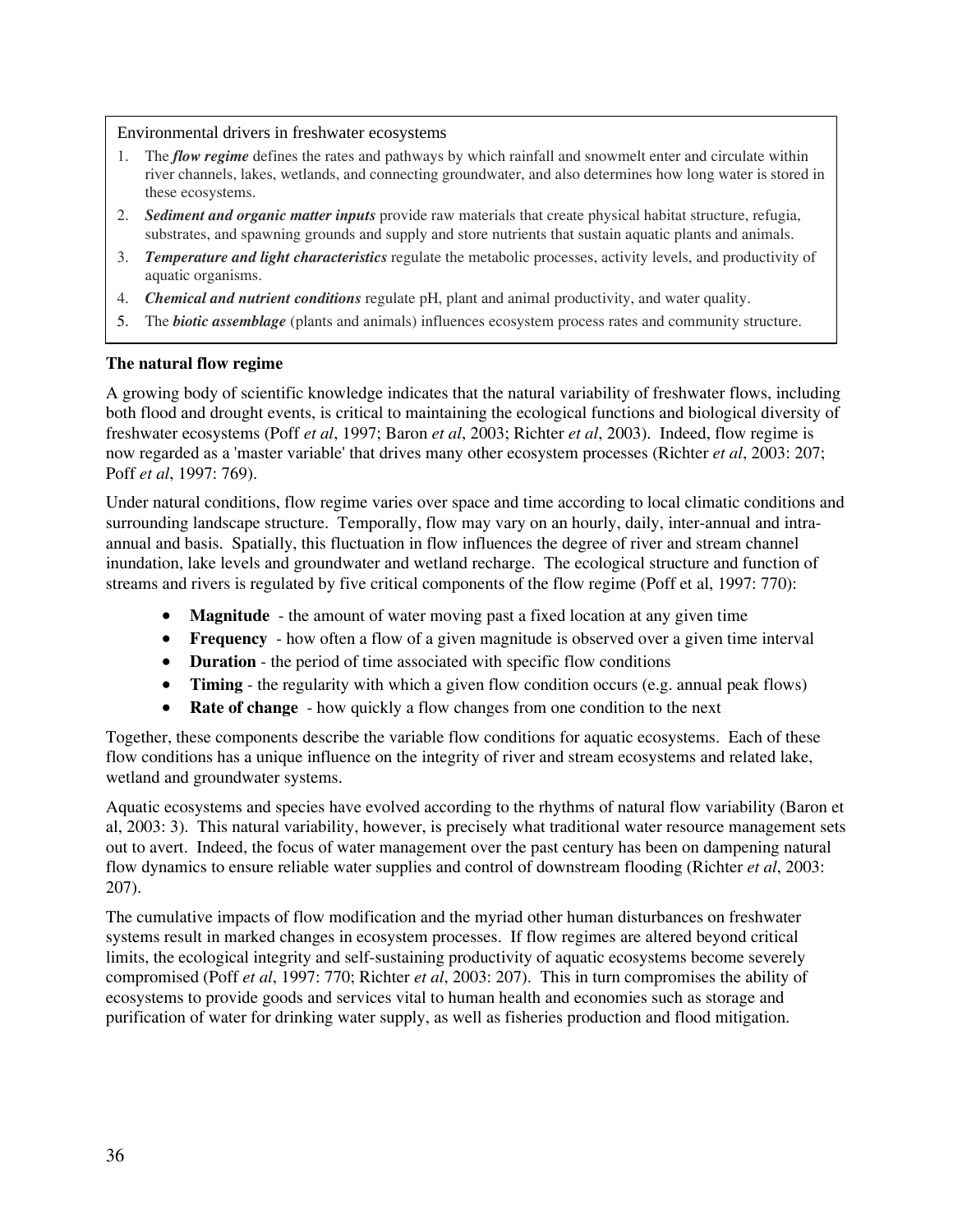### Natural flow conditions

| <b>Flow level</b>                     |                                                                                                                                                                                                                                                                                                                                                                                                                                                                                |
|---------------------------------------|--------------------------------------------------------------------------------------------------------------------------------------------------------------------------------------------------------------------------------------------------------------------------------------------------------------------------------------------------------------------------------------------------------------------------------------------------------------------------------|
|                                       | <b>Ecological Roles</b>                                                                                                                                                                                                                                                                                                                                                                                                                                                        |
| Low (base) flows                      | Define whether the river flows year-round or only in the wet season<br>$\bullet$                                                                                                                                                                                                                                                                                                                                                                                               |
|                                       | Normal low flows:<br>Provide habitat for aquatic species<br>Maintain suitable water temperature, dissolved oxygen concentrations and water<br>chemistry<br>Maintain water table levels in floodplain providing soil moisture of riparian<br>vegetation<br>Provide drinking water for terrestrial animals<br>٠<br>Keep fish and amphibian eggs suspended<br>Enable fish to migrate to spawning and feeding areas<br>$\bullet$                                                   |
|                                       | Drought level flow flows:                                                                                                                                                                                                                                                                                                                                                                                                                                                      |
|                                       | Enable recruitment of certain floodplain plants<br>$\bullet$<br>Purge invasive/introduced species from aquatic and riparian communities<br>$\bullet$<br>Concentrate prey to the benefit of predators<br>٠                                                                                                                                                                                                                                                                      |
| <b>Higher flows</b><br>(Small floods) | Shape physical character of river/stream channel<br>$\bullet$<br>Determine size of stream/riverbed substrate<br>$\bullet$<br>Control encroachment of riparian vegetation into channel<br>Restore water quality conditions following prolonged low flow conditions,<br>$\bullet$<br>flushing away wastes and pollutants<br>Aerate eggs in spawning gravels<br>٠                                                                                                                 |
| Large floods                          | Maintain suitable salinity in estuaries<br>٠<br>Provide migration and spawning cues for fish<br>$\bullet$                                                                                                                                                                                                                                                                                                                                                                      |
|                                       | Trigger new life cycle phases (e.g. for insects)<br>$\bullet$<br>Provide habitat for spawning and juvenile fish<br>$\bullet$<br>Provide feeding opportunities for fish, waterfowl<br>$\bullet$<br>Recharge wetlands, groundwater<br>$\bullet$<br>Control distribution and abundance of plants on floodplain<br>$\bullet$<br>Deposit nutrients in floodplain<br>Shape physical habitat of floodplain<br>Purge invasive/introduced species from aquatic and riparian communities |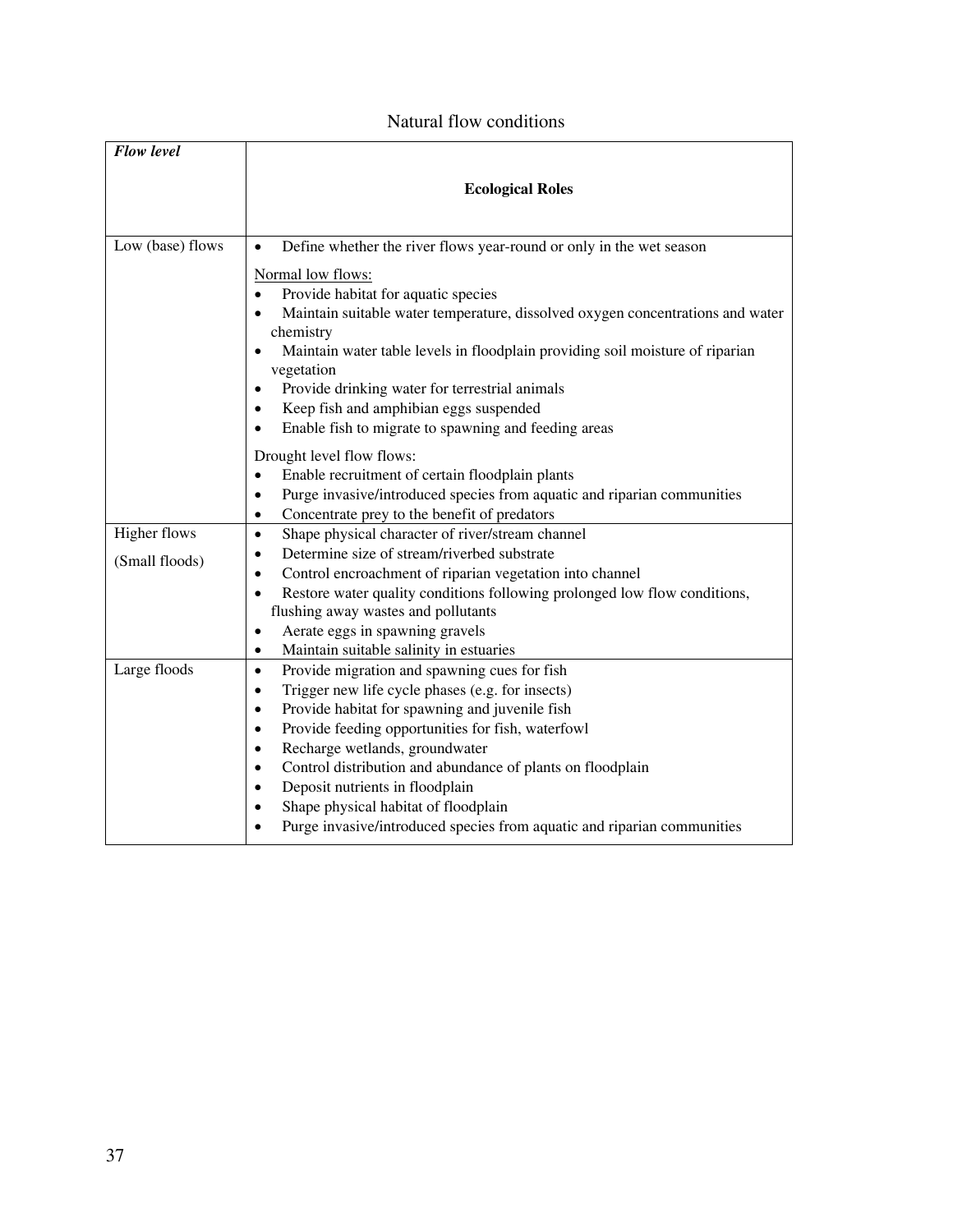### **Further reading on ecosystem needs for water**

### *Rivers for Life: Managing Water for People and Nature*

Sandra Postel and Brian Richter. 2003. Island Press.

*Rivers for Life* explains why restoring and preserving natural river flows are key to sustaining freshwater biodiversity and healthy river systems, and describes innovative policies, scientific approaches, and management reforms for achieving these goals.

### *Instream Flows for Riverine Resources Stewardship*

Tom Annear *et al*. 2002. The Instream Flow Council.

*Instream Flows* stresses the importance of addressing instream flow issues within the legal and institutional constraints of states and provinces. It includes descriptions and critical opinions of 29 instream flow methods.

### *Canadian Water Resources Journal, Volume 28, Number 2*

Various authors. 2003. Canadian Water Resources Association.

This Special Issue of the CWRJ contains 11 articles concerning "State-of-the-Art in Habitat Modelling and Conservation of Flows."

### *Water Resources and Environment, Technical Note C. 1: Environmental Flows: Concepts and Methods*

Catherine Brown and Jacqueline King (Authors). 2003. The World Bank.

First in a series of four edited by Richard Davis and Rafik Hirji, this publication introduces concepts and methods for determining environmental flow requirements for rivers. The full technical series focuses on the direct effects of flow on the ecological functioning of rivers and the management of water quantity.

### *Flow: The Essentials of Environmental Flows*

Megan Dyson, Ger Bergkamp & John Scanlon, eds. 2003. IUCN.

This 'hands on' guidebook explains what needs to be done to restore environmental flows to river and groundwater systems, including technical, scientific, financial and policy considerations.

### *"Instream flow methods: A comparison of approaches."*

I.G. Jowett. 1997. In *Regulated Rivers: Research & Management*, Vol. 13, pp. 115-127.

*"A global perspective on environmental flow assessment: Emerging trends in the development and application of environmental flow methodologies for rivers."*R.E. Tharme. 2003. In *River Research and Applications*, Vol. 19, pp. 397-441.

*"Ecologically sustainable water management: Managing river flows for ecological integrity."* Brian D. Richter *et al*. 2003. *Ecological Applications*, Vol. 13(1), pp. 206-224.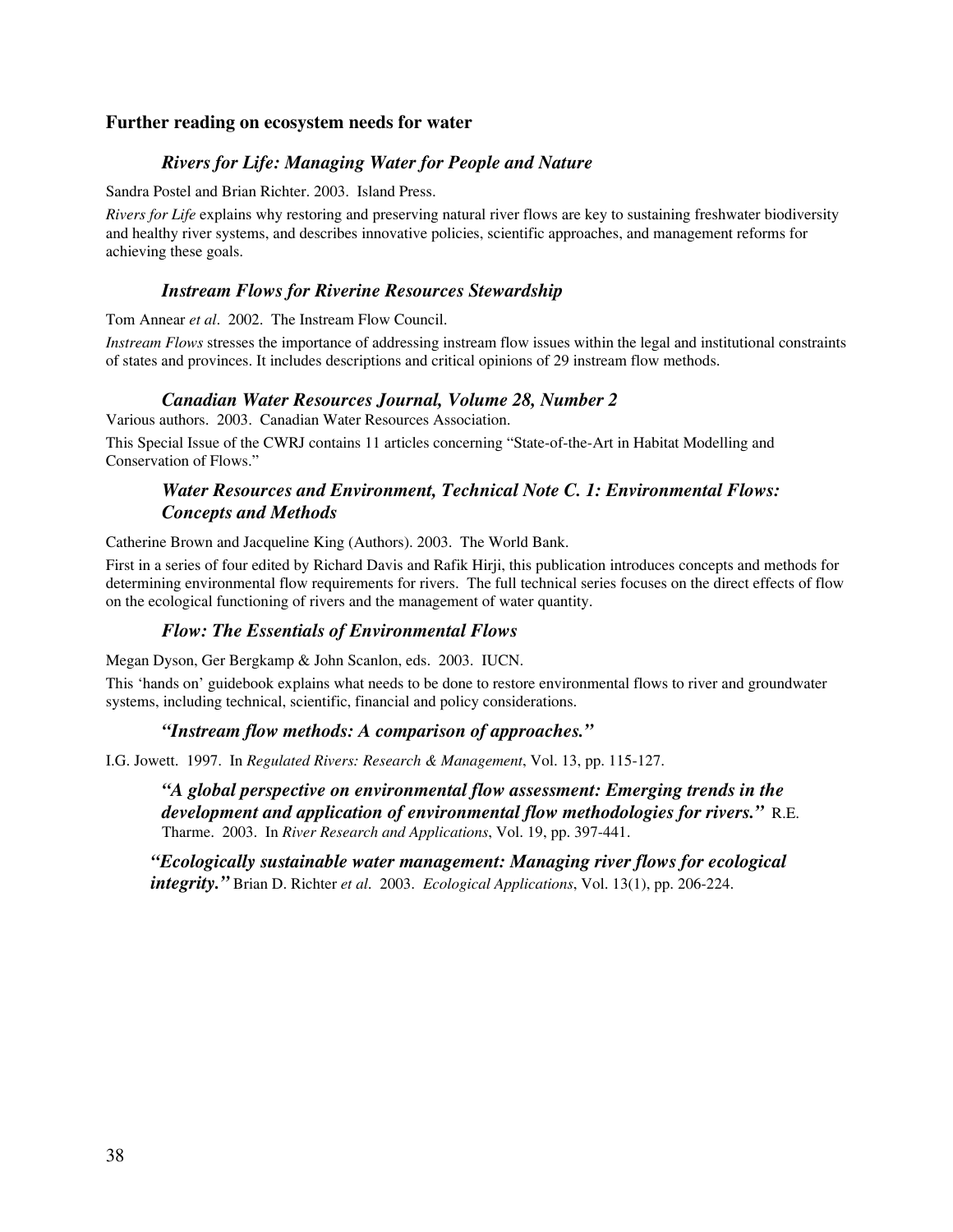## **Appendix 5 – Barriers impeding widespread adoption of DSM in Canada**

### **Attitudinal Barriers**

A number of commonly held beliefs or attitudes in Canada impede the move to demand management:

*Myth of superabundance*: Many Canadians perceive that Canada has so much freshwater that no significant water problem does or could exist (Mitchell and Shrubsole 1997: 1). Clearly, this is not the case. This faulty perception likely arises from a confusion between 'renewable water supply' (net amount), which is the precipitation that falls and then flows towards the sea, and the 'total water' (gross amount), which is the renewable water plus the stock of fresh water contained in lakes and 'fossil' aquifers (Sprague 2003: 28). Beyond this initial confusion, a second concern is that only a small portion of the potentially available 'renewable water supply' is actually accessible without significantly impacting on hydrological process and the health of the natural system. This is an important myth to overcome, but it will likely take considerable educational efforts to do so.

### The Myth of Superabundance

"… [I]f we waste our resources, we could soon find ourselves facing the same problems as nations which lack our quantity or quality of water. This vision of inefficient water use is something quite frankly which can be a pretty difficult 'sell'. A major challenge exists to convince Canadians that their water use is a problem. I remember when I was in primary school being taught that Canada had the largest proportion of freshwater in the world. We should not underestimate the effort required to counteract this myth of water abundance."

Jean Charest, then federal Minister of the Environment, at the 'Every Drop Counts' conference in 1994

*Human economy and human-built infrastructure considered separate from the environment*: The construction of new large scale water developments, such as dams and diversions, has slowed in recent years in North America, but there remains a persistent view that the human economy and human-built infrastructure is separate from the environment and can continue to grow independently from it (Wolff and Gleick 2002: 5,6). In North America, growth and the associated increases in water demand tends to be "equated with goodness" (Sims 1978: 253). This view has led to major disruptions in ecological services such as the natural availability of clean water.

Slowly replacing this view is the recognition that human-built infrastructure is embedded within a natural ecological 'infrastructure'. This natural infrastructure includes wetlands, streams, vegetation and animal life that cleans, stores and utilizes water in productive ways, and provides other human uses such as fishing, swimming, and tourism. As Bocking explains, "we cannot pretend that natural systems are plumbing networks that can be endlessly manipulated by humans" (Maas 2003: 7). Recognition of all the benefits associated with this natural infrastructure provides the foundation for a shift to demand management. These benefits should be specifically incorporated into modern watershed management and integrated planning processes.

*Ideal of free market society without government intrusion:* Demand management can be considered an unacceptable government intrusion. This intrusion is viewed as a form of social engineering, which offends the notion of a free market society (Sims 1978: 253,254). This concern is misplaced. Supply side developments are themselves usually the result of vast government subsidies and artificially low water prices (Wolff and Gleick 2002: 28). In contrast, a number of DSM pricing measures actually remove these types of government intrusion by promoting full cost recovery rather than public subsidies.

Additionally, many DSM measures are not mandatory but voluntary, relying on educational or financial incentives. Although some DSM programs may include a degree of government intrusion, they are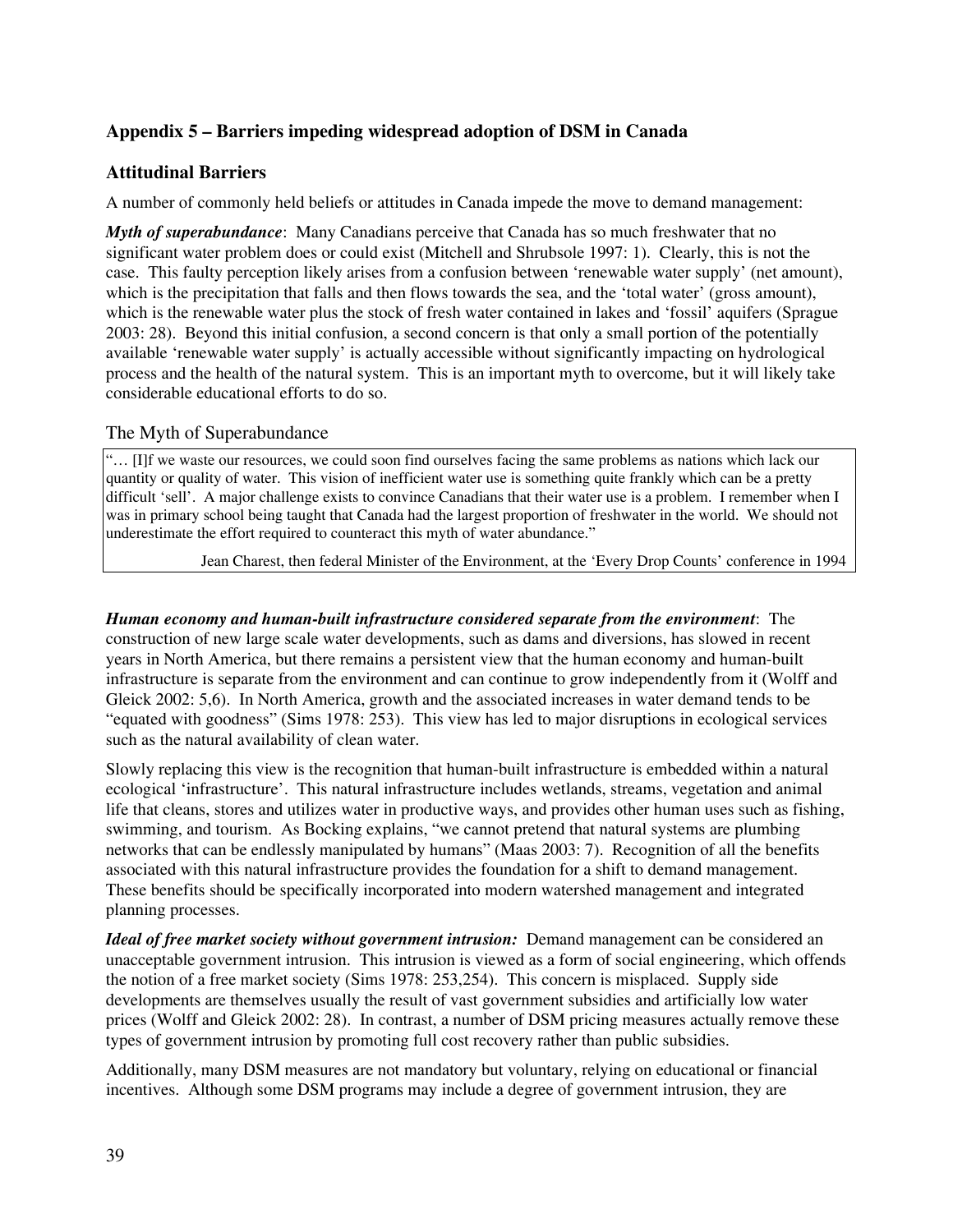generally mild and proactive in nature, especially compared to the more severe impositions that would otherwise be required in the future, such as outright watering bans or expensive remediation projects.

*Belief that reduced water use imposes a reduced standard of living:* A belief exists that reducing water use somehow means a loss of prosperity, whether it is a loss of economic growth in the industrial sector or a reduction in the standard of living in the residential sector (Wolff and Gleick 2002: 23,28). As discussed in section 2.1, evidence suggests otherwise – economic growth is not dependent on increasing water use.

Demand management may actually promote economic growth. Evidence from the energy sector demonstrates demand management approaches provide more jobs than capital-intensive supply-side approaches by, for example, stimulating small businesses that retrofit residences or re-landscape gardens and lawns (Brooks, 1978). Many aspects of the water sector are analogous to the energy sector, and one would expect demand-side options to increase small-scale economic activity in the water sector.

Similarly, current domestic standards of living need not require current high levels of water use. In the residential sector, comparisons between Canadian cities show a fourfold variance in water use between communities with similar standards of living (Brandes 2003: 12,27). Comparable European cities generally use less than half the water used in Canadian cities.

Many water efficient fixtures and appliances, such as showerheads, washing machines and low flow toilets use significantly less water but work just as well or better than older less efficient models. As summarized by Environment Canada, "water conservation doesn't mean cramping lifestyles by doing without: it simply means reducing the amount of water we waste" (Environment Canada 1990: 4).

*Concern that demand management savings are unreliable and/or insubstantial:* A common belief is that DSM measures are only effective at producing temporary water savings. However, where appropriate planning processes are undertaken, demand management can produce long term, reliable water savings of 20-30% per capita in most North American cities without any sacrifice in economic output or quality of life (Foerstel 1994: 70; Gates 1994: 325; Postel 1994: 14; Vickers 2001: xvi).

Overcapitalization refers to overly large infrastructure projects, such as reservoirs and a diversion project, compared to what is needed, or at least would be needed if demand were reasonably estimated (Wolff and Gleick 2002: 9, 30; Platt and Morrill 1997: 283). Overcapitalization results from overestimated future water demands because of the belief that water demand is relatively independent of other factors, such as technology, prices, and public awareness (Gleick et al. 2003: 18).

*Political preference for high visibility projects:* Supply-side projects such as dams, reservoirs and pipelines are highly visible. Such developments often create positive media exposure for the politicians and decision makers responsible, despite the long-term negative cost-benefit ratio. In contrast, demand management is often less visible. From a politician's perspective, there are simply no votes in higher water prices or low volume toilets, but cutting ribbons on large infrastructure makes for good media optics. Only by better informing the public of the consequences of such decisions and creating an ethic of sustainability will politicians opt for the less visible path. A substantial effort is required to cast demand management in a progressive light that engages politicians on its merits.

### **Financial Barriers**

A number of financial barriers impede the adoption of DSM.

*Subsidies and low pricing:* Current municipal water rates in Canada – the retail price to end users – are among the lowest in the world. One of the primary drivers of these low prices is subsidies (FCM 2001: 37). Additionally, the most common pricing structure in Canada is the 'flat rate' where users pay a fixed amount regardless of how much water they actually use. In contrast, 'volume-based' pricing charges customers according to individual volume used. Low prices and flat rate structures encourage high demand, which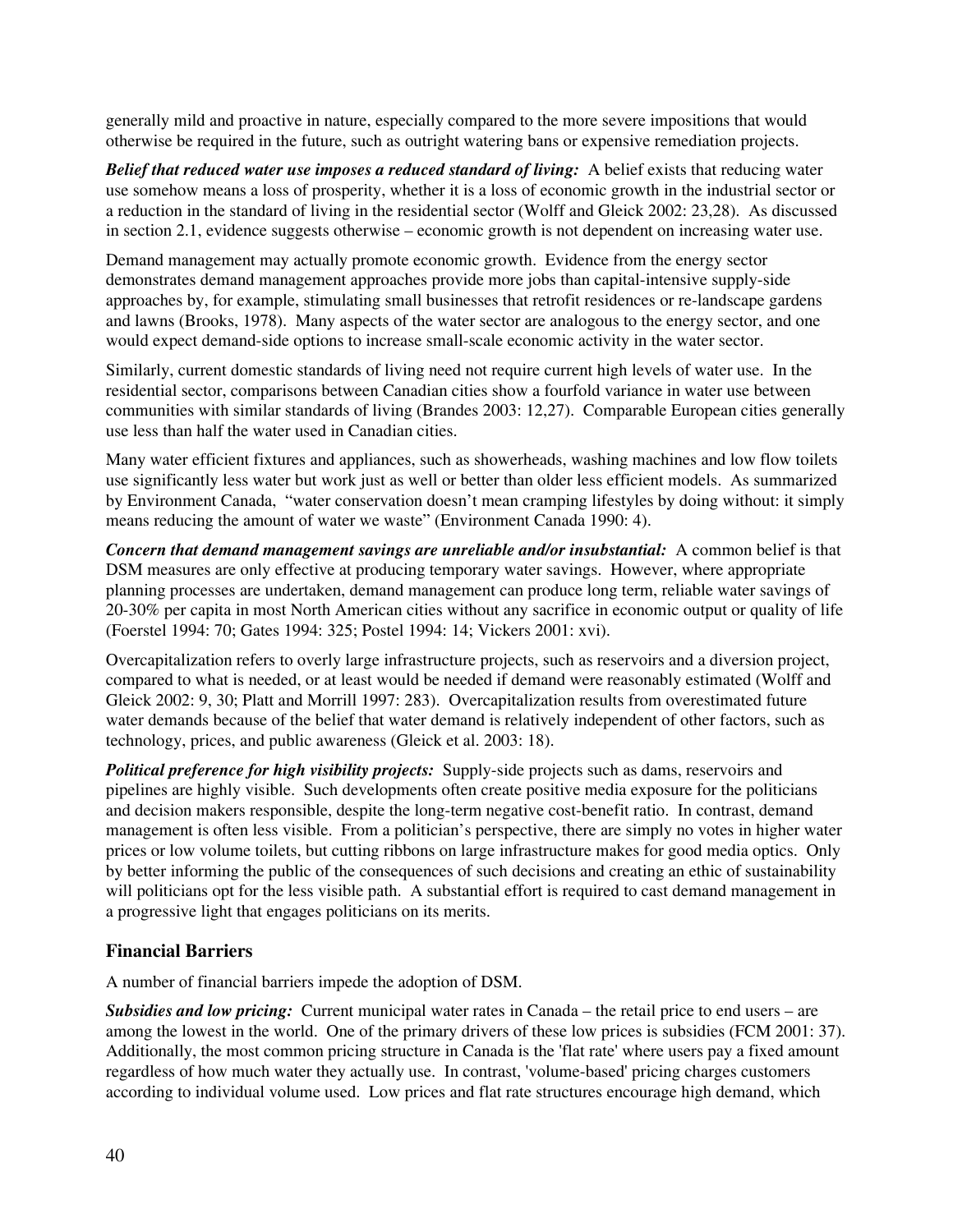results in overcapitalization to meet that demand, and fosters an attitude of water as a free and abundant with little need for conservation. This situation also hinders the adoption of efficient technologies since cheap water makes these technologies less cost effective. In addition, a cavalier attitude toward water use reduces the incentive to adopt cutting edge conservation oriented alternatives.

Similarly, water utilities generally do not pay on a volume basis for the water they withdraw or for the discharges they return. The result is another type of subsidy that also contributes to low retail prices.

*Need for predictable and stable revenues*: Water utilities need to maintain predictable and stable revenues. The belief is that efficiency improvements are relatively risky compared to more reliable and proven supply side approaches (Wolff and Gleick 2002: 11).

Some DSM programs have failed to achieve their target savings and savings have sometimes been unreliable. For example, price increases sometimes lead to initial reductions in demand, but demand gradually increases over time (Loudon 1994b: 252). Such problems, however, are not inherent to the demand management approach; the real issue is a proper planning and implementing of DSM programs.

Of course, demand management measures do have an element of risk, such as predicting the results of voluntary incentive measures, but these risks are likely no more, and in some cases less than, uncertainties associated with supply side measures (Wolff and Gleick 2002: 11, 12).

In fact, many DSM programs allow future demand to be more accurately predicted by reducing the variability of water use for each end use. Predicting total water use for toilet flushing is more difficult when toilets of widely differing volumes are used. Where DSM programs lead to widespread use lowvolume alternatives, more accurate predictions are possible (RMI 1991: 8). DSM measures that lessen peak demands, such as outdoor efficiency programs, can also improve the stability of revenues throughout the year (Vickers 2001: 151).

*Need to maintain sufficient revenues in the face of overcapitalization:* For utilities that are overcapitalized and operate under debt burdens from previous infrastructure expansions, a 'conservation conundrum' exists (Tate 1990: 20). The utility must service its debt and cover operating costs with the revenues it receives from billing customers. However, undertaking a DSM program that reduces water demand will (assuming volume-based pricing is in effect) decrease the utility's revenues. Furthermore, operating costs for water utilities are relatively inelastic relative to demand, meaning that such costs decrease little even if demand decreases substantially. In this case, the utility's revenue will be reduced, but it will still have the same debt servicing and about the same operating costs as before. In this light, water conservation may not seem an attractive proposition.

The best option, of course, is to avoid such burdensome overcapitalization in the first place. Alternatively, DSM measures can be used to reduce per capita water use by an amount that merely offsets increasing demand associated with rising populations. In this case, total water demand and therefore total revenue can remain steady<sup>19</sup>, allowing future infrastructure expansions to be avoided. To promote this type of situation, future federal and provincial infrastructure grant programs should be firmly tied to DSM, and rigorous design assessments should be conducted to avoid overcapitalization.

Another option to address this revenue stability issue is ensuring that some of the benefits from conservation flow to the utility. In Ontario, the energy sector has experimented with this option by adjusting the rate of return allowed for the utility to the proportion of energy that is saved. This cost adjustment places the utility in a cost-neutral position between DSM and supply-side options, removing the disincentive of reduced revenue associated with conservation. Similar models could easily be adapted to the water sector.

<sup>&</sup>lt;sup>19</sup> This situation is termed a 'steady state' or 'zero growth' policy.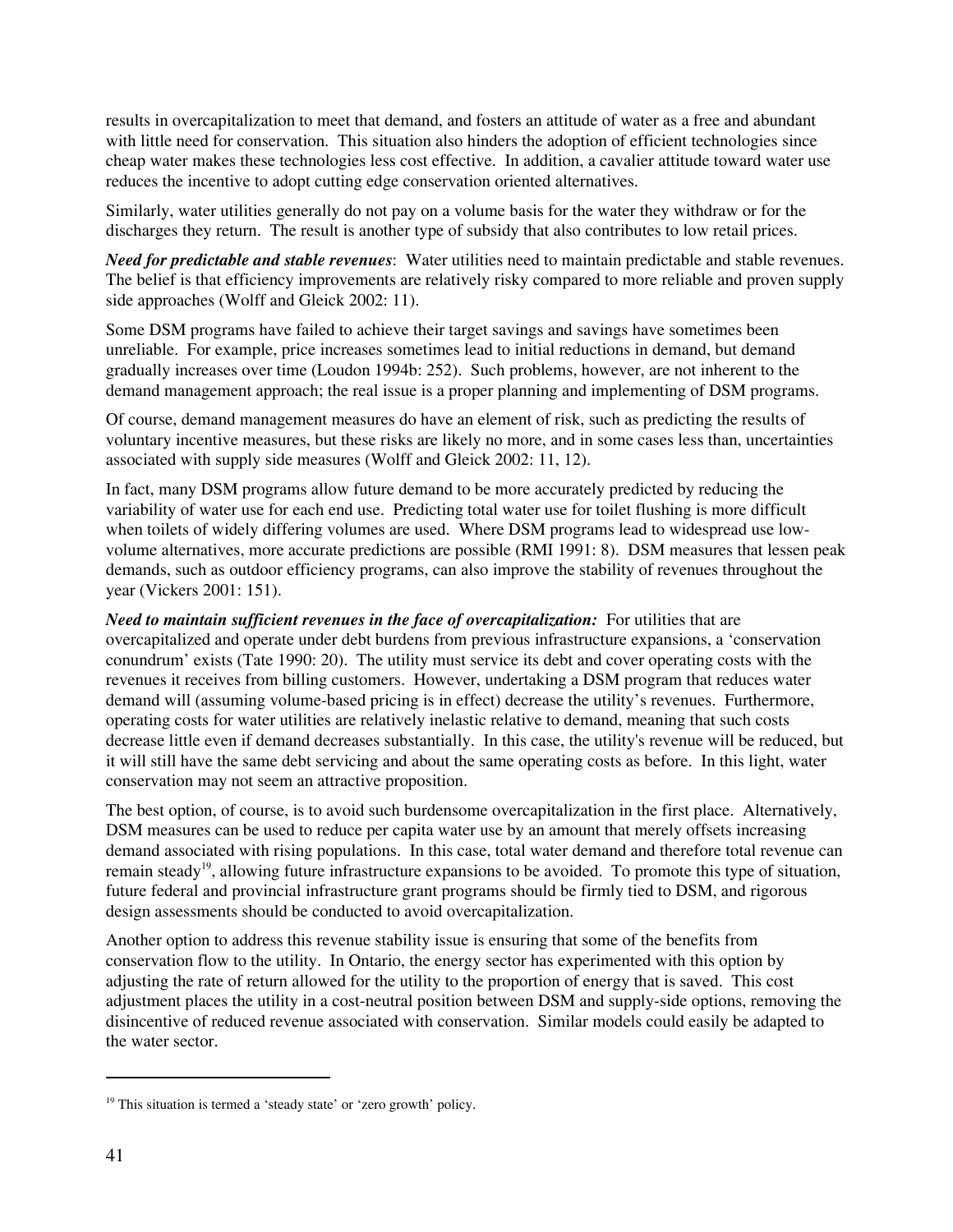Lack of funding for DSM: Lack of funds and appropriate staff are constraining DSM (de Loë 2001: 70). DSM programs require sufficient budgets for staff and planning, and generally have substantial up-front implementation costs. Research by Tate (1997: 53) and Jackson (1994: 116) demonstrates that water conservation programs can have high cost-benefit ratios, in some cases exceeding 1:15. In some areas, for every dollar spent on DSM, three dollars are saved in capital expansion costs. Utilities and all levels of government therefore require increased upfront funding for DSM.

*Gap in payback period:* An important consideration when comparing demand and supply side options is the 'payback gap'. The payback gap is the difference between the payback periods required by utilities and by end-users (RMI 1991: 72). Utilities often make supply investments which may not be paid back for 20 years or more. In contrast, a homeowner or renter investing their own money in an efficiency improvement will typically want their cost repaid within a year or so, or they may not undertake it due to poor information, 'hassle factor', limited capital, or perceived risk. Similarly, industrial, commercial and institutional users often look for payback periods of less than two years, even though this time frame represents a return on investment of 45% or more.

As a result of such payback gaps, society as a whole misallocates large amounts of capital (i.e. we buy too little efficiency and too much supply). This 'payback gap' can be corrected if a utility uses the same investment criteria for demand management as they do for supply side projects. Whenever such efficiency costs less than supply expansions, investing in improved efficiency for their customers through giveaways and rebate or loan programs will then correct the 'payback gap'.

## **Data and Informational Barriers**

A lack of coordinated data collection, analysis, and dissemination limits the shift to demand management in Canada. This information gap leads to a variety of concerns.

*Wariness about DSM by decision-makers:* Better information on the implications of demand management is needed to convince political decision-makers that risks are manageable. Better information can also alleviate concerns about municipal liability for promoting particular DSM retrofit technologies (Gates 1994: 340).

Lack of information about water savings associated with particular measures and how these savings will affect the revenues and effectiveness of particular technologies has meant that conservation specialists in Canada rely on assumptions or conventional wisdom derived largely from US case studies (Gates 1994: 334). These case studies may only have limited application in Canada. Canadian governments, water utilities, industries, and professional organizations should be undertaking such studies in this country to resolve this information gap.

*Lack of Comprehensive Cost/Benefit Models:* Saving water typically also saves energy and reduces wastewater, but decision-makers rarely consider these 'indirect' or secondary dollar savings. Current costbenefit models used to assess infrastructure options lack sufficient sophistication, and do not account for the potential benefits of more integrated systems (FCM 2001: 37). For example, the costs of wastewater collection, treatment and disposal are often the same as, or greater than, costs related to potable water supply.

Reduction in the needed supply (unless used for outdoor purposes) saves on operational and eventually capital costs at the wastewater end. Most cost comparisons of demand side and supply side measures neglect this additional benefit (Brooks 2004). While some models begin to address some of these concerns, improved modeling tools that better reflect conditions in Canada are needed to help predict the full impact of DSM.

*Ineffective DSM programs*: Accurate data on water use and the impact of DSM measures, such as cost savings for households, are essential to encourage the participation of water users. This data can improve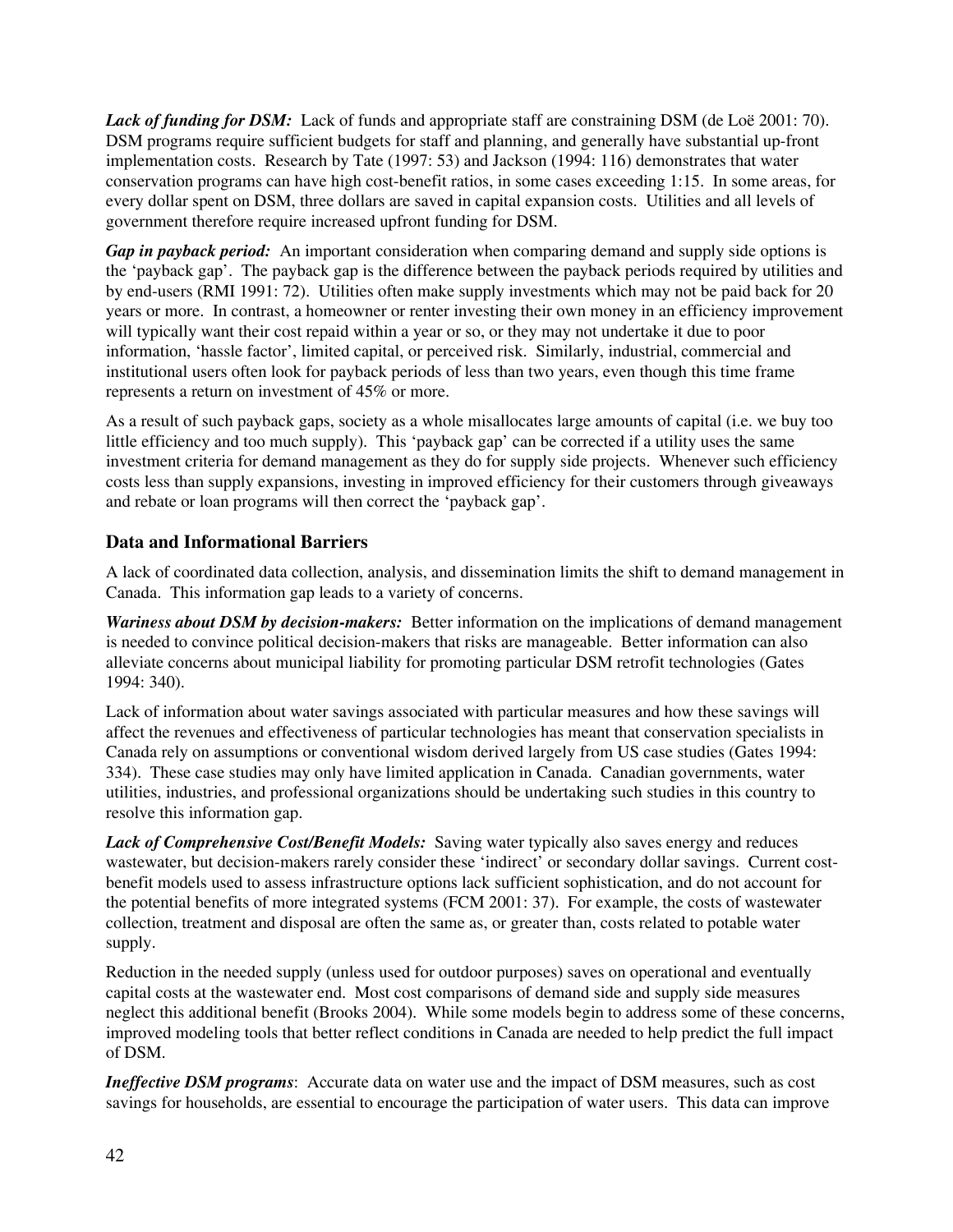the design of conservation efforts and assist in assessing existing DSM programs. Collectively, this information will improve future DSM program design (Foerstel 1994: 66). Additionally, more information on local ecological impacts of municipal water use, both current and long term, and under various climate change scenarios, will improve the effectiveness of local education campaigns. In particular, information on the merits of DSM needs to be prepared for a range of clients including businesses, industry, politicians, community groups and homeowners. Equally important is stakeholder access to this common data and information.

## **Administrative Barriers**

Administrative barriers are often structural in nature, and significantly impede progress on DSM.

*Fragmented administration:* Water resource management in Canada has been characterized as "a bewilderingly complex administrative galaxy", (Dangerfield 1994: 43; Fitzgibbon 1994: 167). Although it is recognized that water should be managed on an integrated ecosystem basis, in reality management is divided among different levels of government and between different agencies within any given level government (Shrubsole 2001: 3). Given this vertical and horizontal fragmentation of responsibility for water management, coordinating activities among the various agencies requires energy and time.

Some fragmentation is inevitable as surface and groundwater often cross political boundaries. Particular difficulties are encountered in areas where two-tiered municipalities exist, such as where a regional authority supplies wholesale water to member municipalities. The varying internal structures, information systems, and policies of such authorities can impede communication and information sharing (Maas 2003: 26). This disconnect poses a significant barrier to integrated and comprehensive conservation efforts.

Municipal and provincial levels of government are also often unable to coordinate their efforts effectively. For example, some municipalities and regional water agencies have requested building code changes to mandate the use of water efficient fixtures. These requests, however, are generally not given priority by the provincial authorities who posses the relevant jurisdiction (Maas 2003: 26). Furthermore, the vertical organization typical of most provincial bureaucracies limits communication among the various ministries responsible for infrastructure funding programs, environmental quality and public health, impeding the effectiveness of many comprehensive demand management efforts.

Often demand management requires action at multiple levels of government. Many DSM measures that promote water reuse or that affect wastewater flows have implications for multiple departments. Thus to overcome fragmented water resource management regimes, it is necessary to integrate the activities of different departments in the planning of DSM programs, and for coordination between different levels of government.

*Centralized engineering bias*: The historical focus of water management has been on works and physical infrastructure; and engineers often dominate water utilities. An engineering approach is most accustomed to meeting undifferentiated demands through large, centralized supply side options (Wolff and Gleick 2002: 5, 9, 15, 16; Platt and Morrill 1997: 284). In contrast, demand management shifts the primary burden from engineering logistics to less familiar social strategies, which may be resisted by traditional water managers (RMI 1991: 7).

Demand management relies on the direct participation of individual water users, and requires investments on individual premises. The water provider must consider this type of investment just as valid as centralized supply investments. Typically, large engineering firms "continue to do most of the thinking and planning with respect to urban water systems" and it is "uncommon for major engineering firms to consider even physical DSM solutions…let alone educational and economic tools…" "Venturing into the institutional and education realm is often difficult for managers who have been trained exclusively in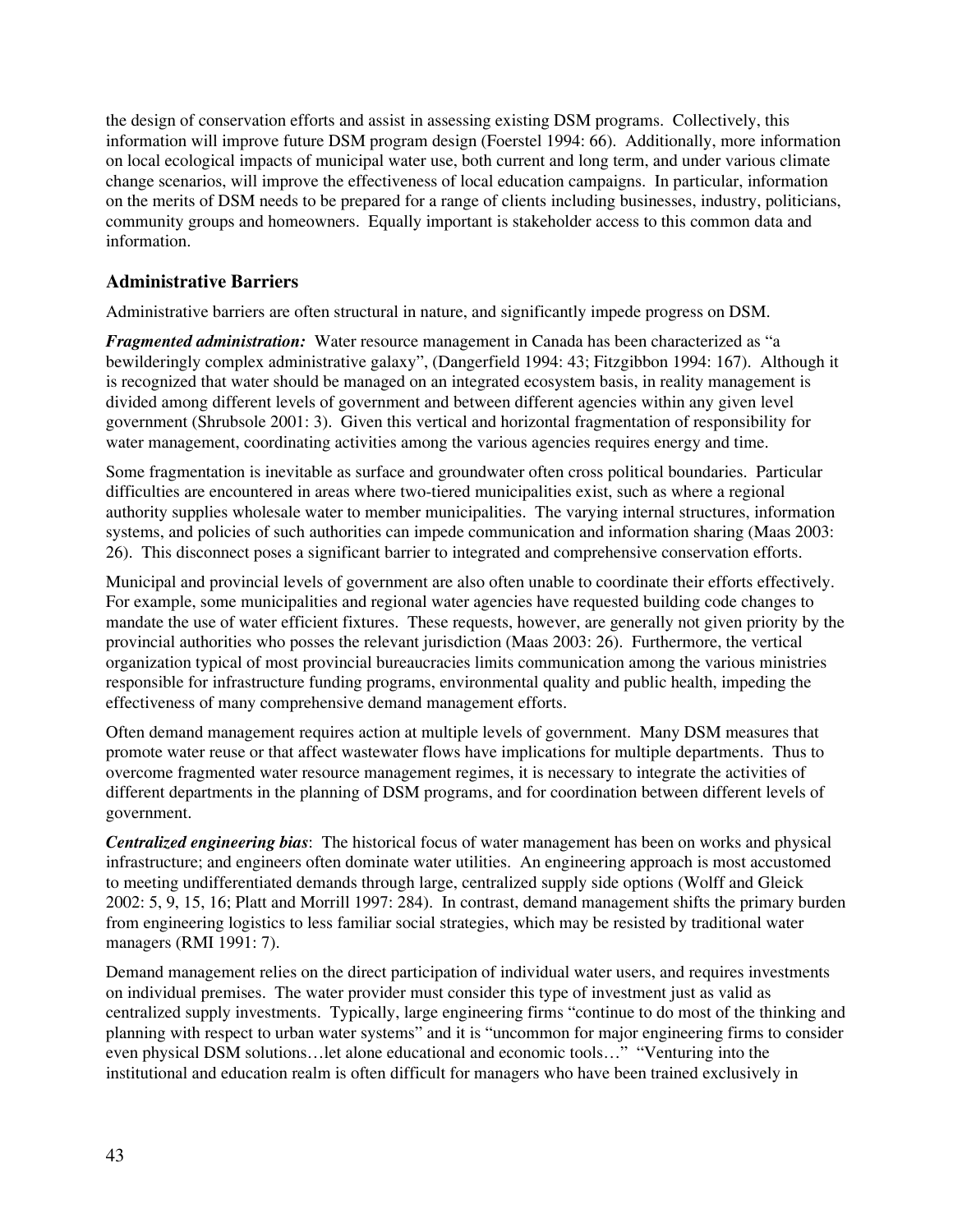engineering aspects of municipal water supply" (Maas 2003: 25). To address many of these concerns requires different professional skills and training, as outlined in the next section.

*Formulaic thinking:* Engineering and other water management disciplines are usually focussed on design methods that optimize components in isolation, and focus on single rather than multiple benefits (FCM 2001: 36). For example, calculating optimal construction and flow requirements relative to a set projected demand is relatively uncomplicated.

This formulaic approach is often preferred because it provides straightforward and clear solutions. However, it resists more integrated options like demand management because the benefits are more difficult to isolate and calculate. For example, demand management benefits are achieved in various aspects of water provision, such as energy savings, wastewater reductions, reduced chemicals for treatment, and lower capital costs associated with less infrastructure. Naturally, ecological impacts are also an important consideration and, collectively, these benefits can be difficult to determine.

*Inflexible Policies:* Many policies and regulations prevent holistic approaches and on-site applications. Prescriptive policies that entrench the status quo and frustrate innovation, such as wastewater regulations that limit water reuse, do not embody the potential offered by new environmental technologies or the value of protecting ecological processes (FCM 2001: 36). Federal and provincial infrastructure programs require more flexibility to encourage the adoption of environmentally sustainable technologies and innovative 'closed-loop' processes.

Similarly, local land use policies (such as regional growth strategies that ignore local water source conditions) can facilitate unsustainable water use patterns when they promote initiatives like "biglawn" suburban developments.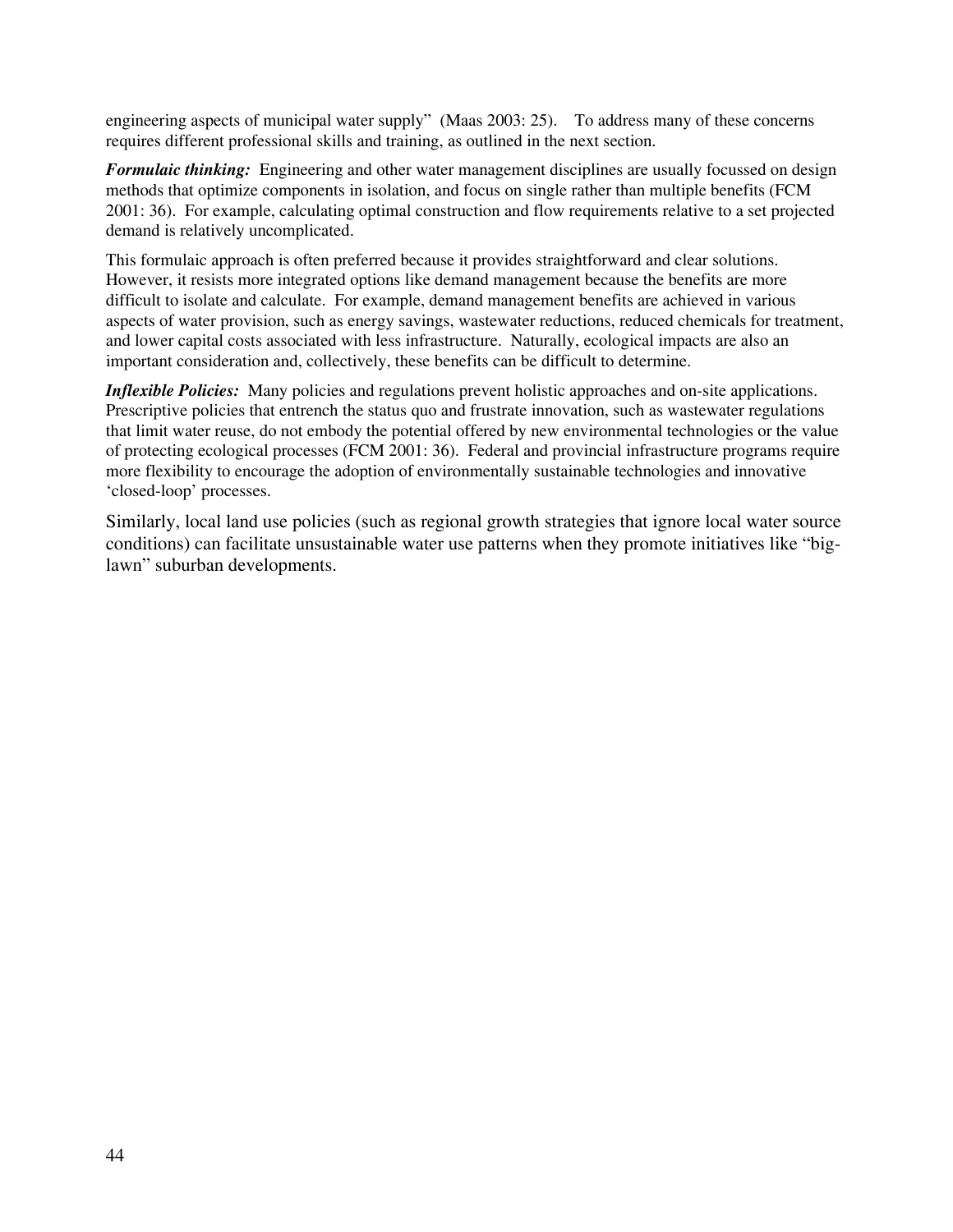### **10 Bibliography**

Australia. The Parliament of the Commonwealth of Australia. 2002. *The Value of Water: Inquiry into Australia's Management of Urban Water.* Canberra: Senate Printing Unit, Parliament House

Boyd, David R. 2003. *Unnatural Law: Rethinking Canadian Environmental Law and Policy* (UBC Press).

Brandes, Oliver M. with Keith Ferguson. 2003. *Flushing the Future? Examining Urban Water Use in Canada* (POLIS Project on Ecological Governance, University of Victoria).

Brooks, David B. 2003a. *Against the Flow.* Alternatives Journal 29(2), Spring 2003, pp.29-33.

Brooks, David B. 2003b. *Another Path Not Taken: A Methodological Exploration of Water Soft Paths for Canada and Elsewhere.* Report by Friends of the Earth Canada, submitted to Environment Canada.

Dziegielewski, Benedykt. 1998. *Application of Integrated Resource Planning Approach to Urban Drought.* Chapter 12 in Baumann, Duane D. et. al. (editors), *Urban Water Demand Management and Planning* (McGraw-Hill).

Dziegielewski, Benedykt and Eva M. Opitz. 1998. *Demand Management Program Evaluation Methods.* Chapter 10 in Baumann, Duane D. et. al. (editors), *Urban Water Demand Management and Planning* (McGraw-Hill).

Environment Canada. 2003. *A Primer on Fresh Water – Questions and Answers* 5<sup>th</sup> Edition. Environment Canada

Environment Canada. 2002. *Water in Canada: Preserving a Legacy for People and the Environment*. Available at www.ec.gc.ca/water/en/info/pubs/wwf/e\_contnt.htm.

Environment Canada. 2001. *Municipal Water Pricing 1991-1999.* 

FCM (Federation of Canadian Municipalities). 2001. *Green Municipalities: A Guide to Green Infrastructure for Canadian Municipalities*.

Gleick, P. 2003. *Water: Is it the 'Oil' of the 21<sup>st</sup> Century*. Testimony of Dr Peter Gleick before the Subcommittee on Water Resources and Environment of the Committee on Transportation and Infrastructure, United States Congress. June 4, 2003. Available at www.pacinst.org.

Gleick, P. 2002 *Water Facts, Trends, Threats, Solutions* Pacific Institute for Studies in Development, Environment, and Security. Available at www.pacinst.org..

Gleick, P., Wolf, G., Elizabeth, L., Chalecki, R. 2002. *The New Economy of Water – The Risks and Benefits of Globalization and Privatization of Fresh Water.* Pacific Institute: Oakland California. Available at www.pacinst.org.

Gleick, P., Singh, A., and Shi, H. 2001. *Threats to The Worlds Freshwater Resources.* Pacific Institute: Oakland California. Available at www.pacinst.org.

Gleick, P. 2000. "The Changing Water Paradigm – A look at the Twenty-first Century Water Resources Development." International Water Resources Association, *Water International.*  25(1) March 2000: 127-138